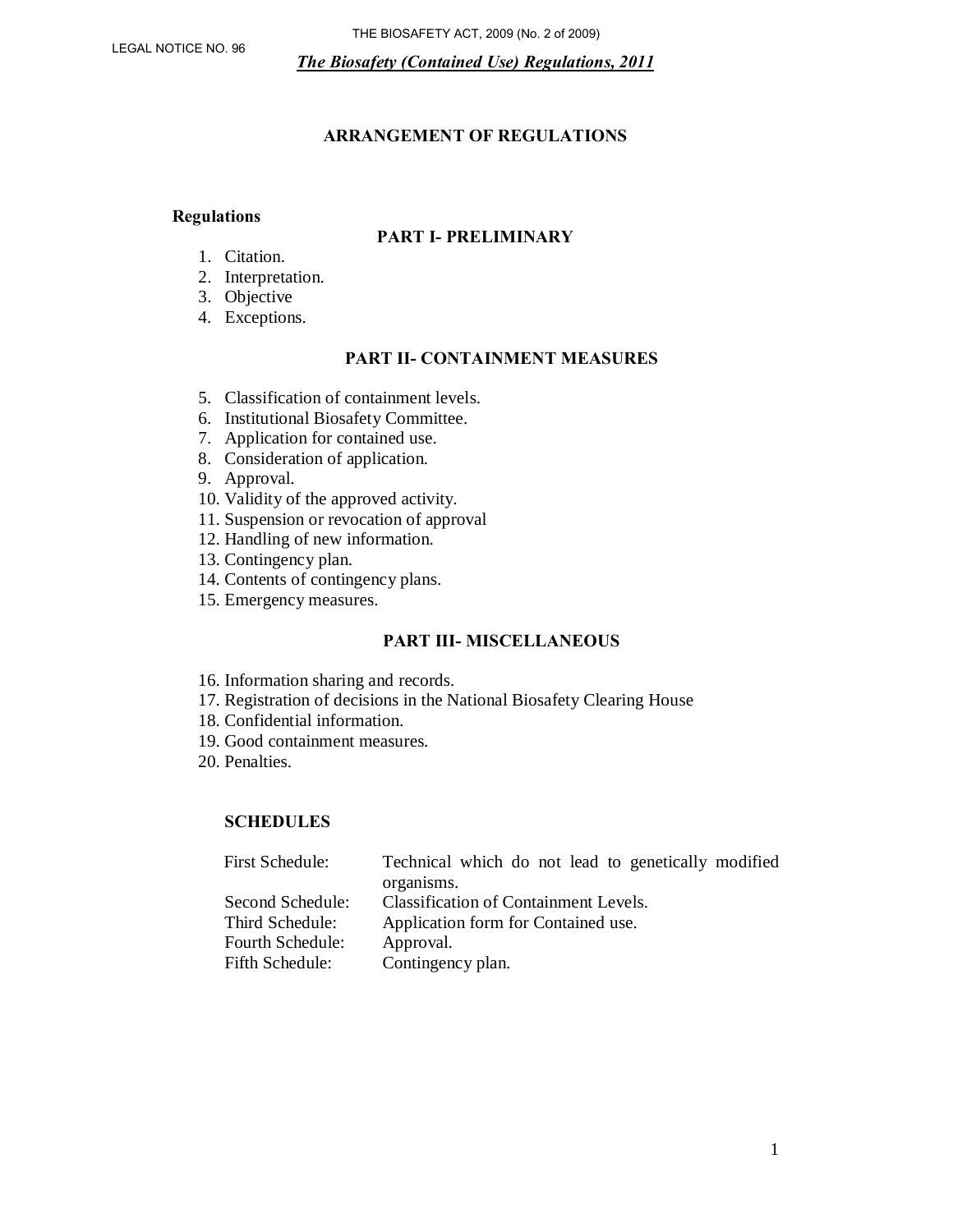## **THE BIOSAFETY ACT (***No.2 of 2009***)**

 **IN EXERCISE** of the powers conferred by sections 51 of the Biosafety Act, the Minister for Higher Education, Science and Technology makes the following Regulations

# **THE BIOSAFETY (CONTAINED USE) REGULATIONS, 2011**

## **PART I- PRELIMINARY PROVISIONS**

Citation.

**1.** These Regulations may be cited as the Biosafety (Contained Use) Regulations, 2011.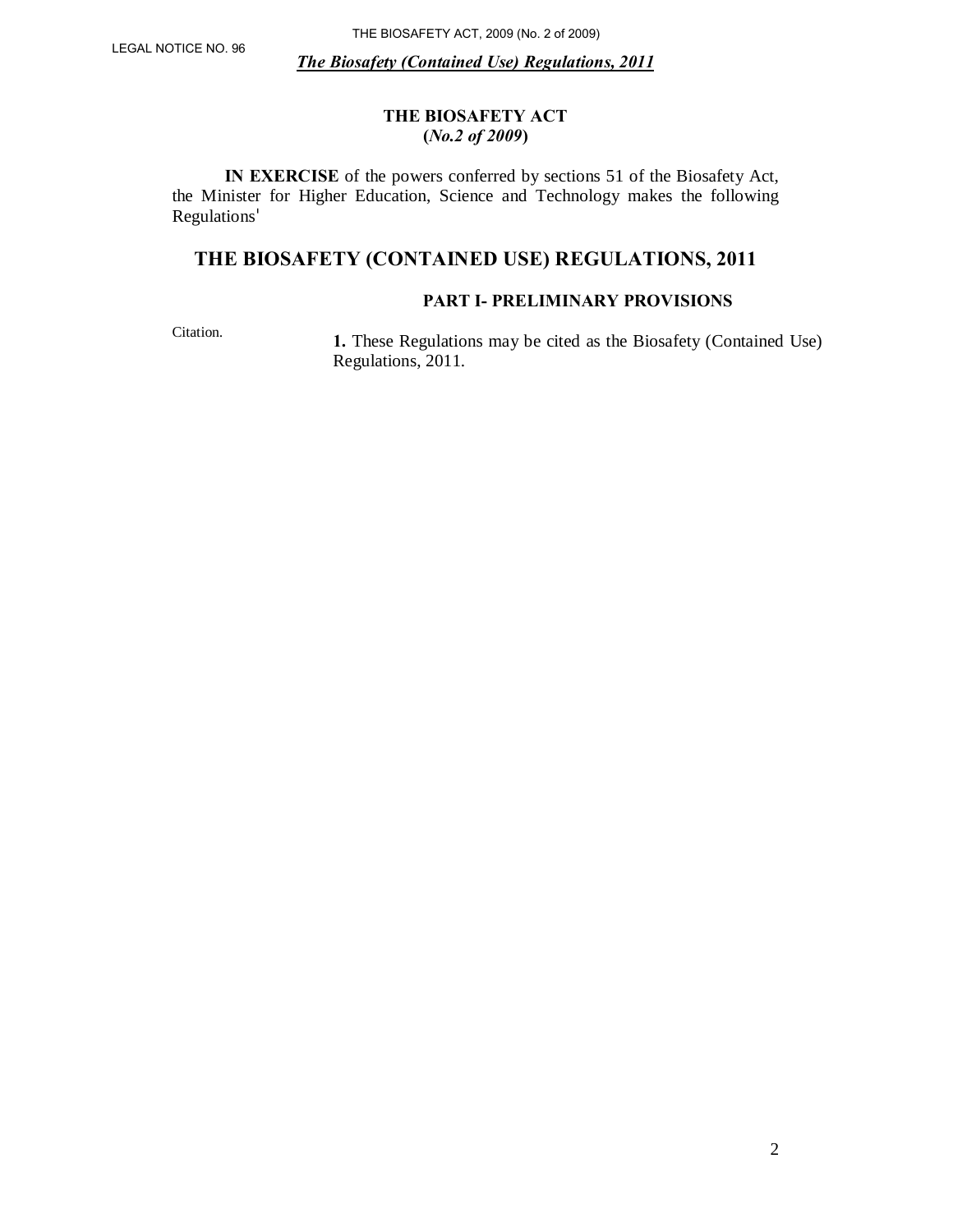Interpretation. **2.** In these Regulations unless the context otherwise requires-

 $\pm$ accident $\phi$  means any incident involving a significant and unintended release of genetically modified organisms in the course of their contained use which could present an immediate or delayed hazard to human health and the environment;

 $\pm$ applicantø means a person making an application pursuant to these Regulations;

:Authority means the National Biosafety Authority established under section 5 of the Act;

'Biosafety Clearing-House' means a mechanism for exchange of scientific, technical, environmental and legal information and experience with genetically modified organism;

'confined field trial' means any activity undertaken within a field which involves genetically modified organisms that are controlled by specific measures to ensure safety for humans and the environment;

'contained use' means any activity undertaken within a facility, installation or other physical structure, which involves genetically modified organisms that are controlled by specific measures;

'contained use premises' includes a facility, field, installation or other physical structure in which contained use is undertaken;

'Institutional Biosafety Committee' means a committee established under regulation 5 of these Regulations;

'genetically modified organism' means an organism that possesses a novel combination of genetic material obtained through the use of modern biotechnology techniques;

: Modern Biotechnology oincludes the application of-

- (a) in-vitro nucleic acid techniques including the use of recombinant deoxyribonucleic acid (DNA) and direct injection of nucleic acid into cells or organelles; or
- (b) fusion of cells beyond the taxonomic family, that overcome natural physiological, reproductive and recombinant barriers and which are not techniques used in traditional breeding and selection.

'research institution' includes a university, or any other research institution in Kenya, established under a written law, carrying out research involving genetically modified organisms;

screening for completenesse means the evaluation of an application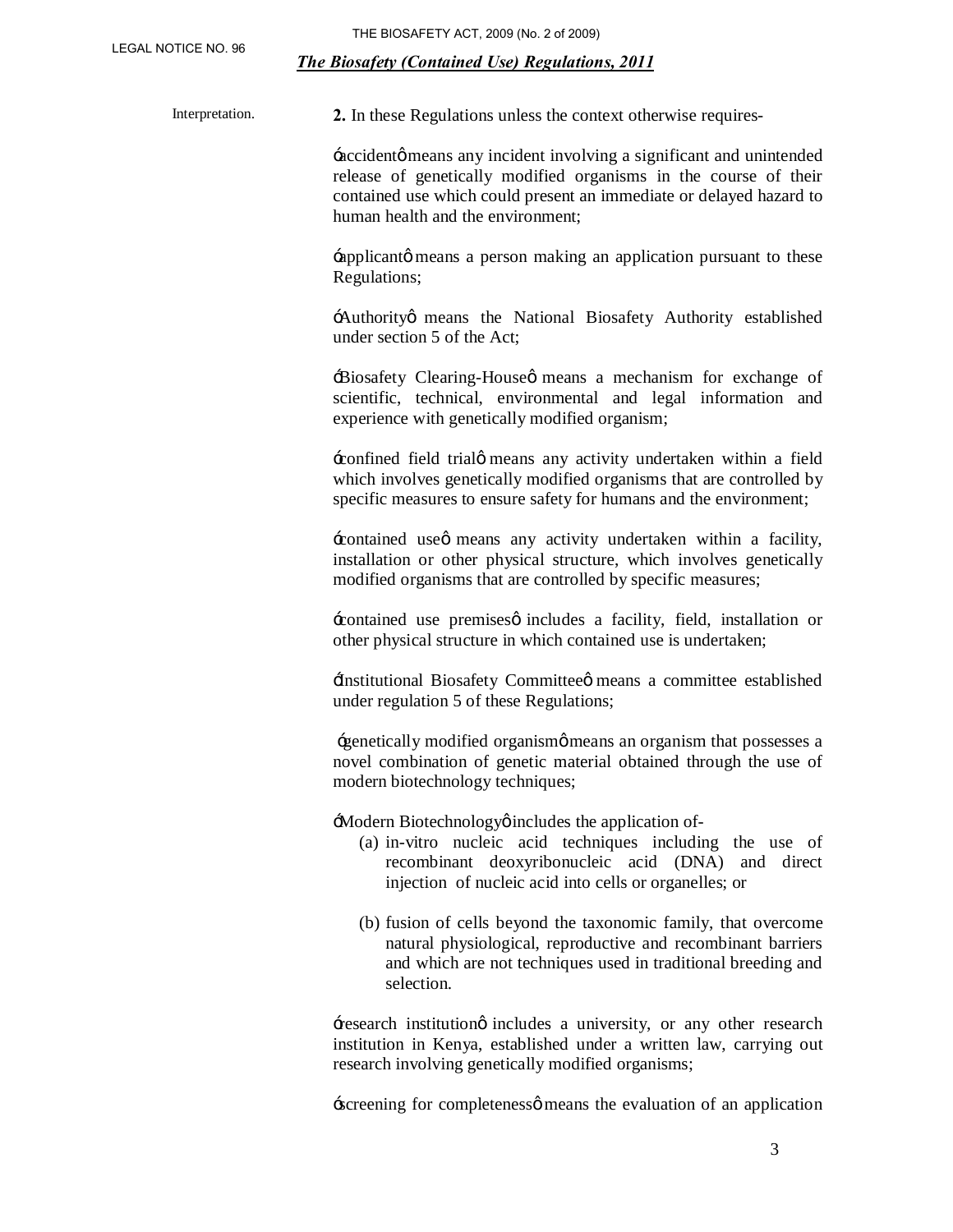to ensure that all the administrative as well as technical requirements are met.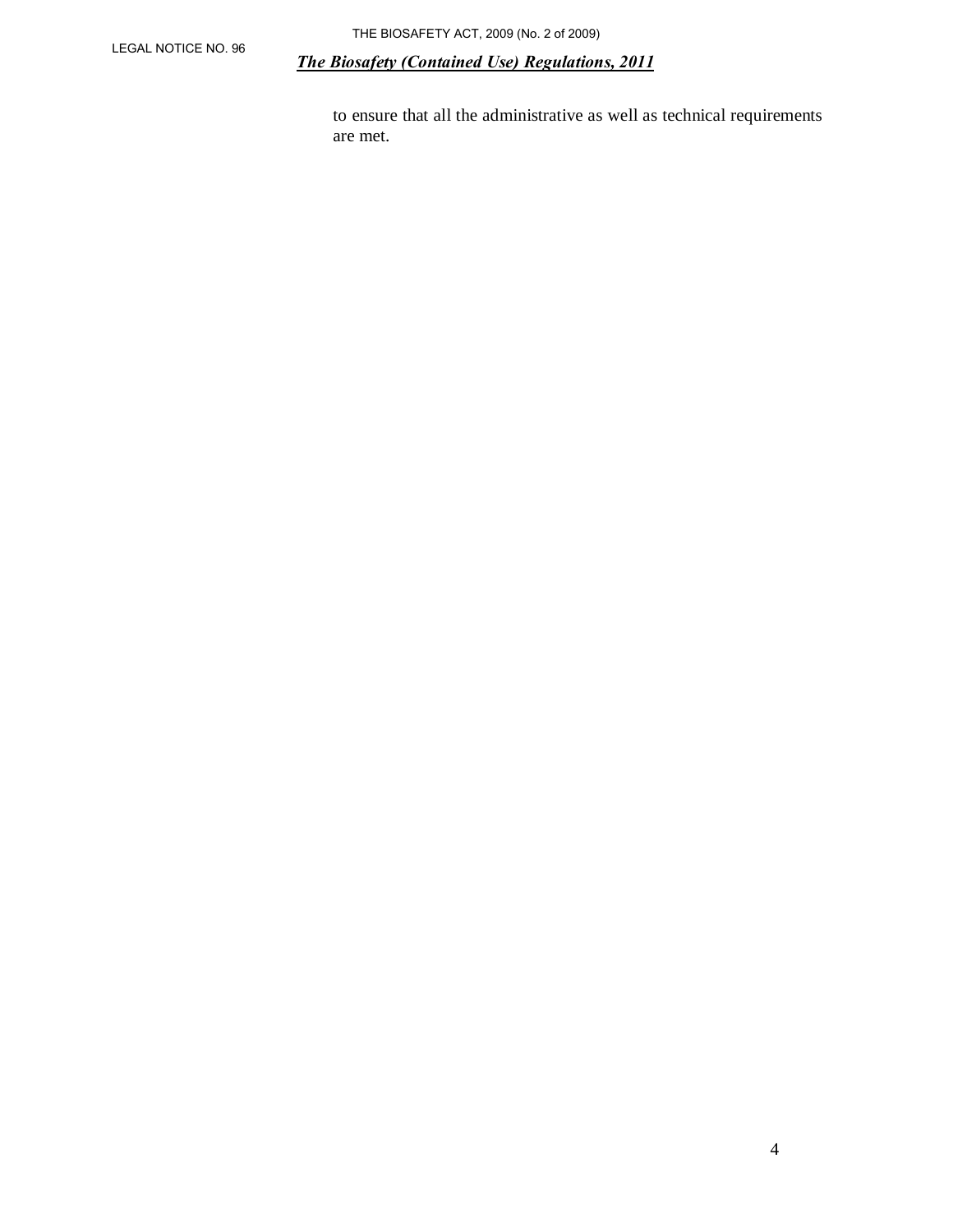| Objective.                                   | 3. The objective of these Regulations is to ensure that potential<br>adverse effects of genetically modified organism are addressed to<br>protect human health and the environment when conducting<br>contained use.                                        |  |  |  |
|----------------------------------------------|-------------------------------------------------------------------------------------------------------------------------------------------------------------------------------------------------------------------------------------------------------------|--|--|--|
| Exceptions.                                  | <b>4.</b> These Regulations shall not apply-<br>(a) genetically modified organisms that are pharmaceuticals<br>for human use;                                                                                                                               |  |  |  |
|                                              | (b) where genetic modification is obtained through the use of<br>the techniques or methods listed in the First Schedule to these<br>Regulations;                                                                                                            |  |  |  |
|                                              | (c) to the storage, culture, transport, destruction, disposal or<br>use of genetically modified organisms which have been<br>released into the environment in accordance with the<br>Regulations on Environmental Release; or                               |  |  |  |
|                                              | (d) modified plasmids or vectors used as tools for modern<br>biotechnology subject to approval by the relevant regulatory<br>agency.                                                                                                                        |  |  |  |
|                                              | PART II- CONTAINMENT MEASURES                                                                                                                                                                                                                               |  |  |  |
| Classification of<br>containment levels.     | <b>5.</b> (1) The Authority shall ensure that all appropriate measures are<br>taken to avoid adverse effects on human health and the environment,<br>which might arise from the contained use of a genetically modified<br>organism.                        |  |  |  |
|                                              | (2) The Authority in consultation with the relevant regulatory<br>agency shall assess the suitability of a contained use premises to<br>conduct contained use activity involving genetically modified<br>organism.                                          |  |  |  |
|                                              | (3) Upon carrying out assessment, the Authority in consultation with<br>the relevant regulatory agency shall determine the containment level<br>of the contained use premises in accordance with the provisions of<br>Second Schedule to these Regulations. |  |  |  |
|                                              | (4) These containment levels under this Regulation apply to<br>laboratory, greenhouse or screen house activities.                                                                                                                                           |  |  |  |
| <b>Institutional Biosafety</b><br>Committee. | <b>6.</b> (1) A research institution undertaking contained use activities shall<br>establish an Institutional Biosafety Committee                                                                                                                           |  |  |  |
|                                              | (2) An Institutional Biosafety Committee shall consist of-<br>(a) biosafety officer(s);<br>(b) scientist(s) in the relevant field;<br>(c) representative(s) of technical staff;                                                                             |  |  |  |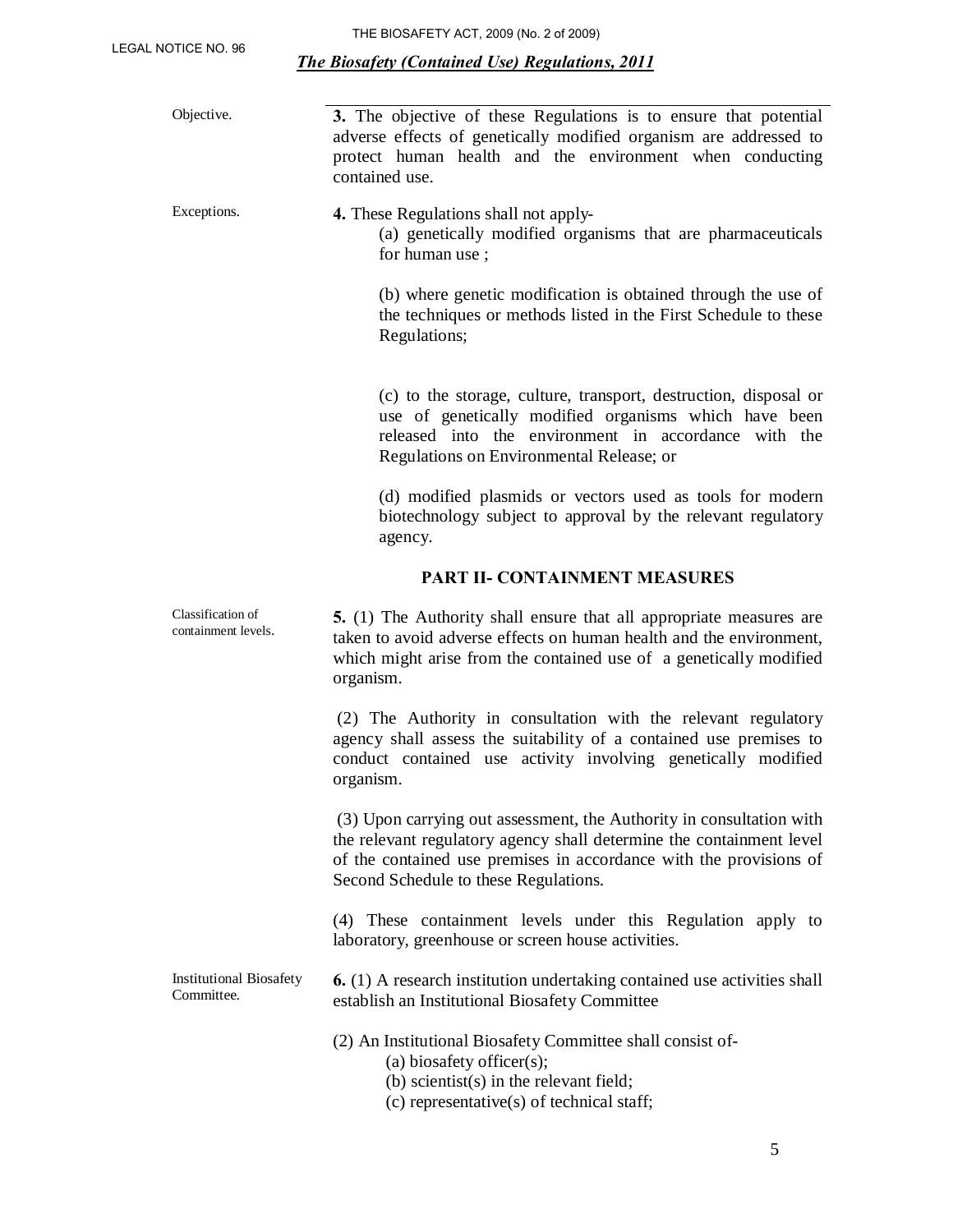|                                   | (d) representative(s) of laboratory management;<br>$(e)$ representative $(s)$ of the community where the premises are<br>situated;<br>(f) representative(s) of the relevant regulatory agency.                                  |
|-----------------------------------|---------------------------------------------------------------------------------------------------------------------------------------------------------------------------------------------------------------------------------|
|                                   | (3). The functions of an Institutional Biosafety Committee shall be-<br>(a) to prepare applications for contained use activities and refer<br>the applications to the Authority for approval;                                   |
|                                   | (b) to advise the research institutions on matters relating to<br>biosafety;                                                                                                                                                    |
|                                   | (c) to assist their institutions in the establishment of the<br>appropriate monitoring mechanisms for risk assessments and<br>risk management;                                                                                  |
|                                   | (d) to ensure that the conditions stipulated in the approval are<br>adhered to;                                                                                                                                                 |
|                                   | (e) to review and ascertain the suitability of both physical and<br>biological containment and control procedures appropriate to<br>the level of assessed risk involved in research, development<br>and application activities; |
|                                   | (f) to advice their relevant Institutions and Principle investigators<br>on mitigations measures to be undertaken in case of an<br>accident.                                                                                    |
|                                   | (4) A person shall not carry out contained use activity under these<br>Regulations unless such activity is carried out within, or in<br>collaboration with a research institution.                                              |
|                                   | (5) A person who contravenes sub regulation (4) commits an offence.                                                                                                                                                             |
| Application for<br>contained use. | 7. (1) A person shall not undertake contained use without the written<br>approval of the Authority.                                                                                                                             |
|                                   | (2) An application for contained use shall be made to the Authority<br>through an Institutional Biosafety Committee;                                                                                                            |
|                                   | (3) An application for contained use shall be in the appropriate form<br>set out in the Third Schedule to these Regulations and shall be<br>accompanied by the prescribed fee.                                                  |
|                                   | (4) A person who contravenes sub regulation (1) commits an<br>offence.                                                                                                                                                          |

Consideration of **8.** (1) Upon receipt of an application under Regulation 7, the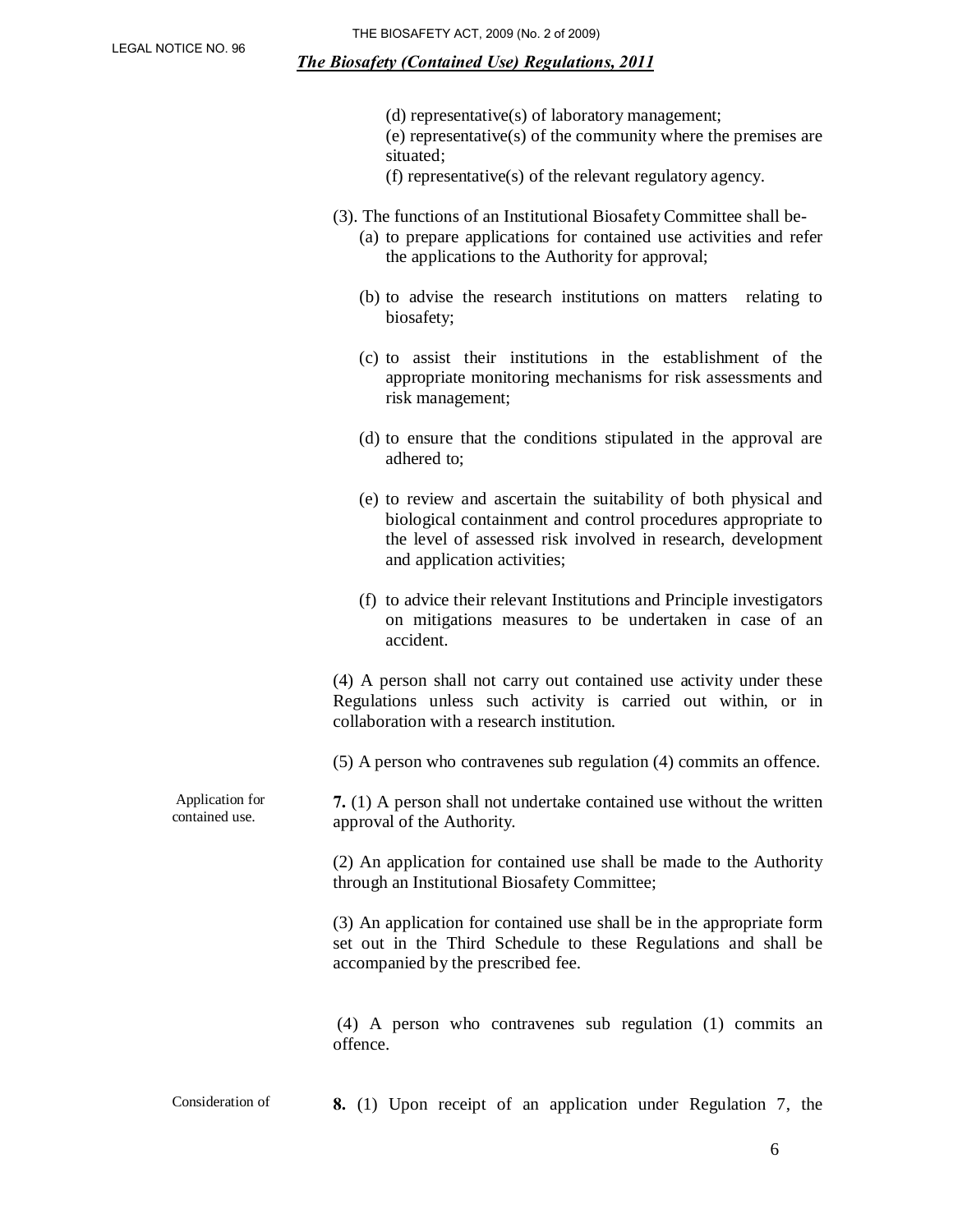| application.                          | Authority shall screen for completeness and circulate to the relevant<br>regulatory agencies for further information, comments or reasoned<br>objections.                                                       |  |  |  |  |
|---------------------------------------|-----------------------------------------------------------------------------------------------------------------------------------------------------------------------------------------------------------------|--|--|--|--|
|                                       | (2) The Authority shall examine-<br>(a) the conformity of an application with the requirements of<br>these Regulations;                                                                                         |  |  |  |  |
|                                       | (b) the accuracy and completeness of the information given;                                                                                                                                                     |  |  |  |  |
|                                       | (c) the risk assessment submitted by the applicant;                                                                                                                                                             |  |  |  |  |
|                                       | (d) the level of contained uses; and                                                                                                                                                                            |  |  |  |  |
|                                       | (e) where appropriate, the suitability of the containment and<br>other protective measures, the waste management, and<br>contingency measures.                                                                  |  |  |  |  |
|                                       | (3) The Authority may-<br>(a) require the applicant to provide further information; or                                                                                                                          |  |  |  |  |
|                                       | (b) require the applicant to modify the conditions of the<br>proposed contained use, or to amend the level<br>assigned to the contained use; or                                                                 |  |  |  |  |
|                                       | (c) limit the time for which the contained use should be<br>permitted or subject it to certain specific conditions.                                                                                             |  |  |  |  |
|                                       | (4) The Authority shall communicate its final decision within one<br>hundred and fifty days of receipt of the application but not earlier<br>than ninety days of such receipt.                                  |  |  |  |  |
|                                       | (5) For the purpose of calculating time, any period of time during<br>which the Authority is awaiting any further information that it may<br>have requested from the applicant shall not be taken into account. |  |  |  |  |
| Approval.                             | 9. $(1)$ An approval for contained use shall be in the form set out in<br>the Fifth Schedule to these Regulations.                                                                                              |  |  |  |  |
|                                       | (2) An approval granted under these Regulations shall be valid for<br>the period of the activity.                                                                                                               |  |  |  |  |
|                                       | (3) An Approval for the contained use is not transferable.                                                                                                                                                      |  |  |  |  |
| Validity of the approved<br>activity. | 10. (1) An approval under these Regulations shall be for the period<br>of the activity.                                                                                                                         |  |  |  |  |
|                                       | (2) A person granted an approval under these Regulations shall<br>submit a report on the progress of the activity every four                                                                                    |  |  |  |  |

months during the period of the approved activity.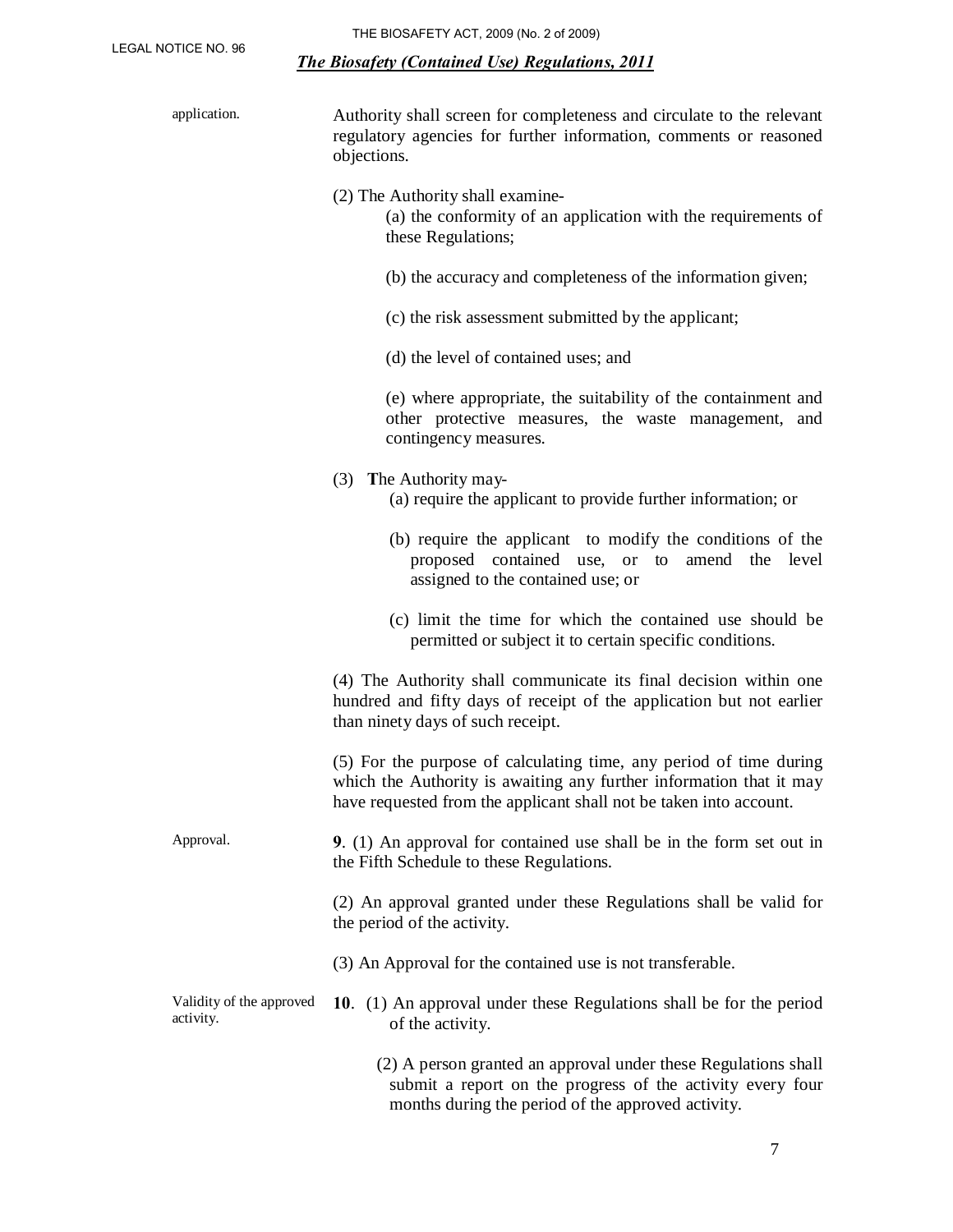Suspension or revocation of approval.

**11.** (1) The Authority may suspend or revoke an approval granted under these Regulations, where a person granted an approval is in contravention with the provisions of these Regulations.

(2) The Authority shall, before suspending or revoking an approval, give a written notice to the person granted the approval to put in place such appropriate containment measures or other protective measures.

Handling of new information. **12.** (1) A person who has been granted an approval ,and subsequently becomes aware of information which could have significant consequences for the risks posed by it, shall inform the authority of such information as soon as possible.

> (2) A person who withholds any information which could reasonably be expected to change the evaluation of the risk posed by the activity, commits an offence and is liable on conviction to a fine not exceeding two million shillings or imprisonment for a term not exceeding ten years, or both.

> (3) Where information subsequently becomes available to the Authority, which could have significant consequences for the risks, posed by the contained use, the Authority may require the person to whom an approval has been granted to modify the conditions of, or suspend or terminate, the contained use.

> (4) A person who has been granted an approval, who wishes to modify the contained use, may make a written request to the Authority and the Authority shall within thirty days acknowledge receipt of the request.

> (5) The Authority shall review the request and where it considers that-

- (a) the modification does not require risk assessment, the Authority shall communicate its decision within thirty days from the date of the receipt of the request; or
- (b) the modification may have material effect on the outcome of the risk assessment upon which the decision was based, the Authority shall, if is satisfied that a change is warranted, make a decision within one hundred days from the date of the receipt of the request.

- Contingency plans. **13.** The Authority shall ensure that before contained use commences-
	- (a) the applicant draws up a contingency plan for contained use to mitigate against risk, whether immediate or delayed, to humans outside the premises or to the environment as a result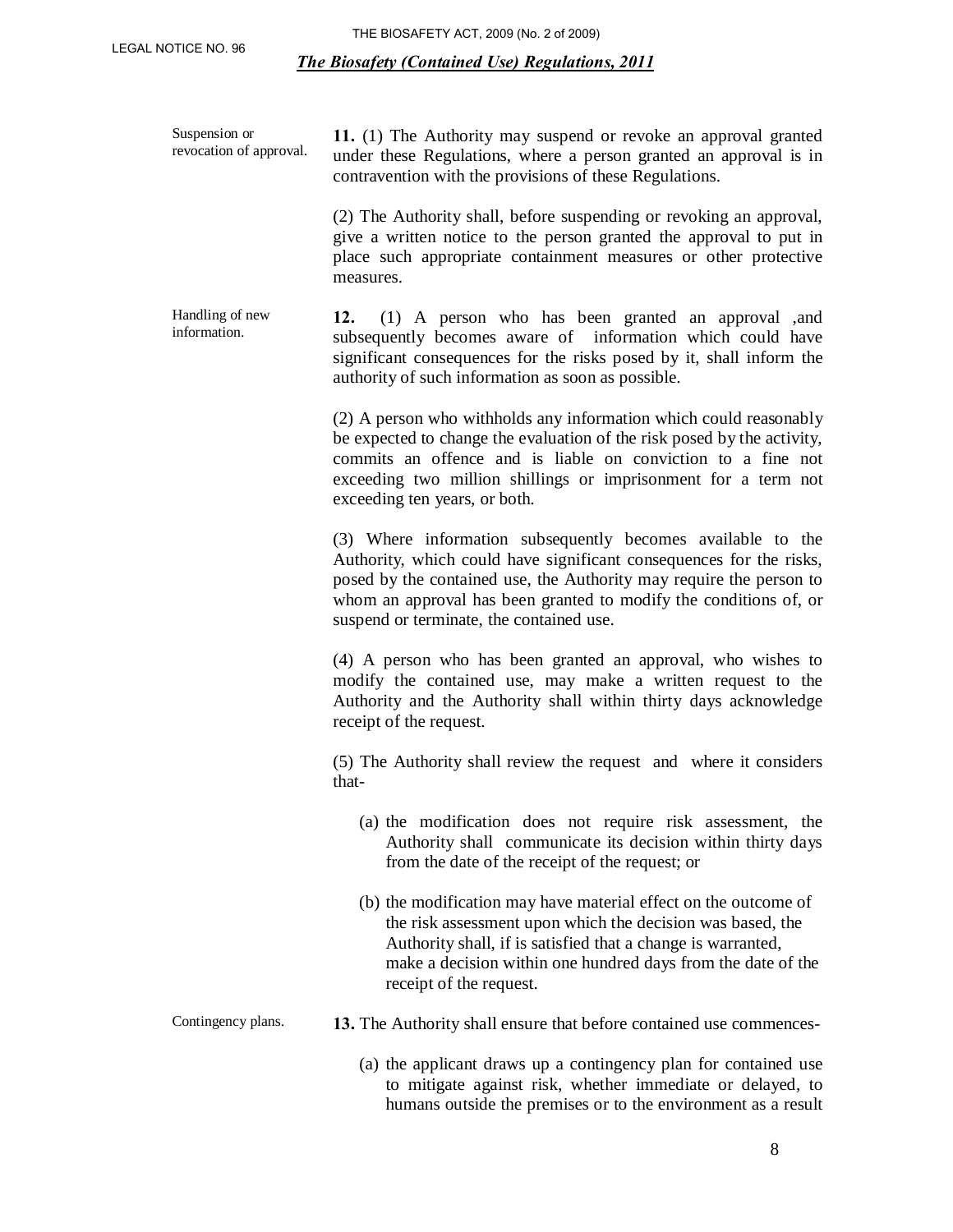plans.

#### *The Biosafety (Contained Use) Regulations, 2011*

of failure of the contained use measures;

- (b) information on such contingency plans, including the relevant safety measures to be applied, is supplied in the application form, to the relevant regulatory agency for purposes of monitoring for compliance. Contents of contingency **14.** Every contingency plan shall be in the form set out in the Sixth Schedule to these Regulations. Emergency measures. **15. (**1) In the event of an accident, a person granted an approval shall inform the Authority immediately and shall provide the following information- (a) the circumstances and location of the accident; (b) the identity and quantities of the genetically modified organisms concerned;
	- (c) any information necessary to assess the effects of the accident on human, animal and the environment; and
	- (d) the measures taken.

(2) Where information is given pursuant to sub regulation (1), the Authority shall-

- (a) ensure that any necessary measures are taken;
- (b) where possible, collect, information necessary for a full analysis of the accident; and
- (c) where appropriate, make recommendations to avoid a similar accident in the future and to limit the effects thereof.
- (3) A person who contravenes sub regulation (1) commits an offence.

#### **PART III- MISCELLANEOUS**

Information sharing and records.

- **16. (**1) The Authority shall maintain a register which shall contain (a) a copy of the -
	- (i) applications received for contained use;
	- (iii) risk assessment documents;
	- (iv) decision documents;
	- (v) approval documents;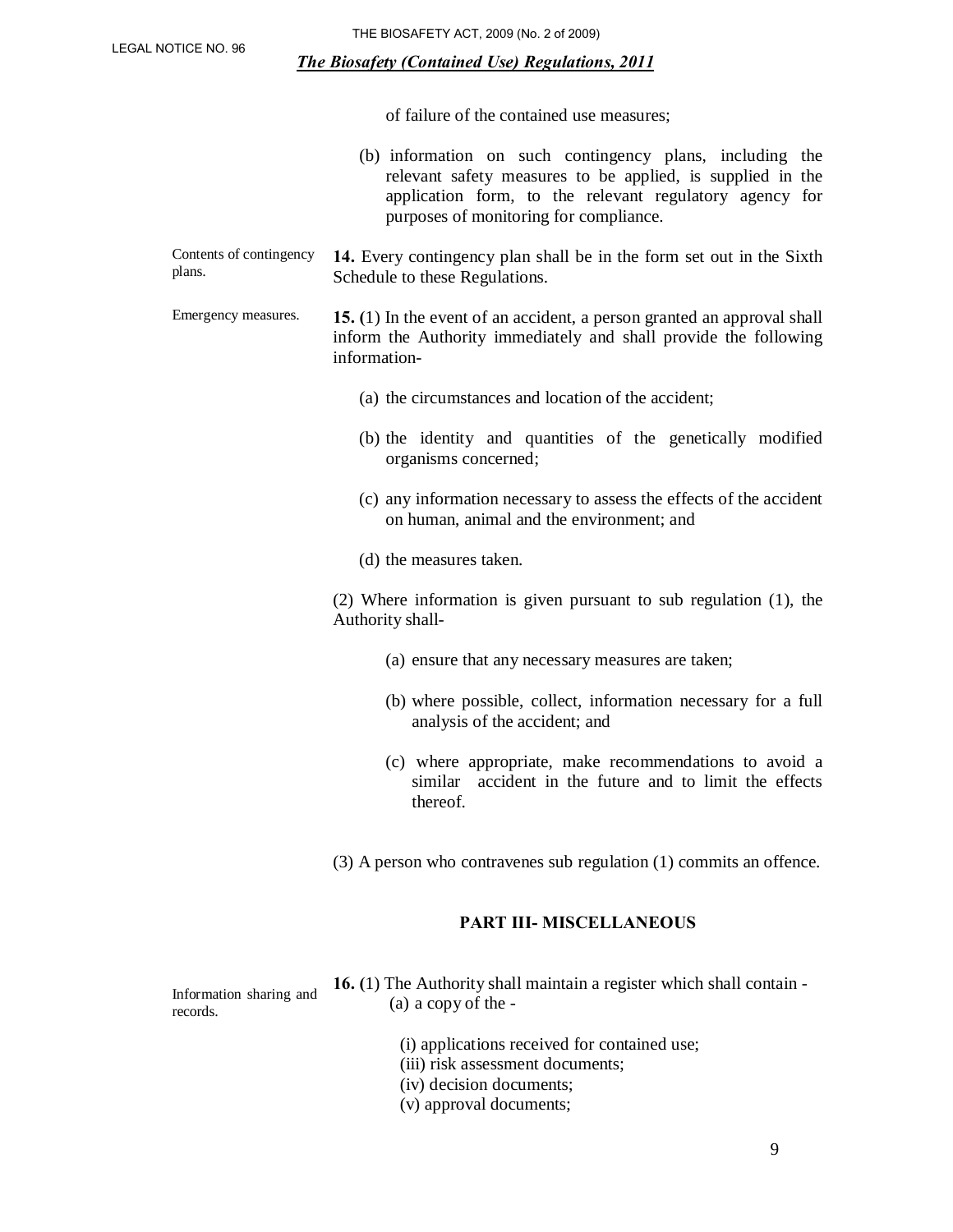Confidential information.

#### *The Biosafety (Contained Use) Regulations, 2011*

|  |  |  |  | (vi) accidents and emergency plans; |  |
|--|--|--|--|-------------------------------------|--|
|--|--|--|--|-------------------------------------|--|

(b) a list of institutional biosafety committees; and

(c) any other information that the Authority may deem necessary.

(2) The register shall be open for inspection by any person upon payment of a prescribed fee.

(3) The Authority shall establish a procedure for the exchange of information and experiences gained.

Registration of decisions in the National Biosafety Clearing House. **17.** The Authority shall register all decisions made under these Regulations in the National Biosafety Clearing House within thirty days of making the decision.

> **18.** (1) An applicant may indicate which information in the application should be treated as confidential and shall give verifiable justification in such cases.

> > (2) The Authority shall decide, after consultation with the applicant which information may be kept confidential and shall inform the applicant of its decision.

(3) The following information shall not be considered confidential-

- (a) name and address of the applicant;
- (b) the general characteristics of the genetically modified organism;
- (c) class of contained use and measures of containment; and

(d) the evaluation of foreseeable effects, in particular any harmful effects on human health and the environment.

(4) The Authority shall not divulge to third parties any confidential information and shall protect intellectual property relating to the data received.

(5) Where an applicant withdraws an application, the Authority shall respect the confidentiality of the information declared.

Good containment Good containment **19.** (1) An applicant shall apply the general principles and the measures. appropriate containment and other protective measures set out in Part II of the second Schedule to these Regulations corresponding to the class of the contained use so that a high level of safety is ensured.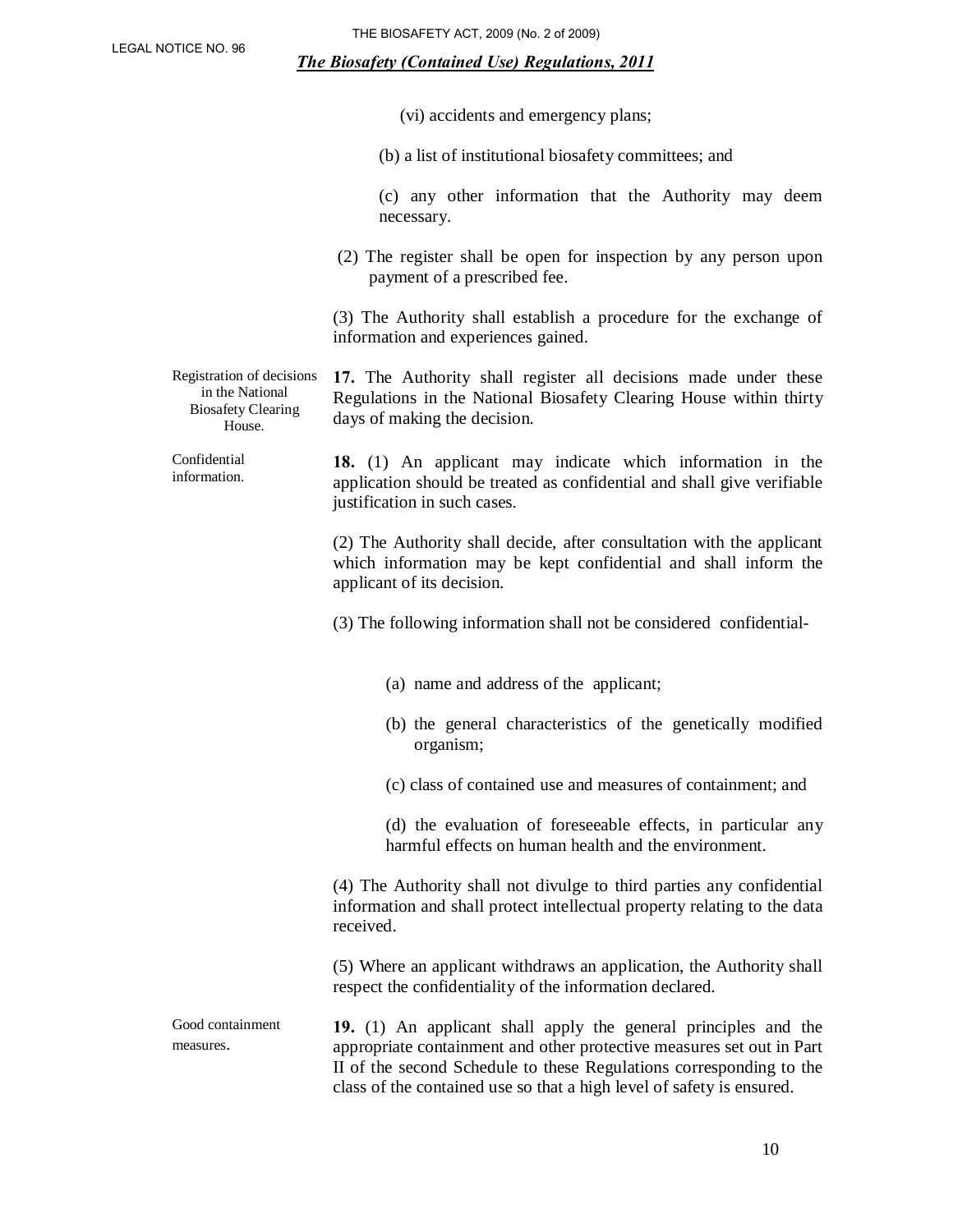Penalties **20.** A person who contravenes any of the provisions of these Regulations commits an offence and is liable on conviction to a fine not exceeding twenty million shillings or to imprisonment for a term not exceeding ten years, or both.

#### **FIRST SCHEDULE ........... (r.4)**

## TECHNIQUES WHICH DO NOT LEAD TO GENETICALLY MODIFIED ORGANISM

The following technical procedures shall not be considered to amount to formation of genetically modified organisms without concurrent use of recombinant heritable genetic material or without the use of genetically modified organisms formed through as a result of the following techniques-

- (a) in vitro fertilization;
- (b) bacterial conjugation, transformation, transduction and similar natural processes;
- (c) polyploidy and haploidy induction.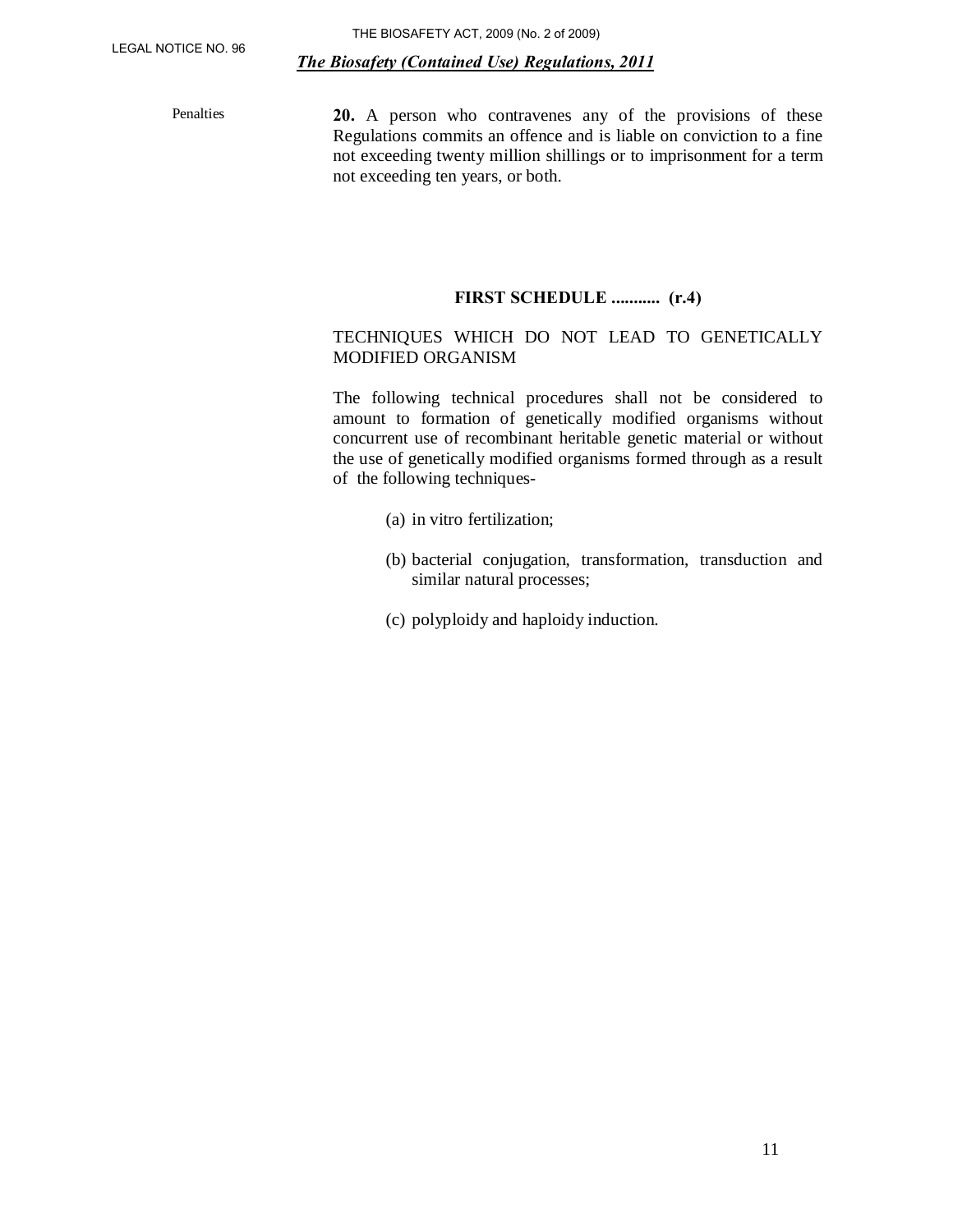# **SECOND SCHEDULE ........................... (r. 5)**

#### **PART I CLASSIFICATION OF CONTAINMENT LEVELS**

Level 1 Activities with no or negligible risk of adverse effect on human health, the environment and biological diversity.

Level 2 Activities with low risk of adverse effect on human health, the environment and biological diversity that can easily be eliminated using generally known procedures for which the level of containment and protective measures are laid down

Level 3 Activities with a moderate risk of such adverse effect on human health, the environment and biological diversity that can only be eliminated by especially demanding interventions for which the level of containment and protective measures are laid down

**Level 4** Activities with high risk of adverse effect on human health, the environment and biological diversity for which the level of containment and protective measures are laid down,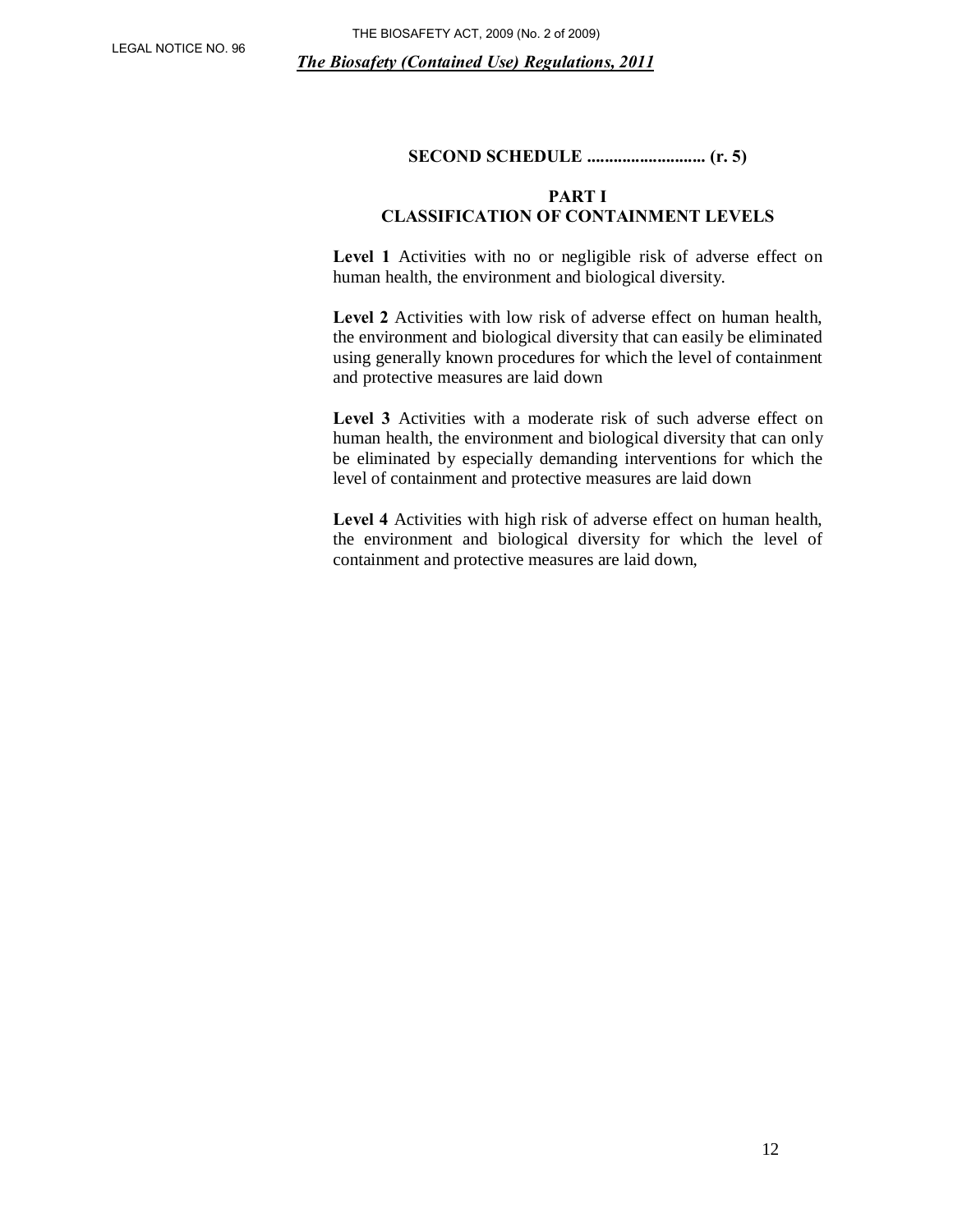## **PART II GENERAL REQUIREMENTS FOR GOOD CONTAINMENT MEASURES**

# **A: CHECKLIST FOR INSPECTION – ANIMAL UNITS**

|                |                                                         | Containment level |          |           |                |
|----------------|---------------------------------------------------------|-------------------|----------|-----------|----------------|
|                | Specification                                           |                   | 2        | 3         | $\overline{4}$ |
|                | isolation of animal unit                                | optional          | yes      | yes       | yes            |
| $\overline{2}$ | animal facilities separated by lockable doors           | optional          | yes      | yes       | yes            |
| 3              | animal facilities designed to facilitate                | optional          | optional | yes       | yes            |
|                | decontamination (waterproof and easily washable         |                   |          |           |                |
|                | material, cages etc.)                                   |                   |          |           |                |
| $\overline{4}$ | floor and/or walls easily washable                      | optional          | floor    | floor and | floor and      |
|                |                                                         |                   |          | walls     | walls          |
| 5              | floor to wall, wall to ceiling and wall to wall         | yes               | yes      | yes       | yes            |
|                | junctions should be rounded for easy cleaning           |                   |          |           |                |
| 6              | all joints between door frames and wall should be       | yes               | yes      | yes       | yes            |
|                | sealed                                                  |                   |          |           |                |
| $\tau$         | animal facilities have to be cleaned regulary. Sinks    | no                | yes      | yes       | yes            |
|                | have to be disinfected regulary.                        |                   |          |           |                |
| 8              | surfaces have to be disinfected after work              | no                | yes      | yes       | yes            |
| 9              | used cages have to be decontaminated                    | yes               | yes      | yes       | yes            |
| 10             | material to be sterilised or incinerated as well as     | yes               | yes      | yes       | yes            |
|                | used cages have to be transported so that the           |                   |          |           |                |
|                | environment is not contaminated                         |                   |          |           |                |
|                | 11 hands have to be decontaminated and washed if        | yes               | yes      | yes       | yes            |
|                | there is the possibility of contamination and after     |                   |          |           |                |
|                | handling animals and waste                              |                   |          |           |                |
| 12             | access to animal facilities is restricted               | yes               | yes      | yes       | yes            |
| 13             | an animal unit shall install devices to detect fires,   | yes               | yes      | yes       | yes            |
|                | ventila-tion and heating failures and the intrusion     |                   |          |           |                |
|                | of unauthorised personnel                               |                   |          |           |                |
| 14             | where appropriate, an inspection window should be       | yes               | yes      | yes       | yes            |
|                | fitted in the door                                      |                   |          |           |                |
|                | 15   animal facilities have to be aerated appropriate   | yes               | yes      | yes       | yes            |
|                | 16 wild forms of the animals inside the facility should | yes               | yes      | yes       | yes            |
|                | not be able to enter the facility. Separate male and    |                   |          |           |                |
|                | female of the species to avoid reproductive             |                   |          |           |                |
|                | transmission, unless repro-ductive studies are part     |                   |          |           |                |
|                | of the experiment                                       |                   |          |           |                |
| 17             | measures to control undesired species such as           | yes               | yes      | yes       | yes            |
|                | insects and rodents                                     |                   |          |           |                |
| 18             | drains and any other services that enter through the    | yes               | yes      | yes       | yes            |
|                | walls or floor should prevent the ingress of rodents    |                   |          |           |                |
|                | and insects                                             |                   |          |           |                |
|                | 19 accidents, bites and scratches caused by animals     | yes               | yes      | yes       | yes            |
|                | have to be reported to the project leader who           |                   |          |           |                |
|                | makes a written report                                  |                   |          |           |                |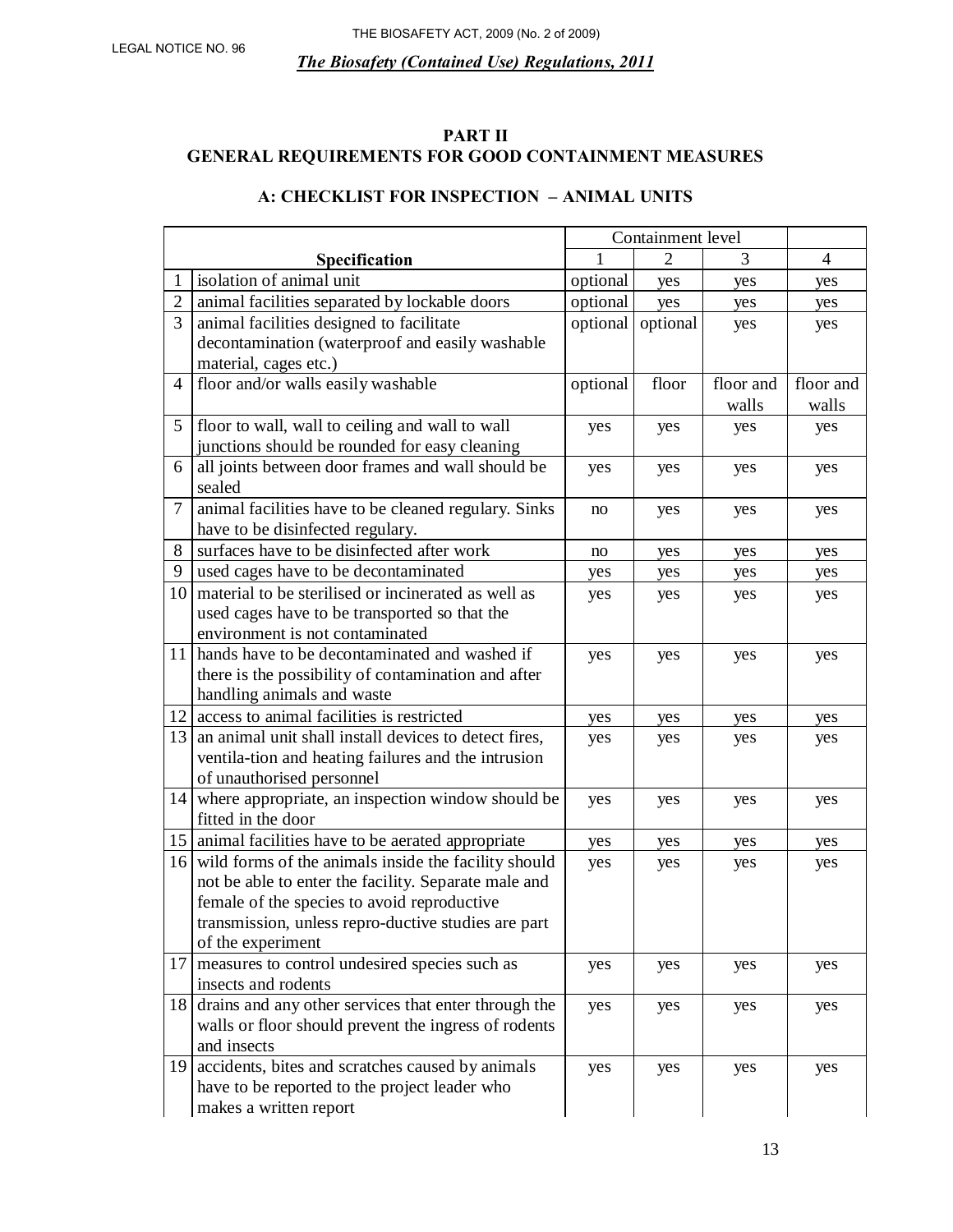| 20 | personnel has to be trained in the handling of the<br>animals                                                                                                                                | yes | yes | yes | yes |
|----|----------------------------------------------------------------------------------------------------------------------------------------------------------------------------------------------|-----|-----|-----|-----|
| 21 | there have to be written records about the transfer<br>of foreign genes, about the breeding experiments<br>and the disposal of animals                                                       | yes | yes | yes | yes |
| 22 | transgenic animals have to be identified easily. The<br>insert can deal as an additional marker                                                                                              | yes | yes | yes | yes |
| 23 | food and tobacco has to be stored so that it cannot<br>come in contact with transgenic animals                                                                                               | yes | yes | yes | yes |
| 24 | protective clothing and shoes have to be worn.<br>They have to be changed or cleaned when the<br>facility is left.                                                                           | yes | yes | yes | yes |
| 25 | protective clothing has to be stored separated                                                                                                                                               | no  | yes | yes | yes |
| 26 | rodent-barrier in front of doors should be installed,<br>alter-native doors should be self-closing, to rooms<br>where ani-mals are housed and handled to prevent<br>the escape of animals    | yes | yes | yes | yes |
| 27 | animal species shall be housed in appropriate<br>cages, runs, pens suitable for their requirements                                                                                           | yes | yes | yes | yes |
| 28 | no animals should be admitted other than for<br>experimental purposes                                                                                                                        | yes | yes | yes | yes |
| 29 | biohazard sign                                                                                                                                                                               | no  | yes | yes | yes |
| 30 | doors have to be closed if infected animals are<br>held. There must be a sign indicating the kind of<br>work                                                                                 | no  | yes | yes | yes |
| 31 | the laboratory should contain a washbasin with<br>taps that should be of a type that can be operated<br>without being touched by hand, facilities for hand<br>disinfecting shall be provided | no  | yes | yes | yes |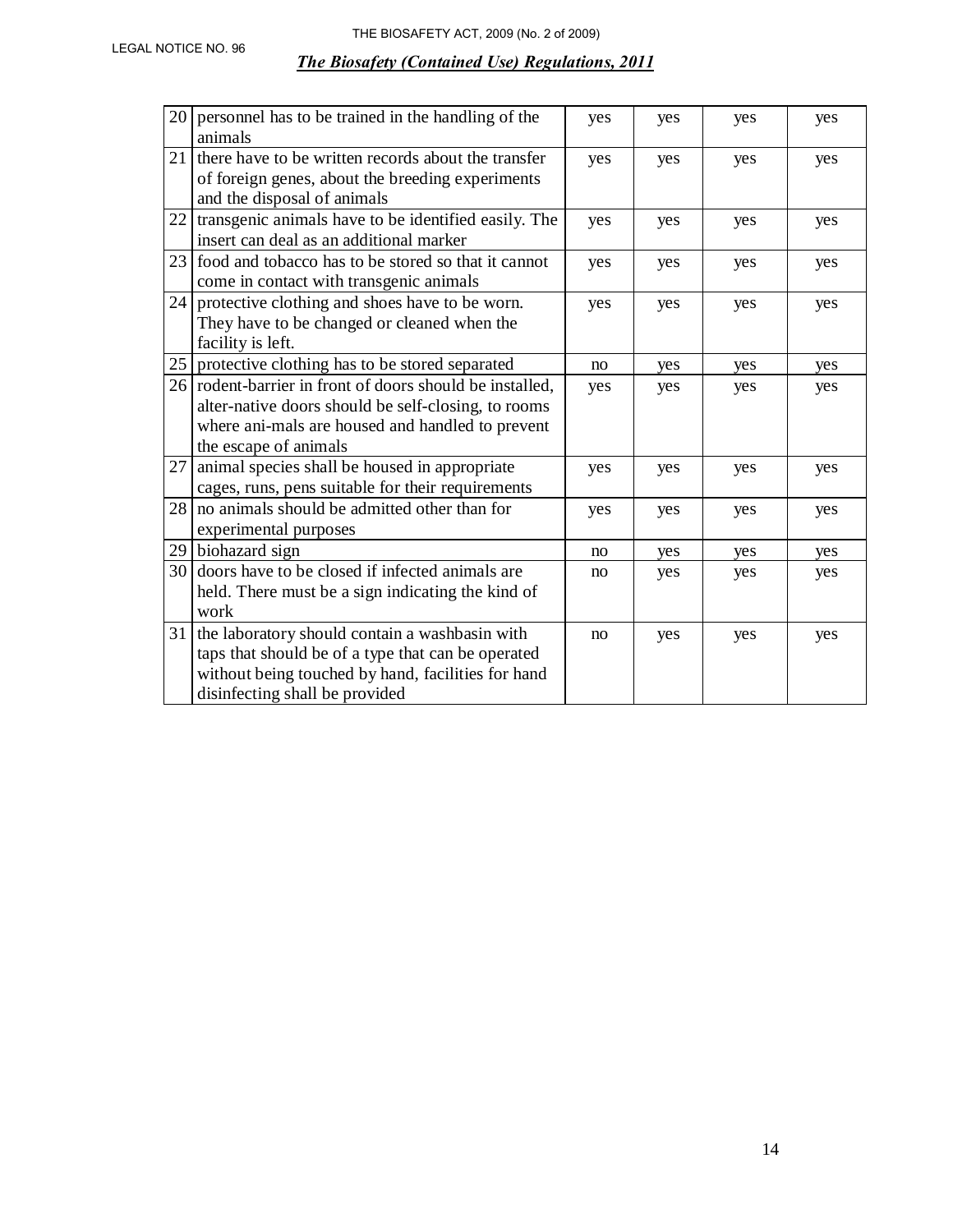|    |                                                                                                | <b>Containment level</b> |                |     |                         |
|----|------------------------------------------------------------------------------------------------|--------------------------|----------------|-----|-------------------------|
|    | Specification                                                                                  | $\mathbf{1}$             | $\overline{2}$ | 3   | $\overline{\mathbf{4}}$ |
| 32 | use of safety cabinets where aerosols are released                                             | no                       | yes            | yes | yes                     |
| 33 | an autoclave should be available when genetically                                              | yes                      | yes            | yes | yes                     |
|    | modi-fied micro-organisms are used in                                                          |                          |                |     |                         |
|    | experiments                                                                                    |                          |                |     |                         |
|    | 34 in experiments where genetically modified micro-                                            | yes                      | yes            | yes | yes                     |
|    | organisms are used contaminated material and                                                   |                          |                |     |                         |
|    | waste should be inactivated                                                                    |                          |                |     |                         |
|    | 35   if genetically modified organisms can be                                                  | no                       | yes            | yes | yes                     |
|    | transmitted, working tools and equip-ment has to                                               |                          |                |     |                         |
|    | be sterilised                                                                                  |                          |                |     |                         |
|    | 36 waste contaminated with genetically modified                                                | no                       | yes            | yes | yes                     |
|    | organisms must only be transported in suitable                                                 |                          |                |     |                         |
|    | containers                                                                                     |                          |                |     |                         |
| 37 | Genetically modified organisms must only be                                                    | no                       | yes            | yes | yes                     |
|    | transported in breakproofed and closed containers                                              |                          |                |     |                         |
| 38 | where risk assessment indicates the animal room                                                | no                       | yes            | yes | yes                     |
|    | and contents will need to be fumigated the room                                                |                          |                |     |                         |
|    | should be capable of being sealed by appropriate                                               |                          |                |     |                         |
|    | means and consideration should be given to the<br>means of removing or extracting the fumigant |                          |                |     |                         |
|    | 39 Hygiene plan                                                                                |                          |                |     |                         |
|    | $40$ the animal facility has to be entered via a lock                                          | no                       | yes            | yes | yes                     |
|    | equipped with two self closing doors, hand                                                     | no                       | no             | yes | yes                     |
|    | washing basin, disin-fection dispenser and shower                                              |                          |                |     |                         |
|    | 41 acceptability of windows that open                                                          | yes                      | yes            | no  | no                      |
| 42 | emergency power supply for safety relevant                                                     | no                       | no             | yes | yes                     |
|    | equipment such as ventilation system                                                           |                          |                |     |                         |
| 43 | where mechanical ventilation is provided, the                                                  | no                       | yes            | yes | yes                     |
|    | airflow should be inwards. Air should not be                                                   |                          |                |     |                         |
|    | recirculated to any part of the building.                                                      |                          |                |     |                         |
| 44 | the ventilation system should be designed to                                                   | no                       | no             | yes | yes                     |
|    | prevent accidental reverse flow and positive                                                   |                          |                |     |                         |
|    | pressurisation in any part of the animal unit                                                  |                          |                |     |                         |
|    | 45 in case of work with airborne pathogens negative                                            | no                       | no             | yes | yes                     |
|    | pressure relative to the pressure of the immediate                                             |                          |                |     |                         |
|    | surroundings, extract air should be HEPA* filtered                                             |                          |                |     |                         |
|    | $46$ HEPA* filters should be sited so that they are                                            | no                       | no             | yes | yes                     |
|    | accessible for testing and allow their safe removal.                                           |                          |                |     |                         |
|    | HEPA filters have to be sterilised on site or                                                  |                          |                |     |                         |
|    | immediately sealed in an airtight plastic sack for                                             |                          |                |     |                         |
|    | later sterilisation                                                                            |                          |                |     |                         |
| 47 | animals infected with risk group 3 micro-                                                      | no                       | no             | yes | yes                     |
|    | organisms shall be housed in cages in isolators                                                |                          |                |     |                         |
|    | with ventilation passing through HEPA* filtration                                              |                          |                |     |                         |
|    | to the exterior. Alternatively, animals shall be                                               |                          |                |     |                         |
|    | housed in cages within ventilation units with                                                  |                          |                |     |                         |
|    | ventilation exhausts placed behind cages.                                                      |                          |                |     |                         |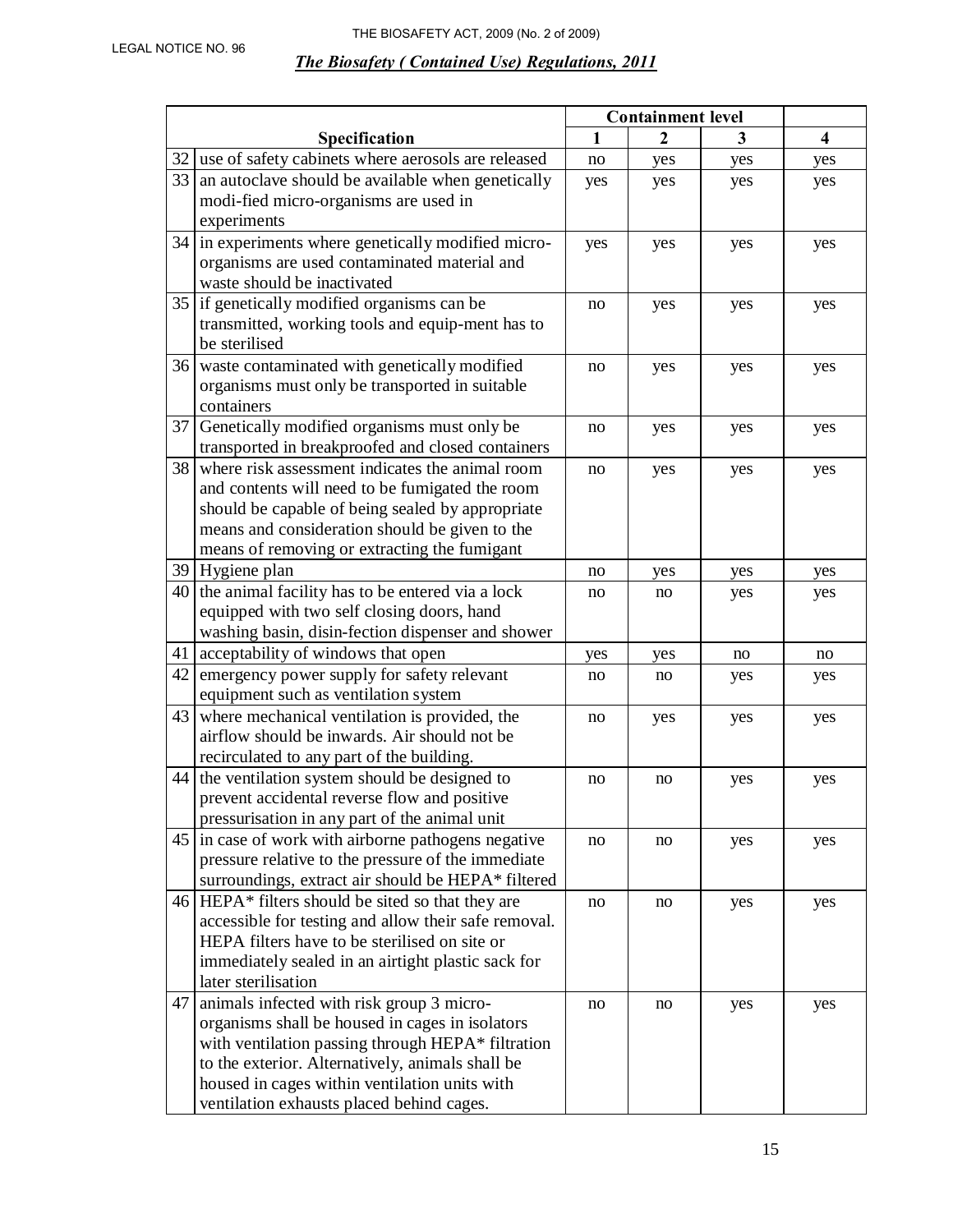| 48 carcasses have to be sterilised prior to disposal. If<br>this is not possible inside the facility, carcasses<br>have to be trans-ported in closed, leakproofed and<br>disinfected containers                                                                                                                                                                                                                                                              | no | no | <b>ves</b> | yes |
|--------------------------------------------------------------------------------------------------------------------------------------------------------------------------------------------------------------------------------------------------------------------------------------------------------------------------------------------------------------------------------------------------------------------------------------------------------------|----|----|------------|-----|
| 49 waste water has to be sterilised                                                                                                                                                                                                                                                                                                                                                                                                                          | no | no | ves        | ves |
| $\mathbf{A} \cdot \mathbf{B} = \mathbf{A} \cdot \mathbf{A} + \mathbf{A} \cdot \mathbf{A} + \mathbf{A} \cdot \mathbf{A} + \mathbf{A} \cdot \mathbf{A} + \mathbf{A} \cdot \mathbf{A} + \mathbf{A} \cdot \mathbf{A} + \mathbf{A} \cdot \mathbf{A} + \mathbf{A} \cdot \mathbf{A} + \mathbf{A} \cdot \mathbf{A} + \mathbf{A} \cdot \mathbf{A} + \mathbf{A} \cdot \mathbf{A} + \mathbf{A} \cdot \mathbf{A} + \mathbf{A} \cdot \mathbf{A} + \mathbf{A} \cdot \math$ |    |    |            |     |

\*High-efficiency particle arresting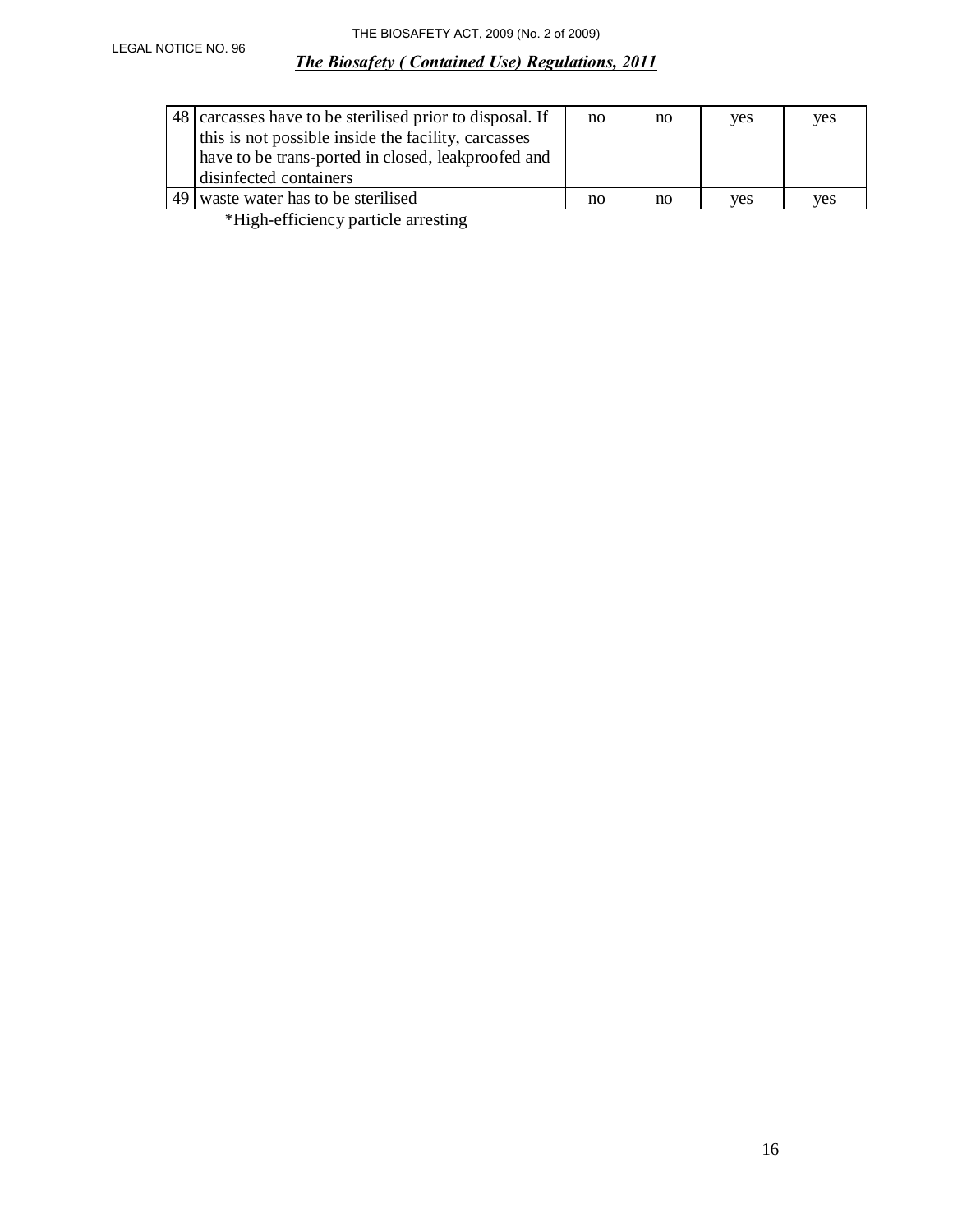# **B: CHECKLIST FOR INSPECTIONS (CONTAINED USE – GLASSHOUSES AND GROWTH-ROOMS)**

|                |                       | <b>Containment level</b> |               |               |                         |
|----------------|-----------------------|--------------------------|---------------|---------------|-------------------------|
|                | Specification         | 1                        |               | 3             | $\overline{\mathbf{4}}$ |
| 1              | Greenhouse:           | N <sub>0</sub>           | Yes           | Yes           | yes                     |
|                | permanent             |                          |               |               |                         |
|                | structure             |                          |               |               |                         |
| $\overline{2}$ | Internal walls,       | N <sub>0</sub>           | Optional      | Yes           | yes                     |
|                | ceilings and floors   |                          |               |               |                         |
|                | shall be resistant to |                          |               |               |                         |
|                | penetration by        |                          |               |               |                         |
|                | liquids and           |                          |               |               |                         |
|                | chemicals to          |                          |               |               |                         |
|                | facilitate cleaning   |                          |               |               |                         |
|                | and                   |                          |               |               |                         |
|                | decontamination of    |                          |               |               |                         |
|                | the area. All         |                          |               |               |                         |
|                | penetrations into     |                          |               |               |                         |
|                | these structures      |                          |               |               |                         |
|                | and surfaces shall    |                          |               |               |                         |
|                | be sealed (e.g.       |                          |               |               |                         |
|                | cables, pipes)        |                          |               |               |                         |
| 3              | Control of            | Optional                 | Minimise      | Prevent run-  | Prevent run-off         |
|                | contaminated run-     |                          | run-off       | off           |                         |
|                | off water             |                          |               |               |                         |
| $\overline{4}$ | There must be a       | Yes                      | Yes           | Yes           | yes                     |
|                | suitable program      |                          |               |               |                         |
|                | been worked out to    |                          |               |               |                         |
|                | control plant pests,  |                          |               |               |                         |
|                | weeds, insects and    |                          |               |               |                         |
|                | rodents               |                          |               |               |                         |
| 5              | Measures to           | Yes                      | Yes           | Yes           | yes                     |
|                | control undesired     |                          |               |               |                         |
|                | species such as       |                          |               |               |                         |
|                | weed, insects,        |                          |               |               |                         |
|                | rodents,              |                          |               |               |                         |
|                | arthropods*           |                          |               |               |                         |
| 6              | Procedures for        | minimise                 | Minimise      | Prevent       | Prevent                 |
|                | transfer of living    | dissemination            | dissemination | dissemination | dissemination           |
|                | material between      |                          |               |               |                         |
|                | the                   |                          |               |               |                         |
|                | glasshouse/growth-    |                          |               |               |                         |
|                | room, protective      |                          |               |               |                         |
|                | structure and         |                          |               |               |                         |
|                | laboratory shall      |                          |               |               |                         |
|                | control               |                          |               |               |                         |
|                | dissemination of      |                          |               |               |                         |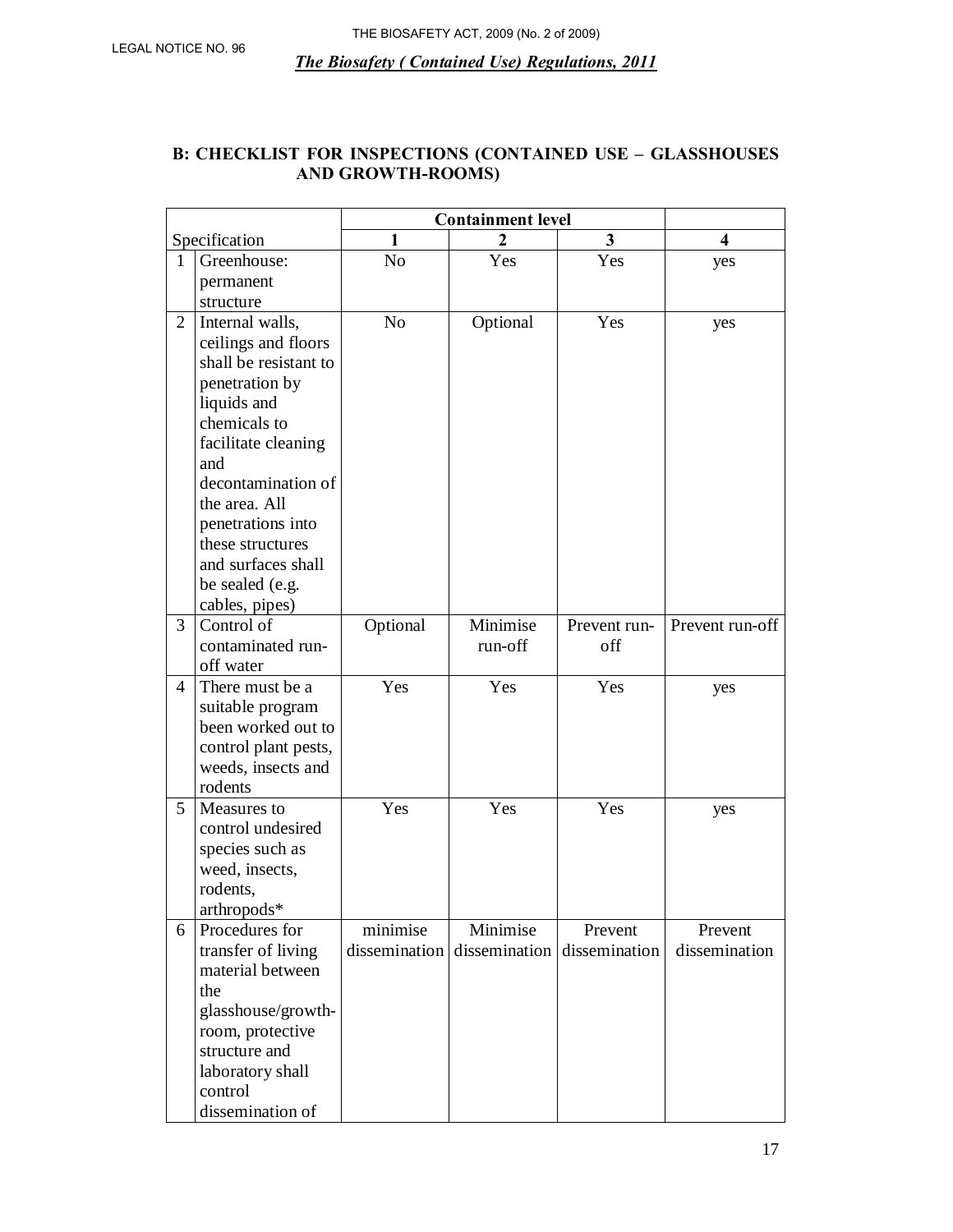|        | genetically          |                |                |            |                |
|--------|----------------------|----------------|----------------|------------|----------------|
|        | modified micro-      |                |                |            |                |
|        | organisms            |                |                |            |                |
| $\tau$ | Transport of         | N <sub>o</sub> | Yes            | Yes        | yes            |
|        | GMOs in suitable     |                |                |            |                |
|        | closed non-          |                |                |            |                |
|        | breakable            |                |                |            |                |
|        | container            |                |                |            |                |
| 8      | The container shall  | N <sub>o</sub> | N <sub>0</sub> | Yes        | yes            |
|        | be decontaminated    |                |                |            |                |
|        | if organisms         |                |                |            |                |
|        | outside are present  |                |                |            |                |
|        | within the effective |                |                |            |                |
|        | dissemination        |                |                |            |                |
|        | distance of the      |                |                |            |                |
|        | experimental         |                |                |            |                |
|        | organism, e.g. by    |                |                |            |                |
|        | fumigation           |                |                |            |                |
| 9      | The ground of the    | Yes            | Yes            | Yes        | yes            |
|        | greenhouse can be    |                |                |            |                |
|        | of gravel or other   |                |                |            |                |
|        | greenhouse-typical   |                |                |            |                |
|        | material. At least   |                |                |            |                |
|        | the pavement         |                |                |            |                |
|        | should be solid,     |                |                |            |                |
|        | e.g. of concrete.    |                |                |            |                |
| 10     | The ground of the    | N <sub>o</sub> | Yes            | <b>Not</b> | Not applicable |
|        | greenhouse should    |                |                | applicable |                |
|        | be of water          |                |                |            |                |
|        | impermeable          |                |                |            |                |
|        | material. Gravel     |                |                |            |                |
|        | and other porous     |                |                |            |                |
|        | material under the   |                |                |            |                |
|        | planting tables is   |                |                |            |                |
|        | suitable if there is |                |                |            |                |
|        | only a minor         |                |                |            |                |
|        | possibility that     |                |                |            |                |
|        | reproducible         |                |                |            |                |
|        | biological material  |                |                |            |                |
|        | can be transmitted   |                |                |            |                |
|        | through the soil. In |                |                |            |                |
|        | this case earth beds |                |                |            |                |
|        | are also possible.   |                |                |            |                |
|        | 11 If part of the    | N <sub>o</sub> | Yes            | <b>Not</b> | Not applicable |
|        | ground consists of   |                |                | applicable |                |
|        | gravel, appropriate  |                |                |            |                |
|        | treatments should    |                |                |            |                |
|        | be made              |                |                |            |                |
|        | periodically to      |                |                |            |                |
|        | eliminate, or        |                |                |            |                |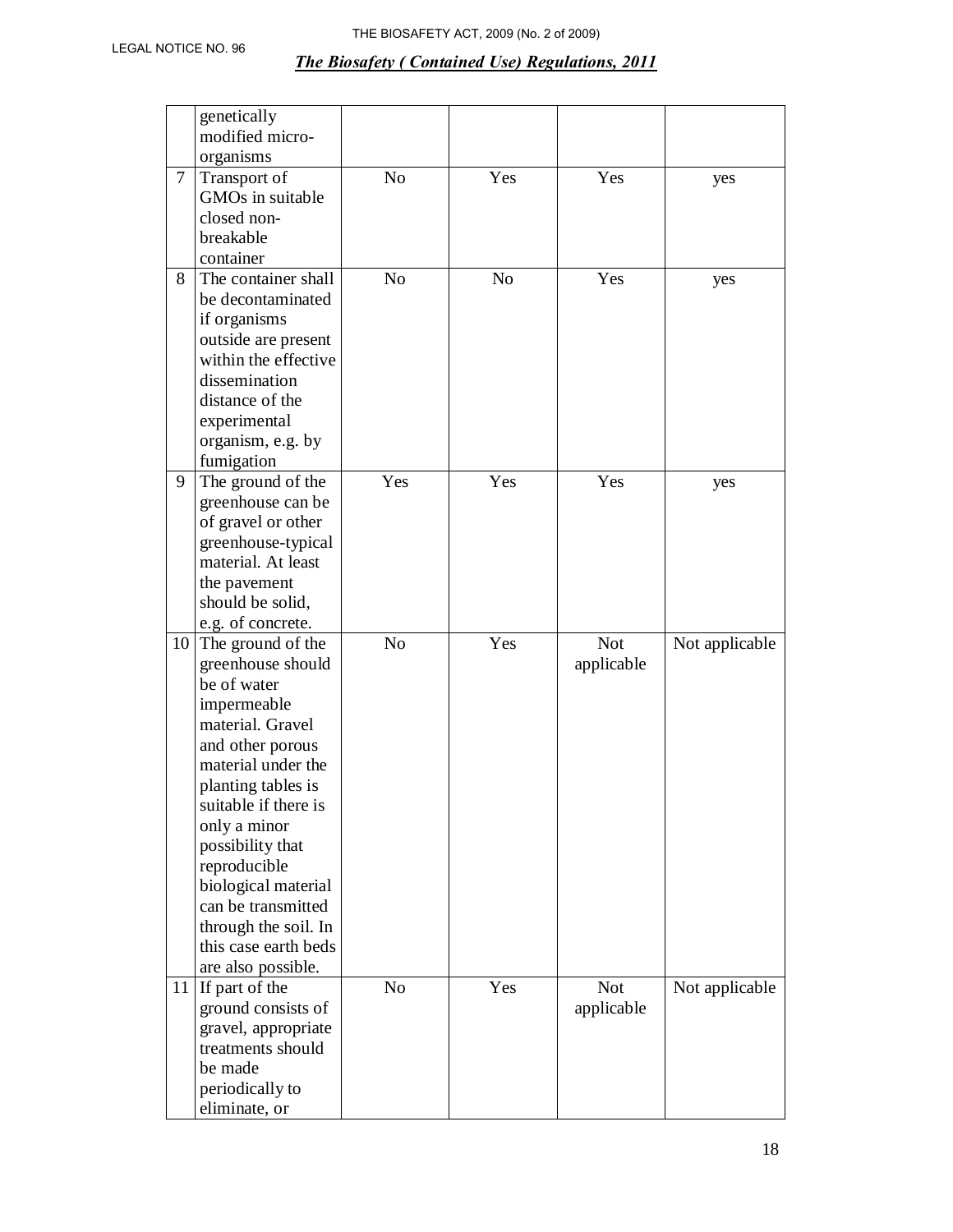|    | render inactive,                    |                |                |         |         |
|----|-------------------------------------|----------------|----------------|---------|---------|
|    | any organisms                       |                |                |         |         |
|    | potentially                         |                |                |         |         |
|    | entrapped by the                    |                |                |         |         |
|    | gravel                              |                |                |         |         |
| 12 | The ground of the                   | N <sub>o</sub> | N <sub>o</sub> | Yes     | yes     |
|    | greenhouse is                       |                |                |         |         |
|    | made of water                       |                |                |         |         |
|    | impermeable                         |                |                |         |         |
|    | material with                       |                |                |         |         |
|    | provisions to                       |                |                |         |         |
|    | collect and sterilise               |                |                |         |         |
|    | wastewater.                         |                |                |         |         |
|    | 13 Escape of GMOs                   | Minimised      | Prevent        | Prevent | Prevent |
|    | 14 Windows shall be                 | N <sub>0</sub> | N <sub>0</sub> | Yes     | Yes     |
|    | closed and sealed                   |                | With insect    |         |         |
|    |                                     |                | nets           |         |         |
|    | 15 All glazing shall                | N <sub>0</sub> | N <sub>o</sub> | Yes     | Yes     |
|    | be resistant to                     |                |                |         |         |
|    | breakage                            |                |                |         |         |
|    |                                     | N <sub>0</sub> | Yes            | Yes     | Yes     |
|    | 16 Biohazard sign at                |                |                |         |         |
|    | entry                               |                |                |         |         |
| 17 | A sign shall be                     | N <sub>0</sub> | Optional       | Yes     | Yes     |
|    | posted indicating:                  |                |                |         |         |
|    | - That a restricted                 |                |                |         |         |
|    | experiment is in                    |                |                |         |         |
|    | progress                            |                |                |         |         |
|    | - Name of                           |                |                |         |         |
|    | responsible                         |                |                |         |         |
|    | individual                          |                |                |         |         |
|    | - Plants                            |                |                |         |         |
|    | (organisms) in use                  |                |                |         |         |
|    | - Special                           |                |                |         |         |
|    | requirements for                    |                |                |         |         |
|    | using the area                      |                |                |         |         |
| 18 | Access is limited                   | N <sub>0</sub> | Yes            | Yes     | Yes     |
|    | to the project                      |                |                |         |         |
|    | leader and                          |                |                |         |         |
|    | personnel                           |                |                |         |         |
|    | authorised by him                   |                |                |         |         |
|    | 19 Protective clothing              | Yes            | Yes            | Yes     | Yes     |
|    | shall not be worn                   |                |                |         |         |
|    | outside the                         |                |                |         |         |
|    | greenhouse                          |                |                |         |         |
|    | $\overline{20}$ Separate facilities | N <sub>o</sub> | Yes            | Yes     | Yes     |
|    | for storing                         |                |                |         |         |
|    | protective and                      |                |                |         |         |
|    | street clothing                     |                |                |         |         |
|    | shall be available                  |                |                |         |         |
| 21 | Protective clothing                 | N <sub>0</sub> | N <sub>0</sub> | Yes     | Yes     |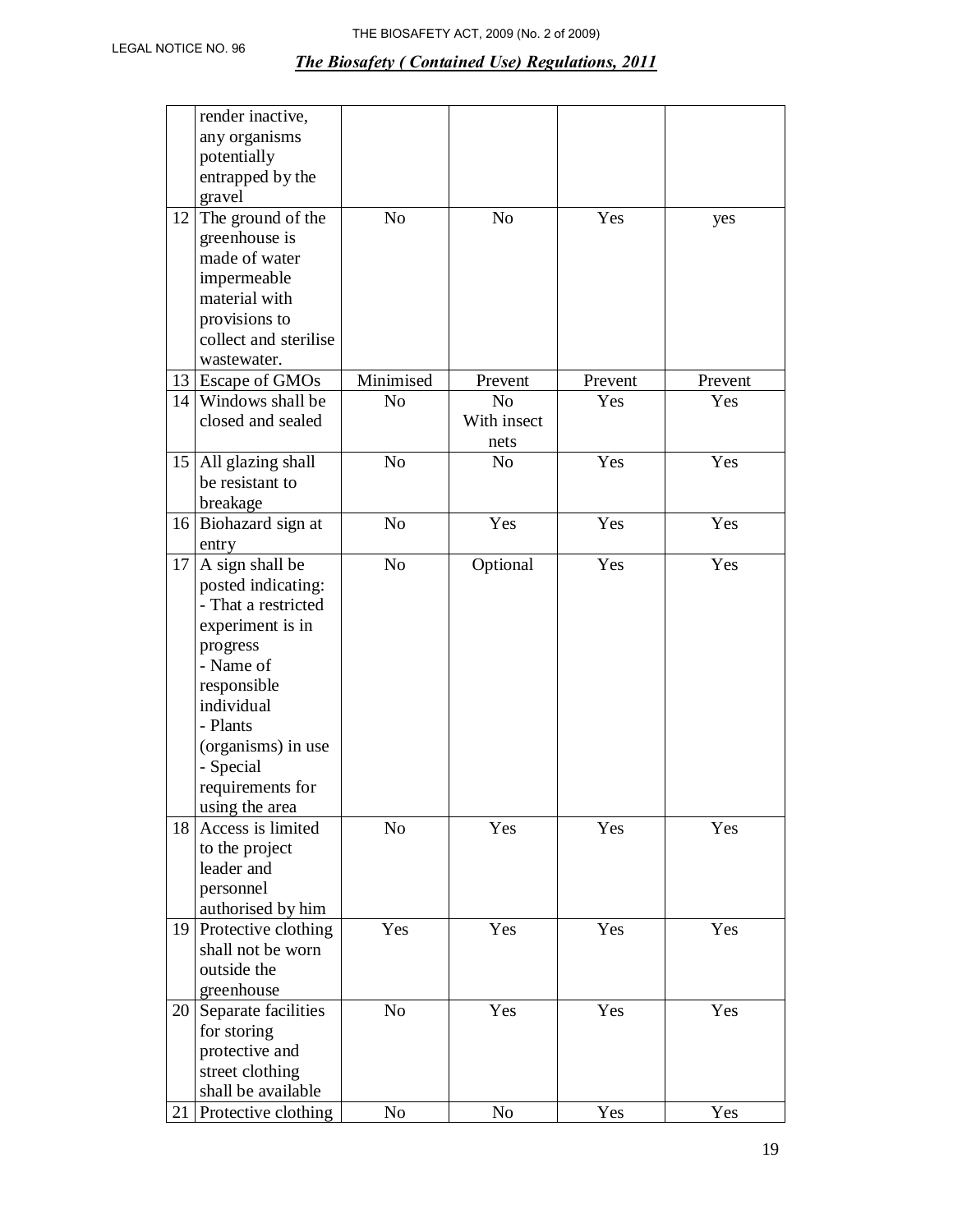|    | has to be sterilised<br>before laundry                                                                                                               |                |                |                          |                |
|----|------------------------------------------------------------------------------------------------------------------------------------------------------|----------------|----------------|--------------------------|----------------|
| 22 | Gloves shall be<br>worn at work                                                                                                                      | N <sub>o</sub> | N <sub>o</sub> | Yes                      | Yes            |
| 23 | Injuries have to be<br>reported<br>immediately to the<br>project leader                                                                              | Yes            | Yes            | Yes                      | Yes            |
| 24 | There must be<br>written instructions<br>for greenhouse<br>practices and<br>procedures                                                               | Yes            | Yes            | Yes                      | Yes            |
| 25 | Hand disinfection<br>apparatus and<br>wash basin                                                                                                     | N <sub>o</sub> | Yes            | Yes                      | Yes            |
| 26 | Greenhouse to be.<br>entered via a lock<br>with self-closing<br>doors and hand<br>disinfection<br>apparatus and<br>touch-free hand<br>washing basin. | N <sub>o</sub> | N <sub>o</sub> | Yes                      | Yes            |
| 27 | Air intake<br>screening and<br>motorised or<br>gravity-driven<br>exhaust fan louvers                                                                 | Yes            | Yes            | <b>Not</b><br>applicable | Not applicable |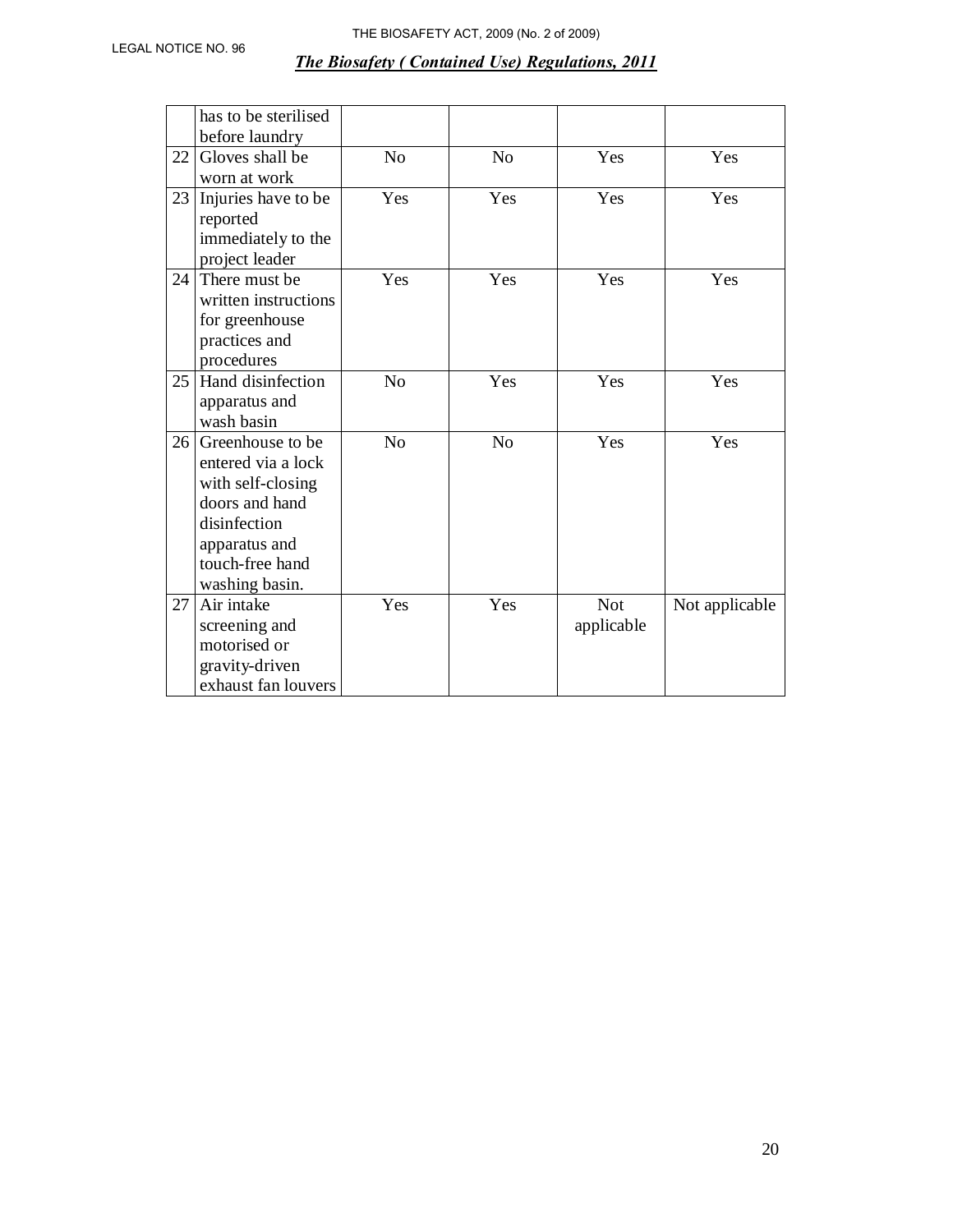|    |                                |                | <b>Containment level</b> |            |                         |
|----|--------------------------------|----------------|--------------------------|------------|-------------------------|
|    | Specification                  | $\mathbf{1}$   | $\mathbf{2}$             | 3          | $\overline{\mathbf{4}}$ |
| 28 | The glasshouse has to be held  | N <sub>o</sub> | N <sub>0</sub>           | Yes        | Yes                     |
|    | under negative pressure        |                |                          |            |                         |
|    | compared to the surrounding    |                |                          |            |                         |
| 29 | If there is the danger of the  | N <sub>o</sub> | N <sub>o</sub>           | Yes        | Yes                     |
|    | dissemination of airborne      |                |                          |            |                         |
|    | pathogens, exhaust air has to  |                |                          |            |                         |
|    | be filtered through HEPA-      |                |                          |            |                         |
|    | filters                        |                |                          |            |                         |
|    | 30 Before disposal genetically | Yes            | <b>Not</b>               | <b>Not</b> | Not applicable          |
|    | modified plants have to be     |                | applicable               | applicable |                         |
|    | made unable to reproduce,      |                |                          |            |                         |
|    | e.g. by cutting off blossoms   |                |                          |            |                         |
|    | 31 Equipment which was in      | N <sub>o</sub> | <b>Yes</b>               | Yes        | Yes                     |
|    | contact with GMOs has to be    |                |                          |            |                         |
|    | sterilised before cleaning, if |                |                          |            |                         |
|    | the contact may lead to the    |                |                          |            |                         |
|    | transmission of GMOs           |                |                          |            |                         |
| 32 | Autoclave inside the           | N <sub>o</sub> | No, but                  | Yes        | Yes                     |
|    | glasshouse                     |                | available                |            |                         |
| 33 | The glasshouse has to be       | No             | N <sub>0</sub>           | Yes        | Yes                     |
|    | surrounded by a security       |                |                          |            |                         |
|    | fence or equal protection      |                |                          |            |                         |
|    | system                         |                |                          |            |                         |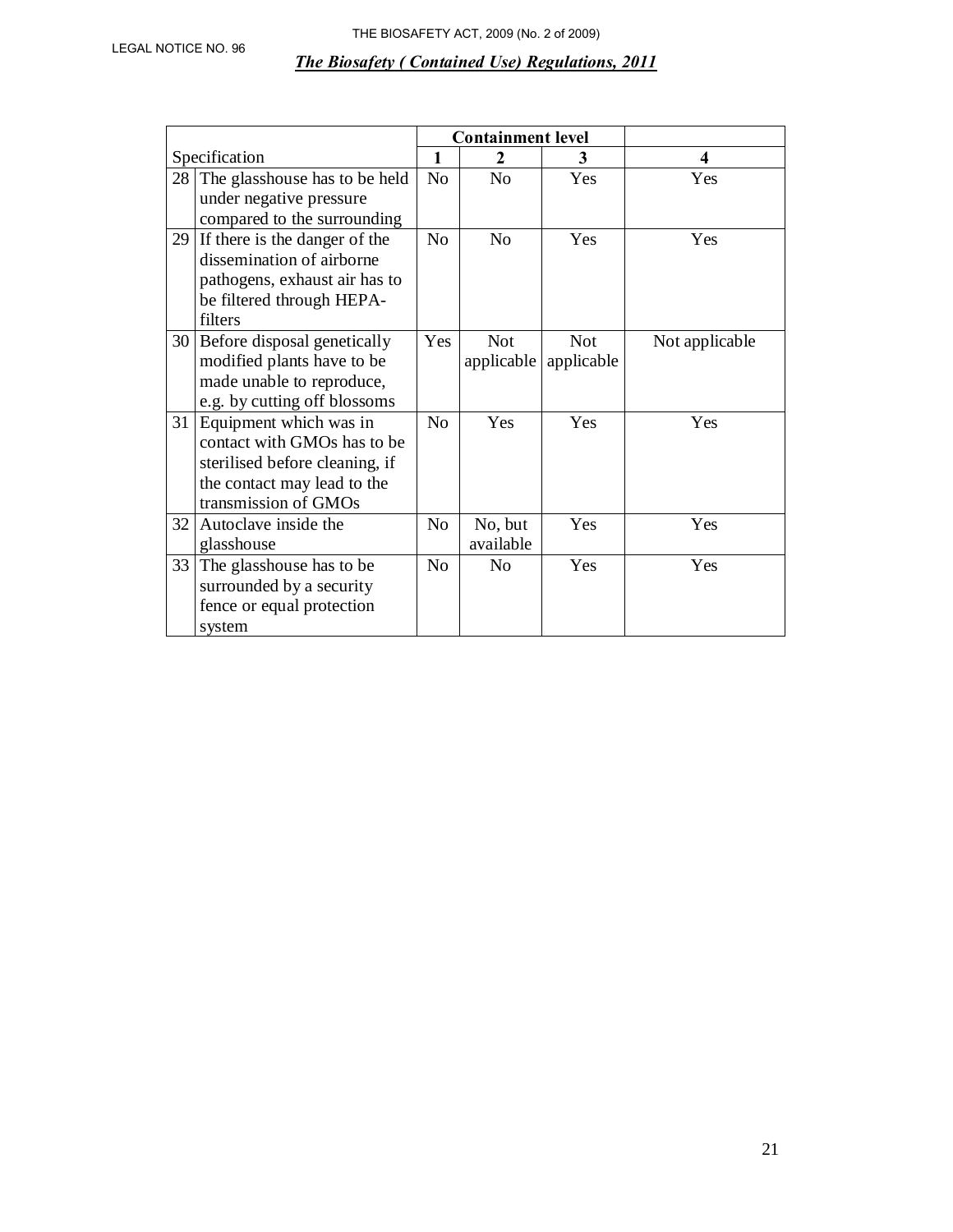# **C: CHECKLIST FOR INSPECTIONS (CONTAINED USE – LABORATORY ACTIVITIES)**

# **I. Physical Control Measures**

# **a) Facility design**

|                |                                                                                                                                                                                                                       | <b>Containment level</b> |     |     |     |
|----------------|-----------------------------------------------------------------------------------------------------------------------------------------------------------------------------------------------------------------------|--------------------------|-----|-----|-----|
|                | <b>Specification</b>                                                                                                                                                                                                  |                          | 2   | 3   | 4   |
| $\mathbf{1}$   | Process with viable micro-organisms separated from<br>the environment (closed system)                                                                                                                                 | yes                      | yes | yes | yes |
| $\overline{2}$ | Laboratory suite isolation                                                                                                                                                                                            | no                       | no  | yes | yes |
| $\mathfrak{Z}$ | Restricted access to the facility (e.g. electronic cards,<br>camera)                                                                                                                                                  | no                       | yes | yes | yes |
| $\overline{A}$ | laboratory sealable for fumigation                                                                                                                                                                                    | no                       | no  | yes | yes |
| 5              | Acceptability of windows that open                                                                                                                                                                                    | yes                      | yes | no  | no  |
| 6              | Biohazard sign on the door                                                                                                                                                                                            | no                       | yes | yes | yes |
| 7              | Signs at laboratory entrance:<br>- special hazard signs if an organism containing<br>rDNA needs special provision for persons<br>entering the laboratory<br>- names of occupants who have access to the<br>laboratory | no                       | yes | yes | yes |
| 8              | Ventilation system                                                                                                                                                                                                    | no                       | no  | yes | yes |

## **b) Containment equipment**

|   |                                                                                                                                                                 | <b>Containment level</b> |                    |          |                             |  |
|---|-----------------------------------------------------------------------------------------------------------------------------------------------------------------|--------------------------|--------------------|----------|-----------------------------|--|
|   | Specification                                                                                                                                                   | 1                        | 2                  | 3        | 4                           |  |
| 1 | Surfaces resistant to water, acids, alkalis,<br>solvents, disinfectants, decontamination<br>agents and easy to clean                                            | yes                      | yes                | yes      | yes                         |  |
| 2 | Check the suitability of equipment used for<br>safety purposes                                                                                                  | no                       | yes                | yes      | yes                         |  |
| 3 | Check the suitability of any chemical<br>disinfectants in use                                                                                                   | optional                 | yes                | yes      | yes                         |  |
| 4 | Check position of the autoclave with respect<br>to the genetically modified organism<br>installation                                                            | on site                  | in the<br>building | in suite | in lab,<br>double<br>closed |  |
| 5 | Autoclave that the autoclave provides a print-<br>out showing the temperature and time of<br>sterilisation                                                      | no                       | no                 | yes      | yes                         |  |
| 6 | Wash hand basin or sink that can be used for<br>hand washing with:<br>- dispenser containing soap<br>- dispenser containing hand disinfectant<br>- paper towels | yes                      | yes                | yes      | yes                         |  |
| 7 | Check position and design of biological safety<br>hoods                                                                                                         | optional                 | yes                | yes      | yes                         |  |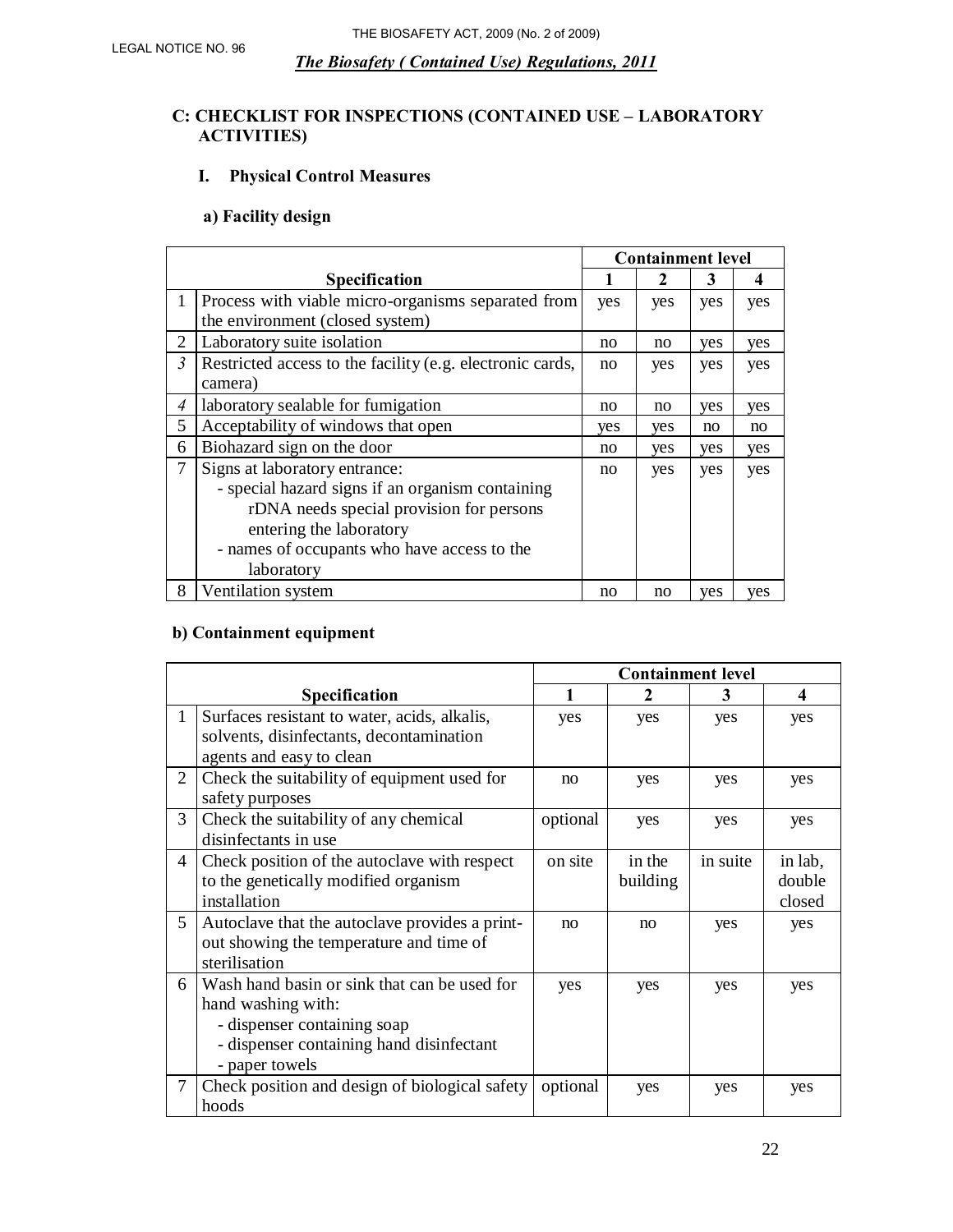| 8               | Check design of the equipment for the safe<br>storage of genetically modified organisms                       | yes      | yes      | yes            | yes                         |
|-----------------|---------------------------------------------------------------------------------------------------------------|----------|----------|----------------|-----------------------------|
| 9               | Check design of waste transport containers                                                                    | optional | yes      | yes            | yes                         |
| 10 <sup>1</sup> | Check design of containers for the transport<br>of genetically modified organisms inside the<br>facility      | optional | yes      | yes            | yes                         |
| 11              | Check design of centrifuge buckets                                                                            | yes      | yes      | yes            | yes                         |
| 12 <sub>1</sub> | Entry to lab via airlock                                                                                      | no       | no       | optional       | yes                         |
| 13              | Air lock with two doors which are interlocked                                                                 | no       | no       | yes            | yes                         |
|                 | 14   Air lock equipped with a hand washing basin<br>(touch free) and hand disinfectant dispenser              | no       | no       | yes            | yes                         |
| 15              | Negative pressure relative to the pressure of<br>the immediate surroundings                                   | no       | no       | optional       | yes                         |
| 16              | Ventilation system is alarmed to indicate a<br>failure to generate a negative pressure                        | no       | no       | yes            | yes                         |
| 17              | Ventilation system connected to an<br>emergency power supply                                                  | no       | no       | yes            | yes                         |
| 18              | Switch for ventilation system should be<br>accessible from outside of the laboratory in<br>case of fumigation | no       | no       | yes            | yes                         |
| 19              | Extract and input air from the laboratory<br>should be HEPA* filtered                                         | no       | no       | extract<br>air | input and<br>extract<br>air |
| 20              | Filters have to be sterilised on site or instantly<br>sealed in a plastic bag for later sterilisation         | no       | yes      | yes            | yes                         |
| 21              | Alarm systems for workers working alone                                                                       | no       | no       | yes            | yes                         |
| 22              | Shower for the occupants before leaving the<br>laboratory                                                     | no       | no       | optional       | yes                         |
| 23              | An observation window or alternative is to be<br>present so that occupants can be seen                        | optional | optional | optional       | yes                         |

# **II. Safety Management**

# **a) Work procedures**

|                                               | <b>Containment level</b> |     |     |     |
|-----------------------------------------------|--------------------------|-----|-----|-----|
| <b>Specification</b>                          |                          |     |     |     |
| Engineering control measures have to be       | yes                      | yes | yes | yes |
| exercised at source and supplement these      |                          |     |     |     |
| with appropriate personal protective clothing |                          |     |     |     |
| and equipment where necessary                 |                          |     |     |     |
| Control measures and equipment have to be     | yes                      | yes | yes | yes |
| tested adequately and maintained              |                          |     |     |     |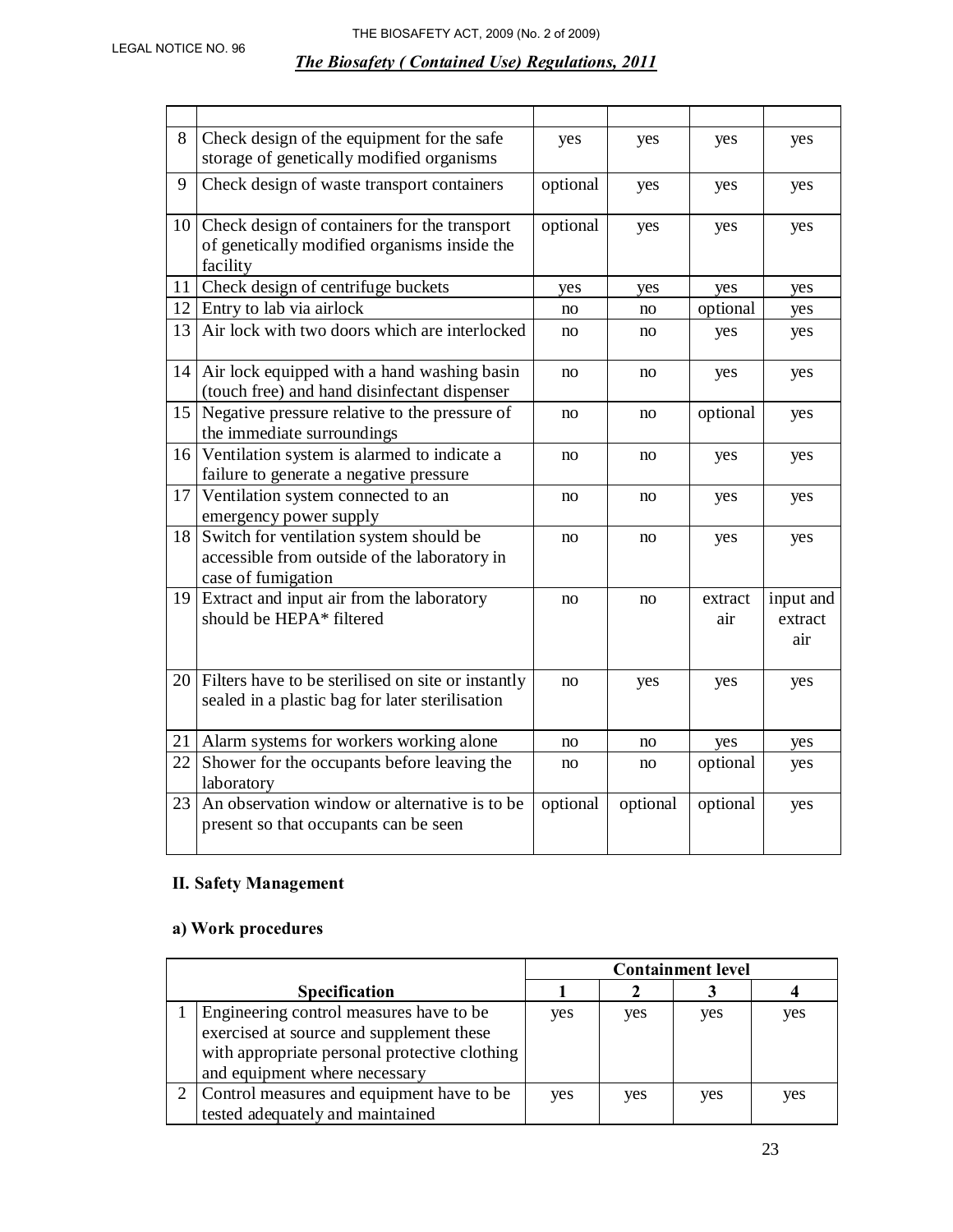| 3  | Doors and windows closed while working                                          | only     | yes | yes      | yes |
|----|---------------------------------------------------------------------------------|----------|-----|----------|-----|
|    |                                                                                 | doors    |     |          |     |
| 4  | Access to the laboratory must be restricted<br>when experiments are in progress | no       | yes | yes      | yes |
| 5  | Workers should be given adequate                                                | yes      | yes | yes      | yes |
|    | information on safety matters and be suitably                                   |          |     |          |     |
|    | trained. Training should include the                                            |          |     |          |     |
|    | following points:                                                               |          |     |          |     |
|    | a) the existence and application of written                                     |          |     |          |     |
|    | work procedures                                                                 |          |     |          |     |
|    | b) the procecures for using particular pieces                                   |          |     |          |     |
|    | of equipment                                                                    |          |     |          |     |
|    | spillage control and other emergency<br>c)                                      |          |     |          |     |
|    | procedures                                                                      |          |     |          |     |
| 6  | Check at which process steps hazardous                                          | optional | yes | yes      | yes |
|    | quantiof aerosols are formed                                                    |          |     |          |     |
| 7  | Prevention of aerosol formation                                                 | yes      | yes | yes      | yes |
| 8  | Genetically modified organisms are only to                                      | yes      | yes | yes      | yes |
|    | be transported within the facility in closed,                                   |          |     |          |     |
|    | robust and leakproof containers                                                 |          |     |          |     |
| 9  | Work surfaces must be decontaminated daily                                      | yes      | yes | yes      | yes |
|    | and after a spillage                                                            |          |     |          |     |
|    | 10 Effective disinfectants and specified                                        | yes      | yes | yes      | yes |
|    | desinfection procedures in case of spillage of                                  |          |     |          |     |
|    | genetically modified organisms                                                  |          |     |          |     |
| 11 | Inactivation of genetically modified                                            | optional | yes | yes      | yes |
|    | organisms in contaminated material and                                          |          |     |          |     |
|    | waste                                                                           |          |     |          |     |
| 12 | Inactivation of genetically modified                                            | no       | no  | optional | yes |
|    | organisms in effluent from the hand washing                                     |          |     |          |     |
|    | sinks or drains and showers and similar                                         |          |     |          |     |
|    | effluents                                                                       |          |     |          |     |
|    | 13 Benches should be free from clutter                                          | yes      | yes | yes      | yes |
|    | 14 The identity of genetically modified                                         | optional | yes | yes      | yes |
|    | organisms should be regulary checked to                                         |          |     |          |     |
|    | avoid the culturing of incorrect stains. The                                    |          |     |          |     |
|    | time between these checks should dependent                                      |          |     |          |     |
|    | upon the potential hazard.                                                      |          |     |          |     |
| 15 | Corrective actions following the results of                                     | yes      | yes | yes      | yes |
|    | the controls and way to register them                                           |          |     |          |     |
| 16 | Users should ensure that the performance of                                     | yes      | yes | yes      | yes |
|    | safety equipment is validated (e.g.                                             |          |     |          |     |
|    | autoclaves and safety hoods)                                                    |          |     |          |     |
|    | - validation of equipment (e.g. autoclaves,                                     |          |     |          |     |
|    | safety hoods)<br>- maintenance of the equipment                                 |          |     |          |     |
|    | - markers used to verify the efficiency of                                      |          |     |          |     |
|    | autoclaves                                                                      |          |     |          |     |
| 17 | Prohibition of mouth pipetting                                                  | yes      | yes | yes      | yes |
|    |                                                                                 |          |     |          |     |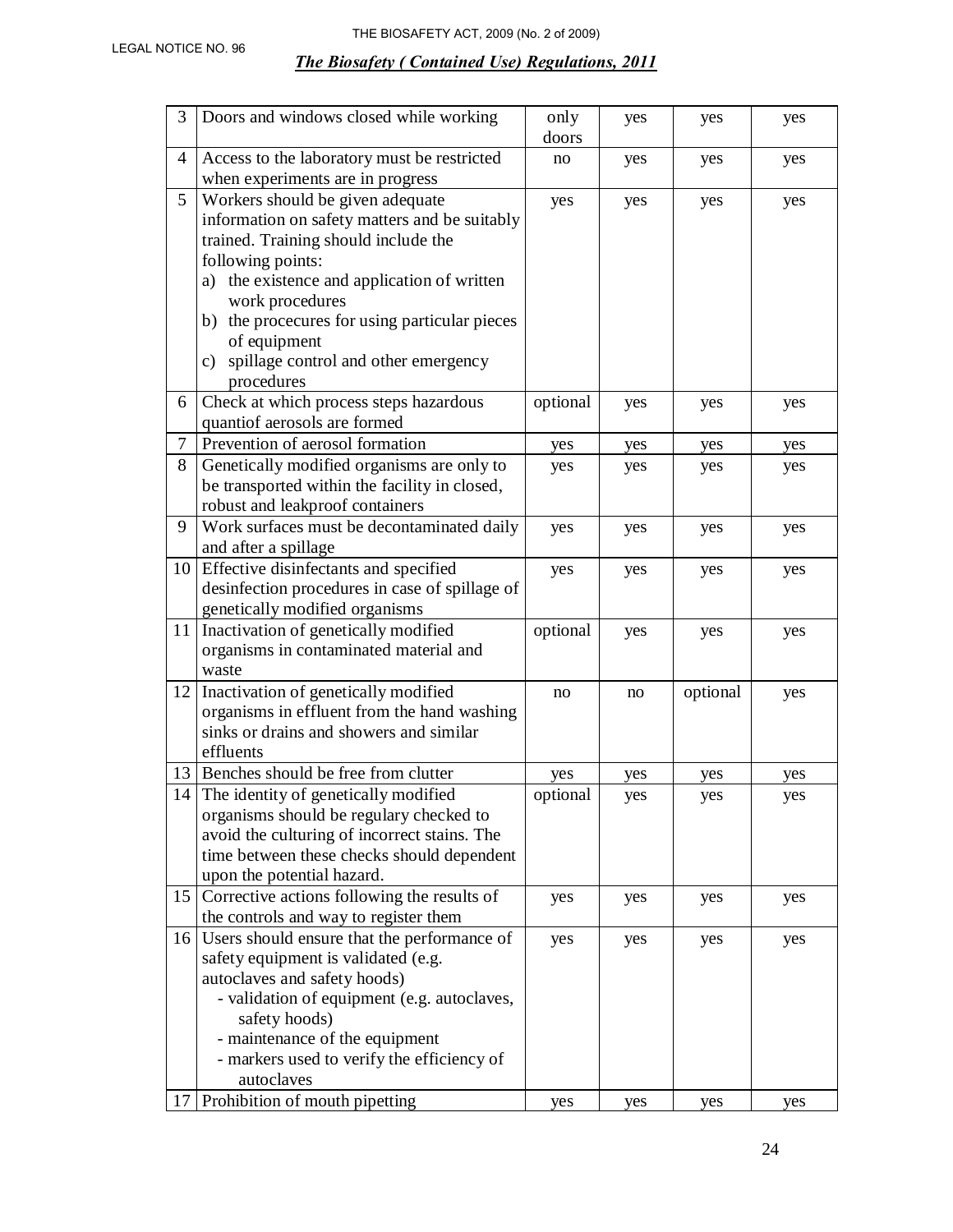| 18 | Prohibition of eating, drinking, smoking,<br>applying cosmetics or the storing of food for<br>human consumption in the work area     | yes      | yes      | yes                             | yes                                                       |
|----|--------------------------------------------------------------------------------------------------------------------------------------|----------|----------|---------------------------------|-----------------------------------------------------------|
| 19 | Skin contact with rDNA material must be<br>avoided                                                                                   | yes      | yes      | yes                             | yes                                                       |
| 20 | Hands must be washed after handling rDNA<br>and before leaving the laboratory                                                        | yes      | yes      | yes                             | yes                                                       |
| 21 | Protective clothing                                                                                                                  | yes      | yes      | yes and<br>optional<br>footwear | yes,<br>complete<br>change of<br>clothing $&$<br>footwear |
| 22 | Decontaminate protective clothing before<br>laundering                                                                               | yes      | yes      | yes                             | yes                                                       |
| 23 | Protective clothing and street wear must be<br>kept separate                                                                         | yes      | yes      | yes                             | yes                                                       |
| 24 | Gloves                                                                                                                               | no       | optional | yes                             | yes                                                       |
| 25 | Implementation of an insect and rodent<br>control pro-gramme                                                                         | optional | yes      | yes                             | yes                                                       |
| 26 | Keep the workplace and environmental<br>exposure to any physical, chemical or<br>biological agent to the lowest practicable<br>level | yes      | yes      | yes                             | yes                                                       |
| 27 | Tests, when necessary, for the presence of<br>viable genetically modified organisms<br>outside the primary physical containment      | yes      | yes      | yes                             | yes                                                       |
| 28 | Use of sharps should be avoided                                                                                                      | yes      | yes      | yes                             | yes                                                       |
| 29 | Contaminated syringes / sharps must be<br>disposed of in a -Sharps binø and incinerated                                              | yes      | yes      | yes                             | yes                                                       |
| 30 | where appropriate make vaccines available                                                                                            | no       | yes      | yes                             | yes                                                       |
| 31 | <b>Establish Insitutional Biosafety Committees</b><br>or sub-committees as required                                                  | yes      | yes      | yes                             | yes                                                       |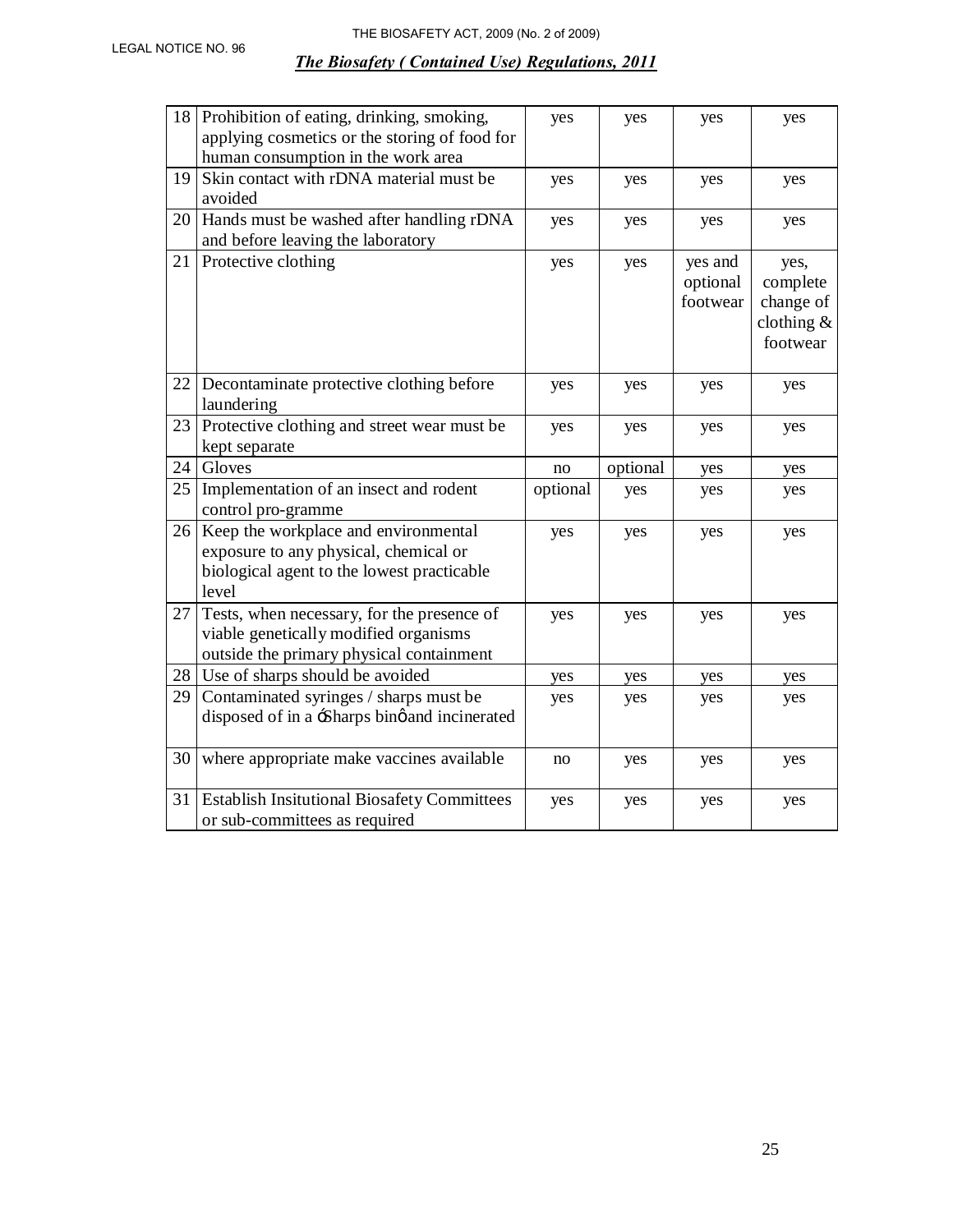|    |                                               |     |          | <b>Containment level</b> |          |
|----|-----------------------------------------------|-----|----------|--------------------------|----------|
|    | <b>Specification</b>                          |     |          | 3                        | 4        |
| 32 | Animals must not be allowed to enter into the | yes | yes      | yes                      | yes      |
|    | laboratory                                    |     |          |                          |          |
| 33 | Where appropriate serum samples must be       | no  | optional | optional                 | optional |
|    | taken from workers and stored to provide      |     |          |                          |          |
|    | baseline information in the event of an       |     |          |                          |          |
|    | unexplained illness                           |     |          |                          |          |
| 34 | Sample collection, addition of materials to   | yes | yes      | yes                      | yes      |
|    | closed system and transfer of viable micro-   |     |          |                          |          |
|    | organisms to another closed system, should be |     |          |                          |          |
|    | performed appropriate                         |     |          |                          |          |
| 35 | Safe storage of biological agents             | ves | yes.     | yes                      | ves      |
|    | 36 Safe storage of contaminated laboratory    | yes | yes      | yes                      | yes      |
|    | equipment and materials, when appropriate     |     |          |                          |          |
|    |                                               |     |          |                          |          |

## **b) Institutional matters and documentation relating to the safe handling of genetically modified organisms**

|                |                                                                                                                                                                                                                                                                | <b>Containment level</b> |                |     |     |
|----------------|----------------------------------------------------------------------------------------------------------------------------------------------------------------------------------------------------------------------------------------------------------------|--------------------------|----------------|-----|-----|
|                | Specification                                                                                                                                                                                                                                                  | 1                        | $\overline{2}$ | 3   | 4   |
| 1              | Keep adequate records (drawing ups)                                                                                                                                                                                                                            | yes                      | yes            | yes | yes |
| $\overline{2}$ | Hygiene plan                                                                                                                                                                                                                                                   | no                       | yes            | yes | yes |
| 3              | Provide written standard operating procedures where appropriate to<br>ensure safety                                                                                                                                                                            | yes                      | yes            | yes | yes |
| $\overline{4}$ | Provide documentation of:<br>- the appointment of the BioSafety Officer (BSO)                                                                                                                                                                                  | yes                      | yes            | yes | yes |
| 5              | The appointment of project leader                                                                                                                                                                                                                              | yes                      | yes            | yes | yes |
| 6              | A description of the tasks of the BioSafety Officer (BSO) with respect<br>to safety; internal control; accident/incident; response and<br>preparedness; internal counselling, advice and education; and,<br>reporting                                          | yes                      | yes            | yes | yes |
| $\tau$         | A description of the tasks of the project leader with respect to:<br>- everyday management<br>- drawing-up and executing work-protocol                                                                                                                         | yes                      | yes            | yes | yes |
| 8              | A clear description of the separation of responsibilities and tasks<br>between the BioSafety Officer and the project leader                                                                                                                                    | yes                      | yes            | yes | yes |
| 9              | The status of the BioSafety Officer should be defined                                                                                                                                                                                                          | yes                      | yes            | yes | yes |
| 10             | There should be written procedures that cover the following:<br>- undertaking risk assessments<br>- the training of new staff<br>- emergency procedures including the treatment of spillages with<br>disinfectants<br>- cleaning and disinfection of equipment | yes                      | yes            | yes | yes |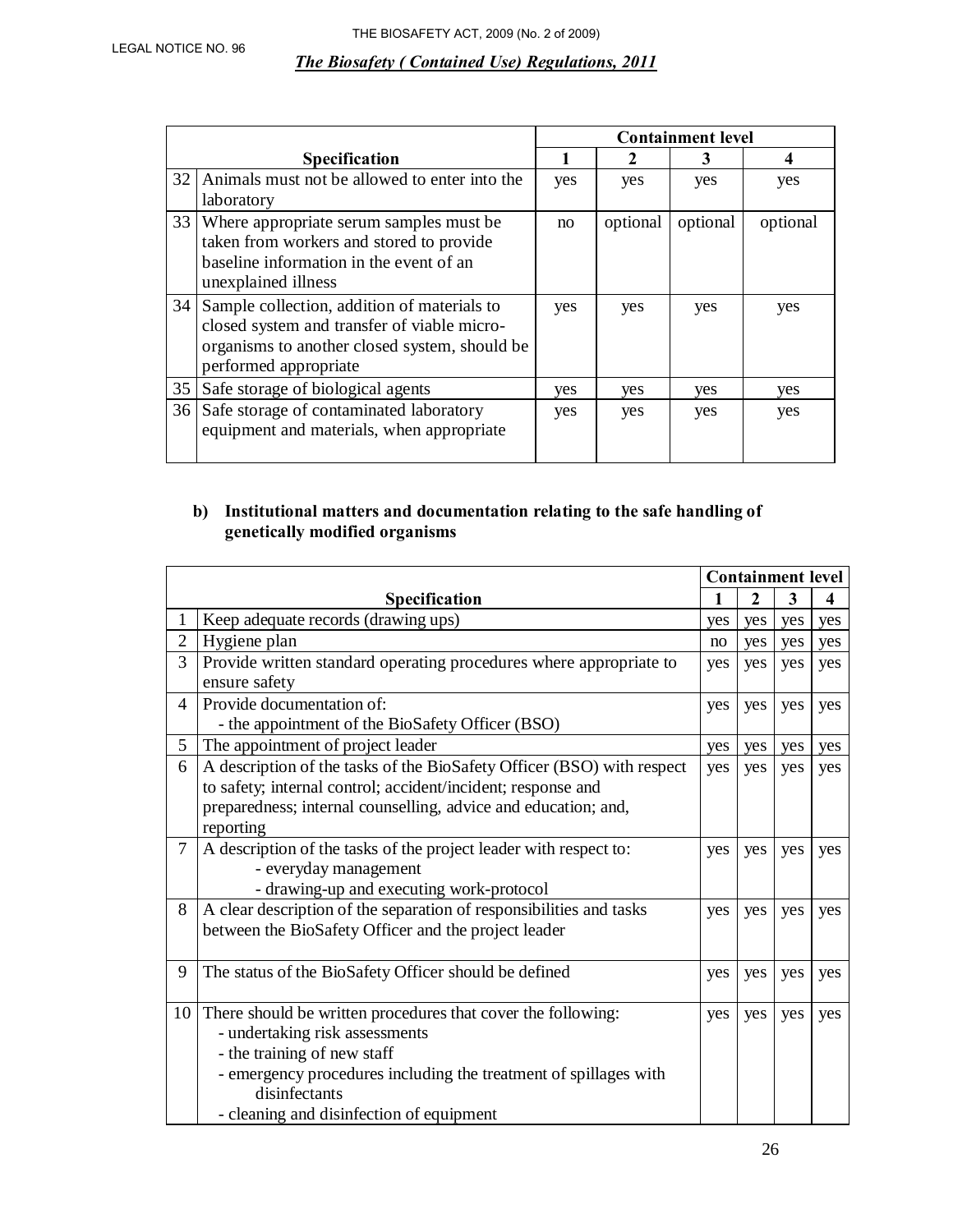|    | - transport of GMOs<br>- operation, testing and maintenance of containment equipment                                                         |     |     |     |     |
|----|----------------------------------------------------------------------------------------------------------------------------------------------|-----|-----|-----|-----|
|    | - measures for limiting access to facilities                                                                                                 |     |     |     |     |
|    | - health surveillance of workers                                                                                                             |     |     |     |     |
|    | 11 Written instructions should be in both national languages                                                                                 | yes | yes | yes | yes |
| 12 | Documents that should be centrally held within an institution                                                                                | yes | yes | yes | yes |
|    | undertaking contained use:                                                                                                                   |     |     |     |     |
|    | a) records indicating working areas and their containment levels<br>(these records may include plans of buildings)                           |     |     |     |     |
|    | b) all of the documents listed in point 10 above                                                                                             |     |     |     |     |
|    | c) these records should also cover any sites for storage Genetically                                                                         |     |     |     |     |
|    | modified organisms outside of containment facilities                                                                                         |     |     |     |     |
|    | d) records of internally organised inspections                                                                                               |     |     |     |     |
|    | e) records of accidents, including evaluation and any remedial action<br>a list of other data and documents that are held at other locations |     |     |     |     |
|    | f)<br>within the institution                                                                                                                 |     |     |     |     |
|    |                                                                                                                                              |     |     |     |     |
|    |                                                                                                                                              |     |     |     |     |
| 13 | Documents that can be held separately from the main records (see 12)                                                                         | yes | yes | yes | yes |
|    | above):                                                                                                                                      |     |     |     |     |
|    | a) records of staff involved in contained use indicating their                                                                               |     |     |     |     |
|    | experience and training and the type of projects in which they have                                                                          |     |     |     |     |
|    | been employed                                                                                                                                |     |     |     |     |
|    | b) results of procedures for checking the purity and identity of the                                                                         |     |     |     |     |
|    | genetically modified organisms                                                                                                               |     |     |     |     |
|    | c) results of the testing of containment equipment (e.g. autoclaves and                                                                      |     |     |     |     |
|    | safety cabinets)                                                                                                                             |     |     |     |     |
|    | a list of stored genetically modified organisms for each storage<br>$\rm d$                                                                  |     |     |     |     |
|    | facility                                                                                                                                     |     |     |     |     |
|    | work protocols for particular expermental procedures<br>e)                                                                                   |     |     |     |     |

*NB: Risk assessment of the genetically modified organisms that will be handled in every facility will be evaulation during application to the Authority.* 

# **III – Contingency Plan**

|   |                                                                                                                                                                                                                                                                                                                                                      |     |     | <b>Containment level</b> |     |
|---|------------------------------------------------------------------------------------------------------------------------------------------------------------------------------------------------------------------------------------------------------------------------------------------------------------------------------------------------------|-----|-----|--------------------------|-----|
|   | <b>Specification</b>                                                                                                                                                                                                                                                                                                                                 |     | 2   |                          |     |
|   | Check contigency plans for protection of the environment and<br>the public outside of the facility                                                                                                                                                                                                                                                   | no  | no  | optional                 | yes |
|   | 2 Check information on accidents (reporting of accidents and<br>near ómisses and records of corrective actions that have been<br>taken)                                                                                                                                                                                                              | yes | yes | yes                      | yes |
| 3 | Provide written procedures for:<br>- a procedure for internal notification of incidents (e.g.<br>spillages)<br>- a procedure for external notification in case of serious risk<br>- a procedure accident response (measures, reporting,<br>evaluation)<br>- emergency preparedness actions and counter-measures in<br>case of accidents or incidents | no  | yes | yes                      | yes |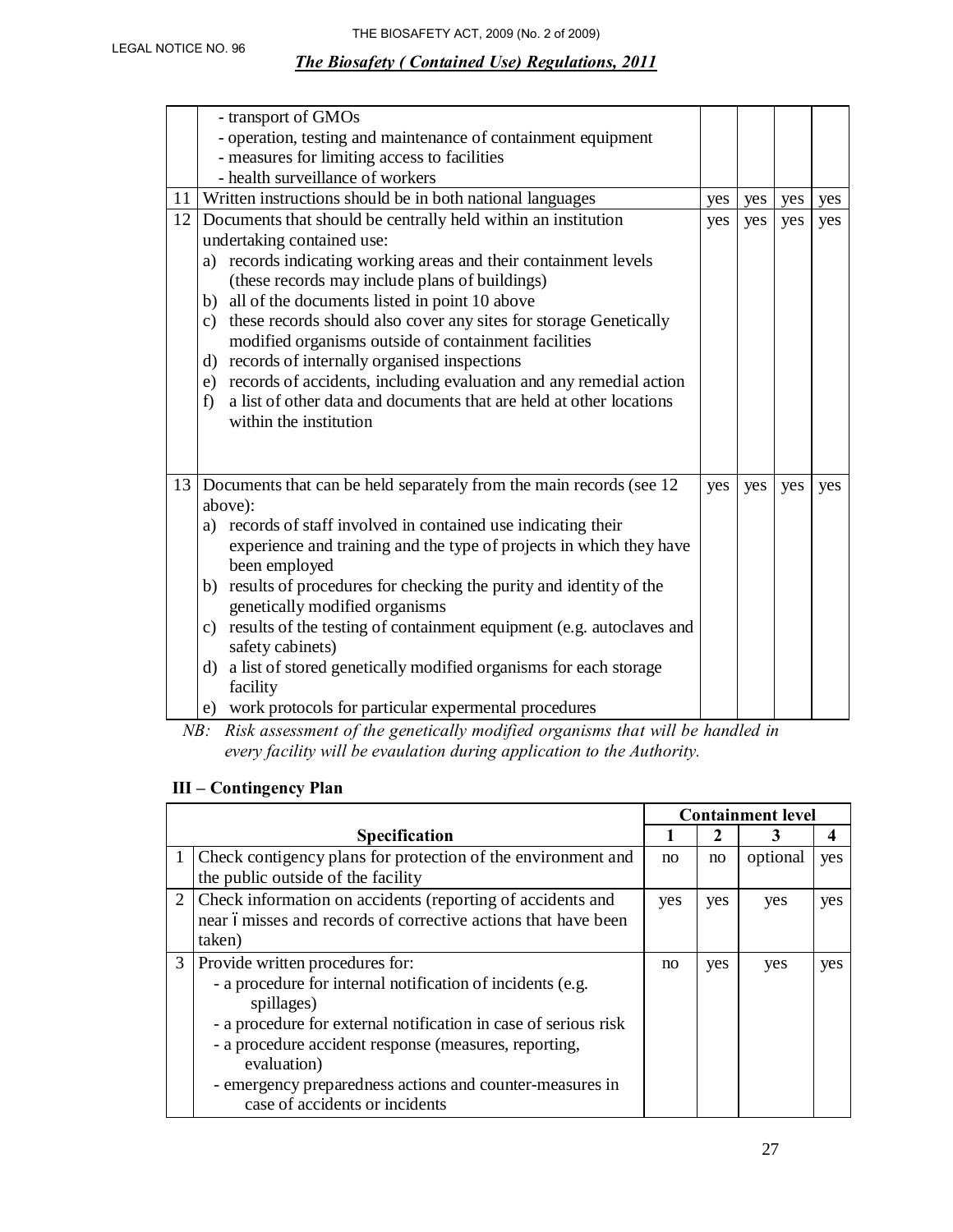#### **THIRD SCHEDULE ....................... (r. 7 (3))**

This schedule comprises of application forms for contained use activities. The forms are as follows:

- 1. Laboratories , Green houses and Growth chambers
- 2. Confined field trials for Animals, animal health inputs and microorganisms
- 3. Confined field trials for plants.

#### **NATIONAL BIOSAFETY AUTHORITY**

#### **Part I**

#### **APPLICATION FORM FOR CONTAINED USE ACTIVITY (LABORATORY, GREENHOUSE AND GROWTH CHAMBERS)**

#### **GENERAL REQUIREMENTS FOR THE APPLICATIONS**

This application form must be completed for each individual genetically modified organism for the intended contained use activity. The application may include more than one experiment (genetic modification of that particular species) or protocols and all sections must be completed. Additional pages can be attached if the space provided is not sufficient. Applications for new and renewal of previously authorized contained use should be submitted separately.

| 1.0 Name and Contact Address of Applicant |                         |                                          |                                                                 |
|-------------------------------------------|-------------------------|------------------------------------------|-----------------------------------------------------------------|
| 1. 1 Date of Submission:                  |                         |                                          |                                                                 |
| 1.2 Name of applicant                     |                         |                                          | 1.3 Name of Institutional Biosafety Committee (IBC)             |
|                                           |                         |                                          |                                                                 |
| 1.4 Institution of applicant              |                         | 1.5 Registration Status in Kenya         |                                                                 |
|                                           |                         |                                          |                                                                 |
|                                           |                         |                                          | 1.6 Affiliating institution (if institution of applicant is not |
|                                           |                         | registered in Kenya)                     |                                                                 |
|                                           |                         |                                          |                                                                 |
| 1.4.1 Address of applicant institution    |                         | 1.6.1 Address of affiliating institution |                                                                 |
|                                           |                         |                                          |                                                                 |
| 1.4.2 Telephone                           | 1.4.3 Facsimile / email | 1.6.2 Telephone                          | 1.6.3 Facsimile/email                                           |
|                                           |                         |                                          |                                                                 |
|                                           |                         |                                          |                                                                 |

**2.0 Nature and purpose of contained use** 

2.1 Brief Description of Proposed contained use activity 2.2 Purpose of contained use - character of the activity that will be carried out by applicant (e.g. research, laboratory control, manufacture)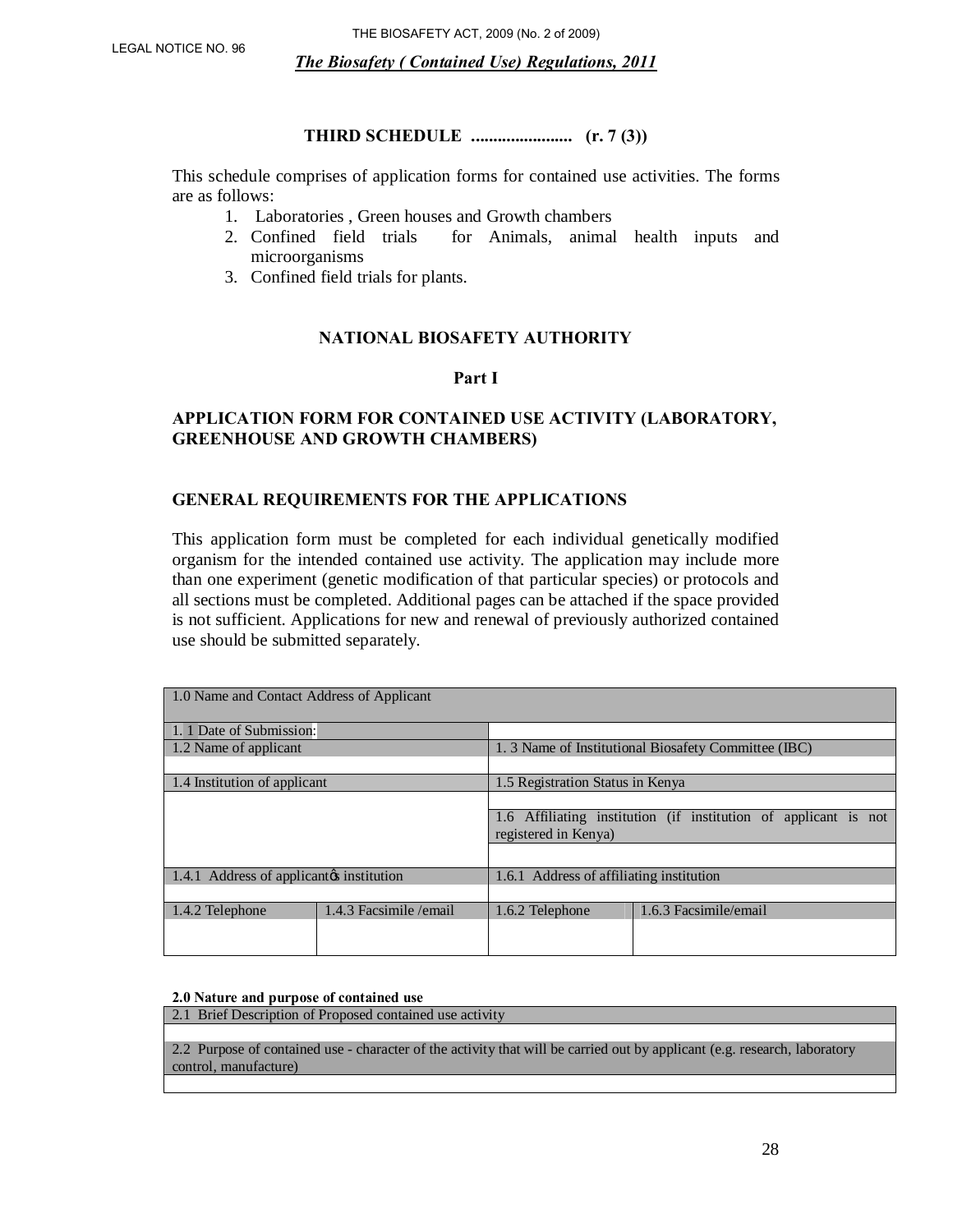2.3 If the contained use work is successful, indicate whether a general release of the GMO is planned

2.4 Total period of contained use and date of its expected starting-up

#### **3.0 Risk assessment**

3.1 Summary of the risk assessment for the genes and species of GMO involved.

3.2 Description of potential risks associated with the transformed organism, transformation genes or gene elements.

3.3 Description of potential risks associated with the activities to be undertaken

#### **4. 0 Location where contained use activities are to be undertaken**

#### **4.1 Contained Use Facility: Laboratory and growth chambers**

| 4.1.1 Facility Location                                                                                              | 4.1.2 Approval No. or reference |                     | 4.1.3 Number of other contained use activities<br>currently approved within the same facility                 |  |
|----------------------------------------------------------------------------------------------------------------------|---------------------------------|---------------------|---------------------------------------------------------------------------------------------------------------|--|
|                                                                                                                      |                                 |                     |                                                                                                               |  |
|                                                                                                                      |                                 |                     |                                                                                                               |  |
| 4.1.4                                                                                                                |                                 |                     | Biosafety level assigned to facility during approval (Level1, or level 2, or level 3 or level 4)              |  |
|                                                                                                                      |                                 |                     |                                                                                                               |  |
| 4.1.5                                                                                                                |                                 |                     | Layout of premises and of the location of main facilities (Attach additional annex if more space is required) |  |
|                                                                                                                      |                                 |                     |                                                                                                               |  |
|                                                                                                                      |                                 |                     |                                                                                                               |  |
| 4.1.6<br>Code of practice of a workplace (Indicate type)                                                             |                                 |                     |                                                                                                               |  |
|                                                                                                                      |                                 |                     |                                                                                                               |  |
| Emergency Response Plan in the event of an accident<br>4.1.7                                                         |                                 |                     |                                                                                                               |  |
|                                                                                                                      |                                 |                     |                                                                                                               |  |
| 4.1.8 Characteristics of the workplace (Tick as appropriate)                                                         |                                 |                     |                                                                                                               |  |
| 4.1.8.1 Microbiological laboratory                                                                                   |                                 | 4.1.8.2 Pilot plant |                                                                                                               |  |
|                                                                                                                      |                                 |                     |                                                                                                               |  |
| 4.1.8.3 Production facilities                                                                                        |                                 |                     | 4.1.8.4 Glasshouse/growth room                                                                                |  |
|                                                                                                                      |                                 |                     |                                                                                                               |  |
| 4.1.8.5 Animal breeding facility                                                                                     | Other (Specify)<br>4.1.8.6      |                     |                                                                                                               |  |
|                                                                                                                      |                                 |                     |                                                                                                               |  |
| 4.1.9 Species and amount of used organism and the used genetic modifications including nominally mentioned validated |                                 |                     |                                                                                                               |  |
| methods for detection of occurrence of genetically modified organisms.                                               |                                 |                     |                                                                                                               |  |
|                                                                                                                      |                                 |                     |                                                                                                               |  |
|                                                                                                                      |                                 |                     |                                                                                                               |  |
| 4.1.10<br>Waste management plan                                                                                      |                                 |                     |                                                                                                               |  |
|                                                                                                                      |                                 |                     |                                                                                                               |  |

#### **4.2 Contained Use Facility: Greenhouse Facility**

| 4.2.1 Facility Location                      | 4.2.2 Approval No. or reference. | 4.2.3 Number of other activities currently<br>approved within the same facility. |  |  |
|----------------------------------------------|----------------------------------|----------------------------------------------------------------------------------|--|--|
|                                              |                                  |                                                                                  |  |  |
| 4.2.4 Protocol: Fully describe the following |                                  |                                                                                  |  |  |
|                                              |                                  |                                                                                  |  |  |
|                                              |                                  |                                                                                  |  |  |
| 4.2.4.1 Purpose of the greenhouse trial      |                                  |                                                                                  |  |  |
|                                              |                                  |                                                                                  |  |  |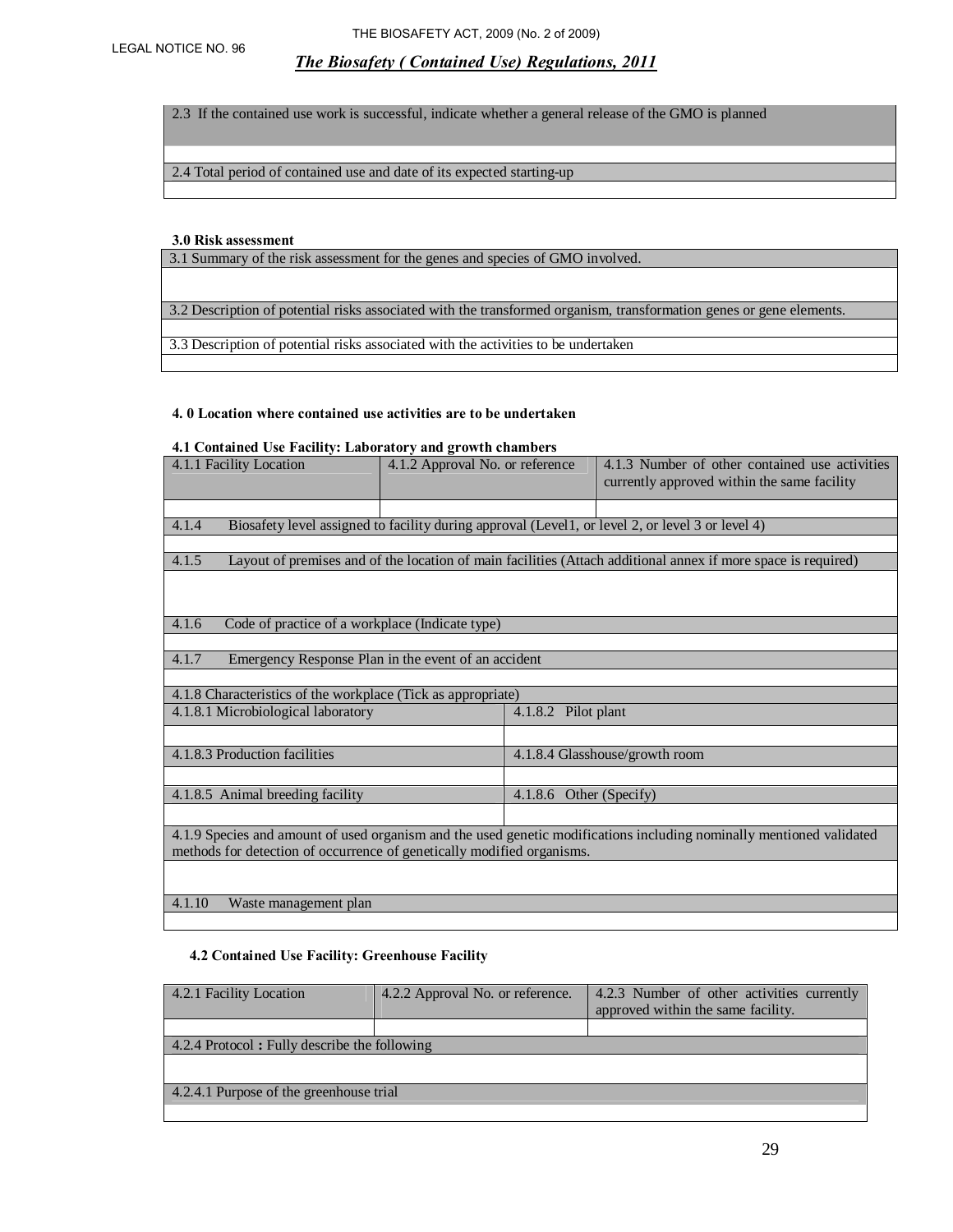# LEGAL NOTICE NO. 96 THE BIOSAFETY ACT, 2009 (No. 2 of 2009)

# *The Biosafety ( Contained Use) Regulations, 2011*

| 4.2.4.2 Experimental design                                                                                                                |  |                                |                      |  |                                                                                                                   |
|--------------------------------------------------------------------------------------------------------------------------------------------|--|--------------------------------|----------------------|--|-------------------------------------------------------------------------------------------------------------------|
|                                                                                                                                            |  |                                |                      |  |                                                                                                                   |
| 4.2.4.3 Nature and type of data to be collected                                                                                            |  |                                |                      |  |                                                                                                                   |
|                                                                                                                                            |  |                                |                      |  |                                                                                                                   |
| 4.2.5 Arrangements for transporting the GMO to the greenhouse                                                                              |  |                                |                      |  |                                                                                                                   |
| 4.2.6 Proposed herbicide/pesticide use, if any                                                                                             |  |                                |                      |  |                                                                                                                   |
| 4.2.6.1 Name of the pesticide<br>/herbicide                                                                                                |  | 4.2.6.2 Active ingredient      |                      |  | 4.2.6.3 Total area to be sprayed $(m^2/h$ ectarage)                                                               |
|                                                                                                                                            |  |                                |                      |  |                                                                                                                   |
| 4.2.7 Provide work schedule (post approval) of key activities including but not limited to:                                                |  |                                |                      |  |                                                                                                                   |
| 4.2.7.1 Dates of movement of<br>material                                                                                                   |  | 4.2.7.2 Planting (anticipated) |                      |  | 4.2.7.3 Harvest/Sampling (anticipated)                                                                            |
|                                                                                                                                            |  |                                |                      |  |                                                                                                                   |
|                                                                                                                                            |  |                                |                      |  | 4.2.8 Describe your plan for recording the quantities of seed planted/GMO used and accounting for any excess      |
| of or stored.                                                                                                                              |  |                                |                      |  | 4.2.9 Describe the disposition plan, including how and where any excess, or non-planted seed/GMO will be disposed |
|                                                                                                                                            |  |                                |                      |  |                                                                                                                   |
| 4.2.10 State whether plants will be allowed to set seed or to reproduce<br>Yes $\Box$<br>No <sub>1</sub>                                   |  |                                |                      |  |                                                                                                                   |
| 4.2.11.1 If yes, Type (e.g. seed, leaves, etc.)<br>4.2.11 Indicate whether any harvested plant material will<br>be retained from the trial |  |                                |                      |  |                                                                                                                   |
| Yes $\Box$<br>No <sub>D</sub>                                                                                                              |  |                                |                      |  |                                                                                                                   |
| 4.2.11.2 Quantity to be retained                                                                                                           |  |                                |                      |  | 4.2.11.3 Purpose of retaining material                                                                            |
|                                                                                                                                            |  |                                |                      |  |                                                                                                                   |
| 4.2.12 For harvested plant material, describe the following if applicable:<br>4.2.12.2 Storage location<br>4.2.12.1 The storage method.    |  |                                |                      |  |                                                                                                                   |
|                                                                                                                                            |  |                                |                      |  |                                                                                                                   |
| 4.2.12.3 Person in the institution responsible for the storage of the material                                                             |  |                                |                      |  |                                                                                                                   |
|                                                                                                                                            |  |                                |                      |  |                                                                                                                   |
| 4.2.12.3.1 Name                                                                                                                            |  |                                | 4.2.12.3.2 Telephone |  |                                                                                                                   |
| 4.2.12.4 Proposed storage records                                                                                                          |  |                                |                      |  |                                                                                                                   |
|                                                                                                                                            |  |                                |                      |  |                                                                                                                   |
|                                                                                                                                            |  |                                |                      |  |                                                                                                                   |

# **5.0. Nature and identity of Genetically modified organism**

| 5.1 Name of GMO                                                             |                          |                            |  |  |
|-----------------------------------------------------------------------------|--------------------------|----------------------------|--|--|
|                                                                             |                          |                            |  |  |
| 5.2 Modified trait(s) Identification                                        |                          |                            |  |  |
| Herbicide Tolerance<br>п                                                    | Modified Oil Composition | Pharmaceutical<br>п        |  |  |
| Male sterility/restoration<br>□                                             | Virus Resistance<br>П.   | Genetic Research<br>п      |  |  |
| <b>Insect Resistance</b>                                                    | $\Box$ Stress Tolerance  | Generation of mutants<br>П |  |  |
| $\Box$ Fungal Resistance<br>Nutritional change<br>Other (Specify)<br>□<br>□ |                          |                            |  |  |
| 5.3 Modified Trait(s)                                                       |                          |                            |  |  |
| Describe each specific new trait associated with this GMO.                  |                          |                            |  |  |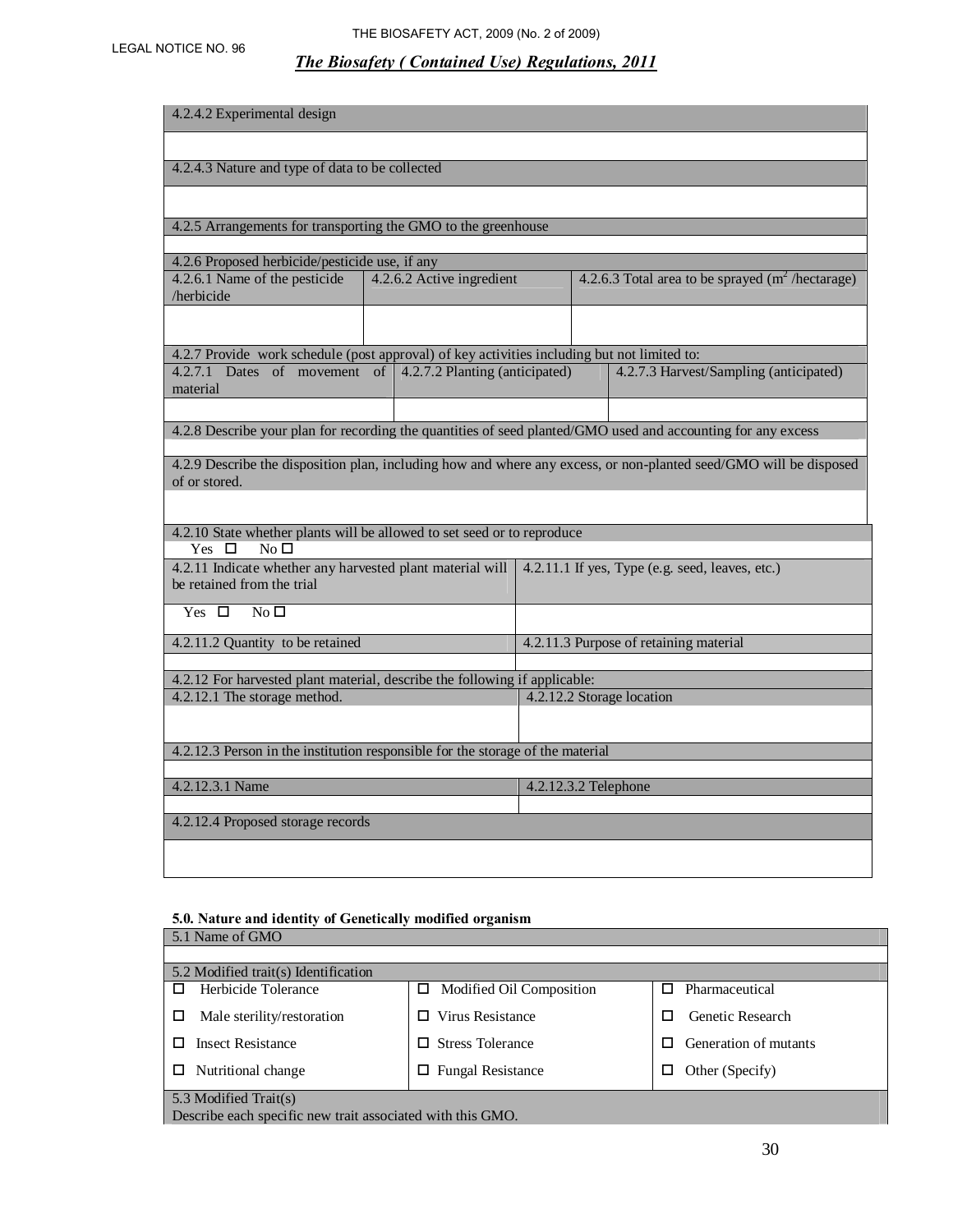5.4 For each gene construct, describe all genes, regulatory elements, gene products, non-translated DNA sequences and, where applicable, affected metabolic pathways.

5.5 Provide Information on the donor organism including its origin

5.6 Provide Information on recipient and parental organism including origin

5.7 Provide Information on the vector including its origin

5.8 Provide the name of plasmid (construct) and genetic map (map of each genetic construct is required).

5.9 Describe Mode of action of traits (gene product, metabolic pathways).

| 5.9.1 Is the vector naturally 5.9.2 Is the vector disarmed? |                         | 5.9.3 If yes, how was the vector disarmed? |
|-------------------------------------------------------------|-------------------------|--------------------------------------------|
| pathogenic?                                                 |                         |                                            |
| $\Box$ Yes $\Box$ No                                        | $\Box$ Yes<br>$\Box$ No |                                            |

5.10 Description of elements of the constructs(s): This area should be filled for all constructs and GMO gene elements 5.10.1 Genetic Element 5.10.2 Size (bp) 5.10.3 Source 5.10.4 Function

5.11 Method of introduction of the insert

5.12 Method for detection of genetically modified organism

5.13 Amount of genetically modified organism to be used (volume of the culture, number of plants or animals)

5.14 Information on whether the genetically modified organism has already been approved in some other country and for what purpose.

#### **6.0 Nature and purpose of the contained use activities**

| 6.1 In case of import or export of the genetically modified organism intended for contained use                    |                                            |  |  |  |
|--------------------------------------------------------------------------------------------------------------------|--------------------------------------------|--|--|--|
| 6.1.1 The country of origin or destination, as appropriate                                                         | 6.1.2 Importer or exporter, as appropriate |  |  |  |
|                                                                                                                    |                                            |  |  |  |
| 6.1.3 Maximum amount of genetically modified organism to be                                                        | 6.1.4 Means of transportation              |  |  |  |
| imported or exported                                                                                               |                                            |  |  |  |
|                                                                                                                    |                                            |  |  |  |
| 6.1.5 Means of packaging and labeling                                                                              |                                            |  |  |  |
|                                                                                                                    |                                            |  |  |  |
| 6.2 Measures to protect human health and the environment and biological diversity                                  |                                            |  |  |  |
|                                                                                                                    |                                            |  |  |  |
| 6.3 Frequency and the manner of carrying out control of the occurrence of genetically modified organism inside and |                                            |  |  |  |
| outside of the contained space                                                                                     |                                            |  |  |  |
|                                                                                                                    |                                            |  |  |  |
| 6.4 Description of waste management plan                                                                           |                                            |  |  |  |

#### **7.0 Containment measures**

7.1 List all protocols proposed to be used at this facility for this application **(***Separate sheets may be annexed***.)** 

7.2 Attach inspection report if facility is not yet assigned a biosafety level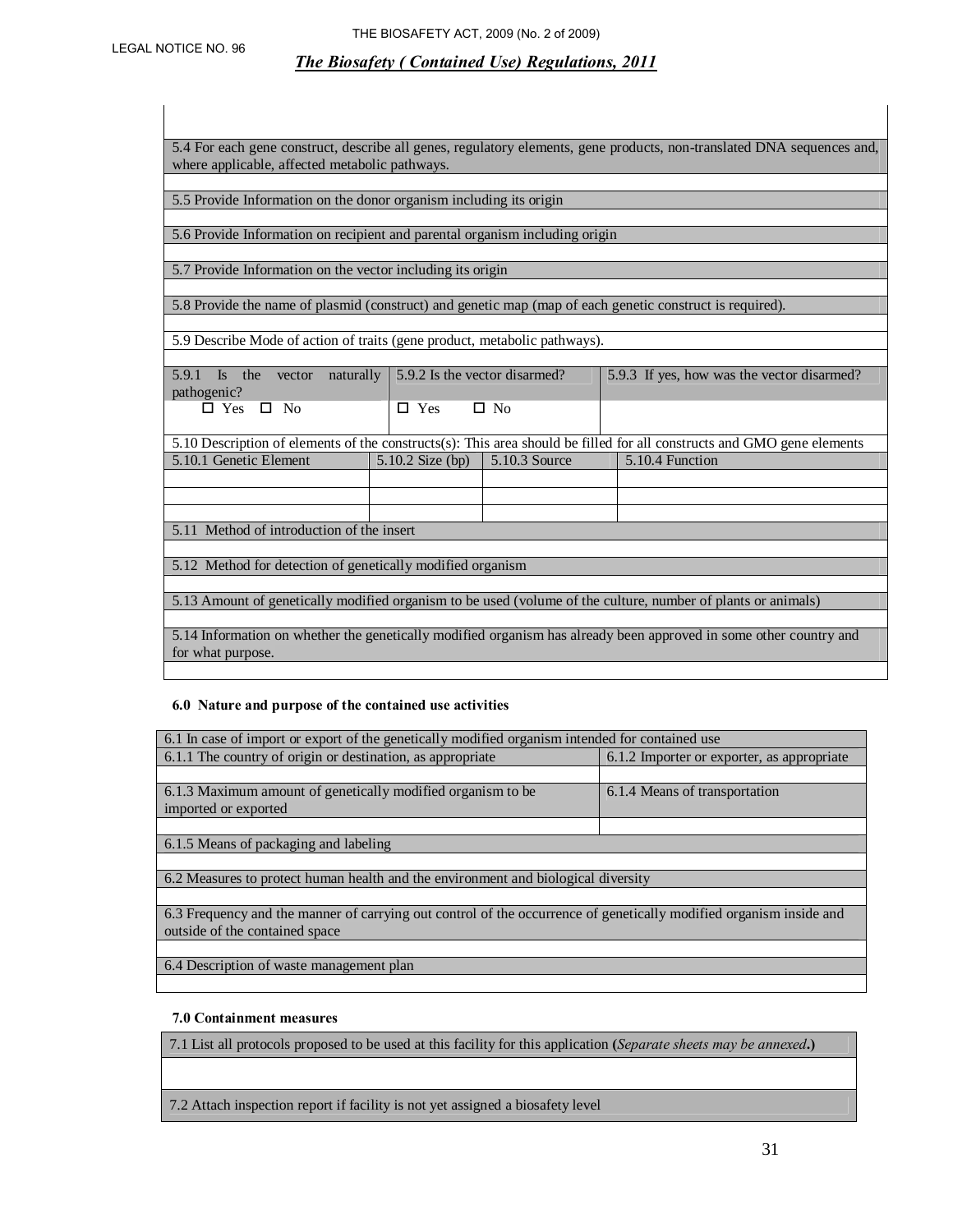7.3 State proposed documentation procedures on the use of genetically modified organisms

7.4 Plan of training of employees prior to the commencement of the use of genetically modified organisms, and the plan of their refresher training

#### **8.0 Declaration of correctness of information**

I certify that the above information is true to the best of my knowledge.

| <b>Principal Investigator</b>                         |  |
|-------------------------------------------------------|--|
|                                                       |  |
|                                                       |  |
| Collaborator(s)                                       |  |
|                                                       |  |
|                                                       |  |
| Collaborator(s)                                       |  |
|                                                       |  |
|                                                       |  |
| <b>Institutional Biosafety Committee (IBC) Review</b> |  |
| This application has been reviewed by IBC             |  |
|                                                       |  |
| Name of chairperson                                   |  |
|                                                       |  |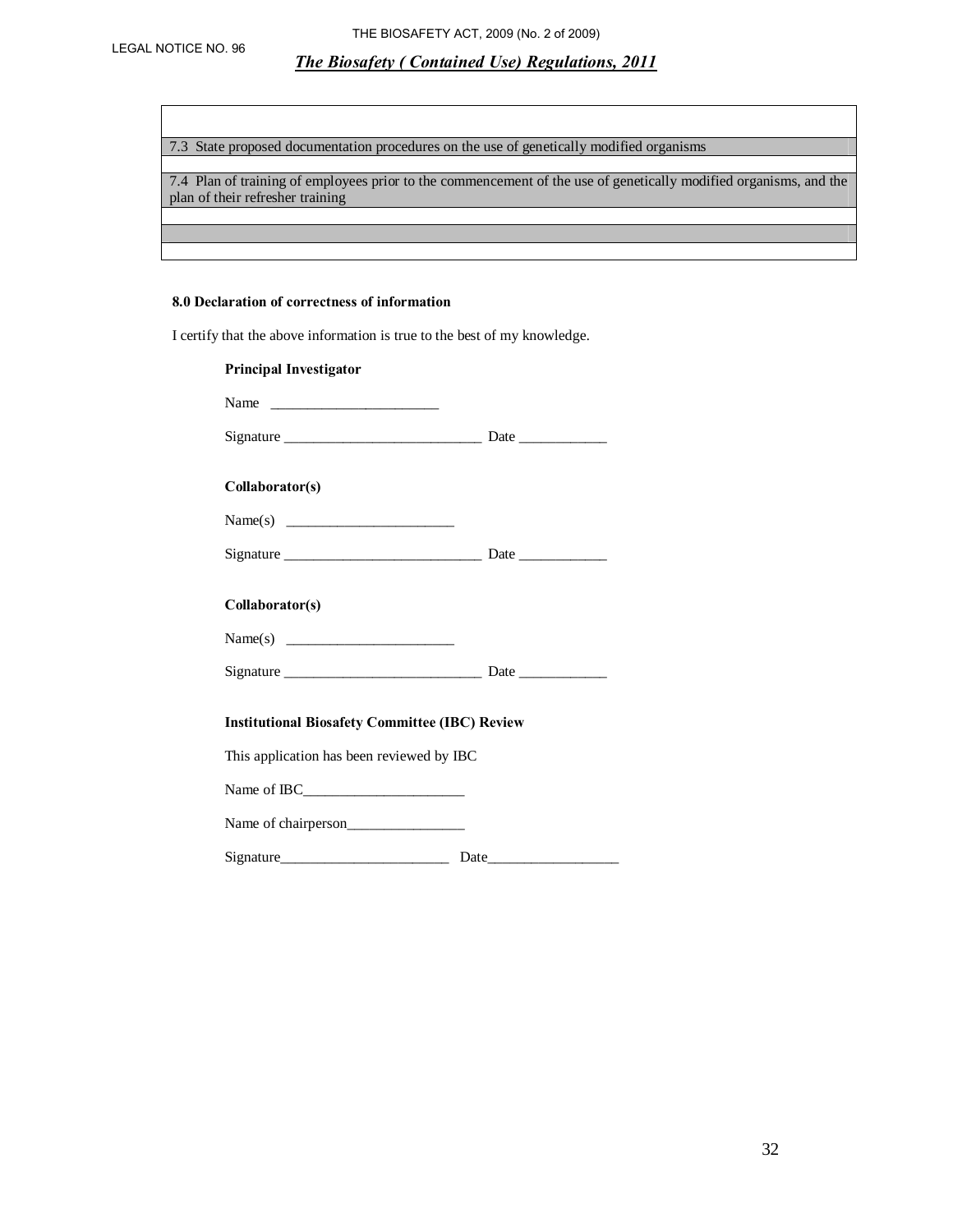#### **THIRD SCHEDULE**

#### **Part II**

#### APPLICATION FORM FOR CONTAINED AND CONFINED USE/TRIALS (GENETICALLY MODIFIED ANIMALS AND ANIMAL HEALTH INPUTS)

#### **This application form must be completed for each individual animal/organism species.**

Applications for new and renewal of previously authorized contained or confined research field trials should be submitted separately.

Sections 1, 2 and 3 must be completed for all contained use (laboratory and animal units) trials.

For all confined field trials, Section 4 must be completed, in addition to Sections 1, 2 and 3.

#### **Section 1: General Information**

| 1.0 Title of Planned Introduction                                                                               |                                                            |
|-----------------------------------------------------------------------------------------------------------------|------------------------------------------------------------|
|                                                                                                                 |                                                            |
| 1.1 Application Type                                                                                            | 1.2 Animal/Organism Species Name<br>1.2.1 Latin Name $(s)$ |
| <b>New</b>                                                                                                      |                                                            |
| Renewal                                                                                                         | 1.2.2 Common Name $(s)$                                    |
|                                                                                                                 |                                                            |
| <b>1.3 Feed Section</b><br>Indicate whether any animal/organism material generated in the contained or confined |                                                            |
| research trials will be used as research material for livestock feed.                                           | Yes.                                                       |

| 1.4 Applicant<br>1.4.1 Name                                      |  | 1.5 Co-Applicant - Complete if the applicant is<br>not a Kenyan resident |                       |  |
|------------------------------------------------------------------|--|--------------------------------------------------------------------------|-----------------------|--|
|                                                                  |  | 1.5.1 Name                                                               |                       |  |
|                                                                  |  |                                                                          |                       |  |
| 1.4.2 Address                                                    |  | 1.5.2 Address (Affiliate Institution)                                    |                       |  |
|                                                                  |  |                                                                          |                       |  |
| 1.4.3 Telephone<br>1.4.4 Facsimile<br>Email                      |  | 1.5.3 Telephone                                                          | 1.5.4 Facsimile/Email |  |
|                                                                  |  |                                                                          |                       |  |
| <b>1.6 Facility Manager (Name, Address and Telephone Number)</b> |  |                                                                          |                       |  |
|                                                                  |  |                                                                          |                       |  |

**1.7 Name of Institutional Biosafety Committee (IBC) - (Attach confirmed minutes of IBC)**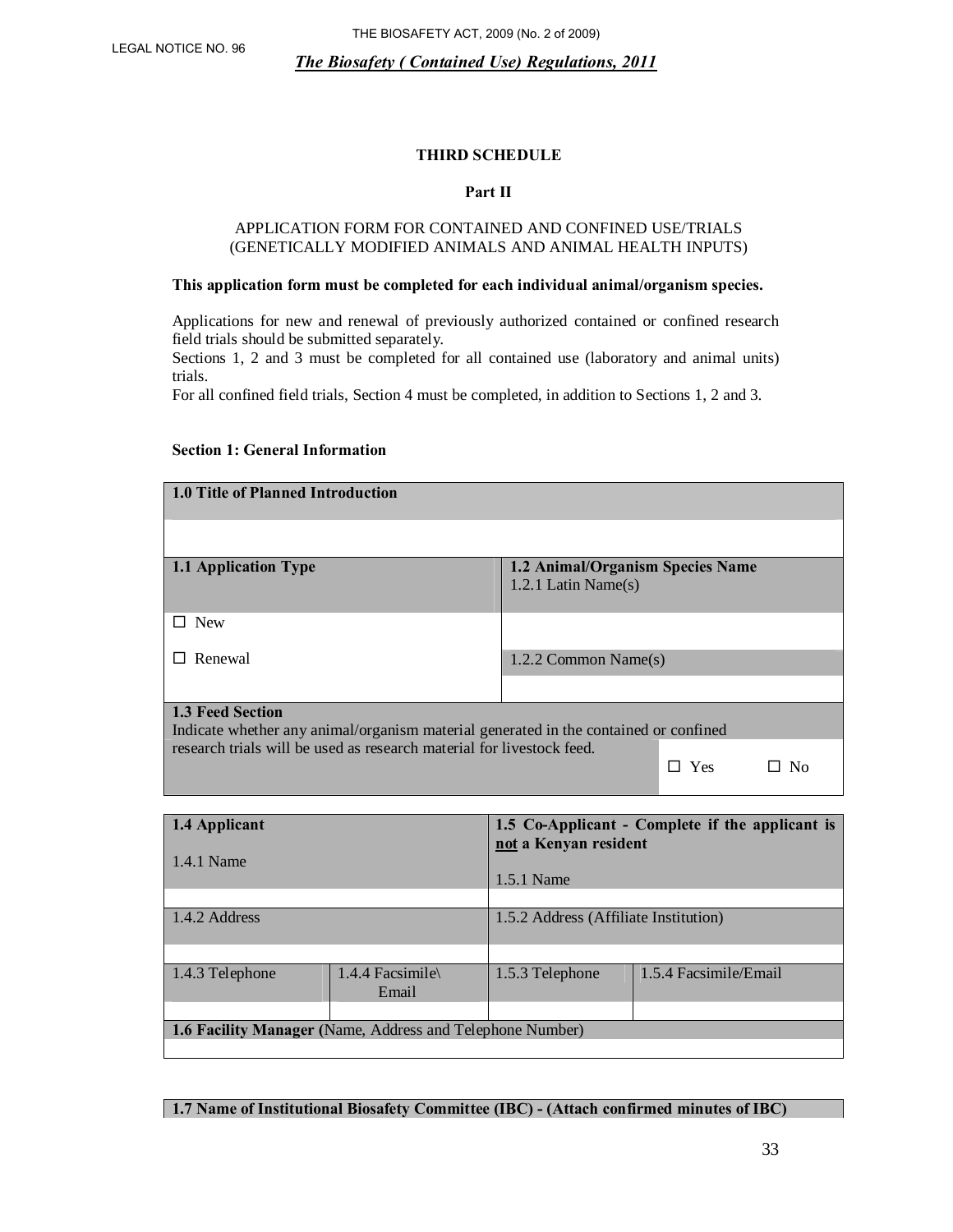#### **1.8 The Proposed Contained or Confined Trial**

1.8.1 Brief description of proposed trial

1.8.2 What are the aims and objectives of the proposal?

1.8.3 What is the intended eventual use(s) of the products?

#### **Description of the Unmodified Animal/Organism**

#### **1.9 Fertility**

1.9.1 Describe mechanisms and frequency of intra-and inter-specific out-crossing.

1.9.2 Describe the mechanism of infertility

#### **1.10 Habitat**

1.10.1 What is the natural habitat of the parent animal/organism and its distribution in Kenya?

1.10.2 Where is the origin of the parent animal/organism?

1.10.3 Is the parent animal/organism already present at or near the site of the planned genetically modified organism introduction (s)?

1.10.4 Is the parent animal/organism exotic to Kenya?

1.10.5 Does the unmodified form(s) have any adverse effect on: (please indicate adverse effects)

1.10.5.1 Humans, animals, or plants?

1.10.5.2 Agricultural production? (e.g. pests)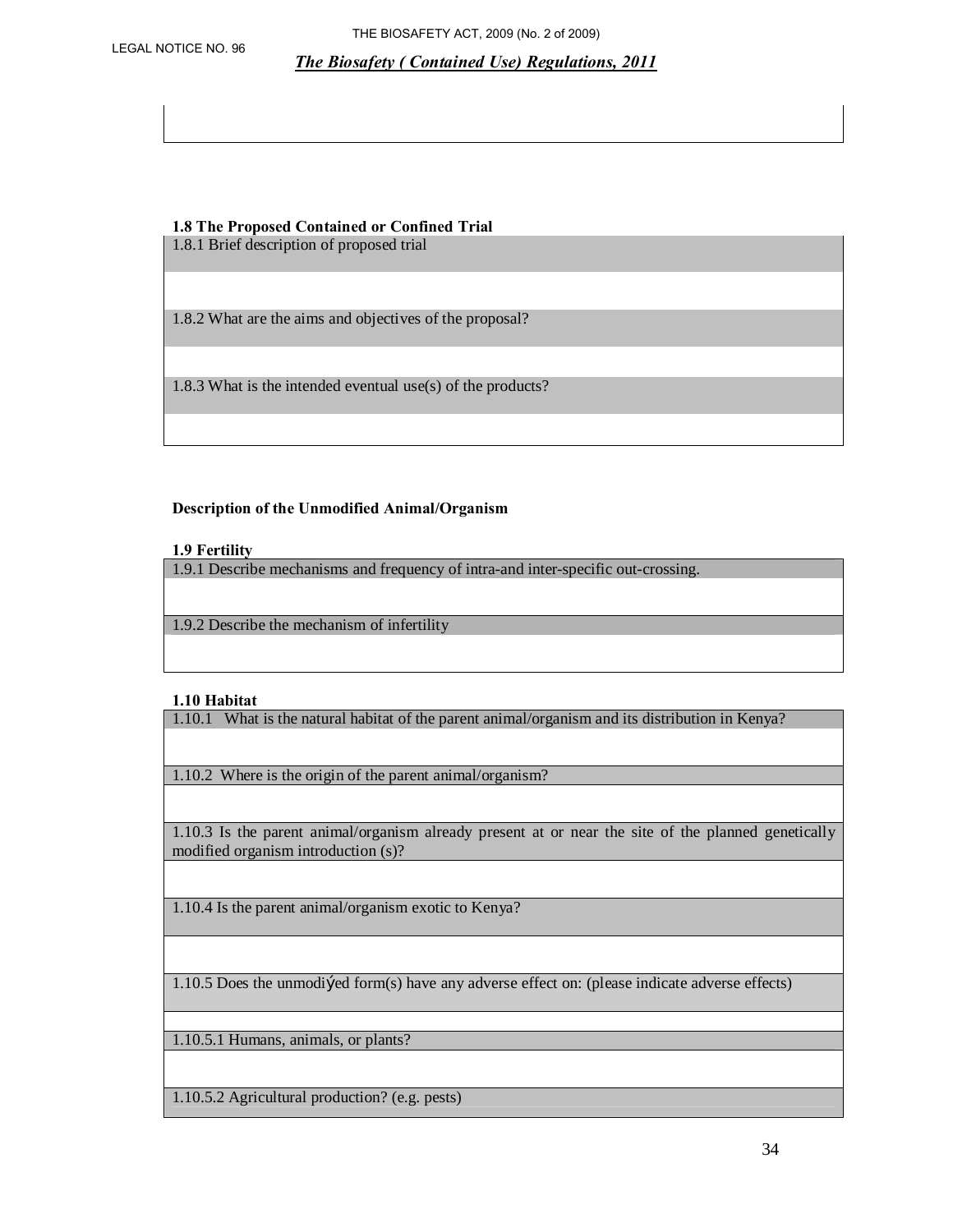1.10.5.3 Any other aspect of the environment? (e.g. invasiveness)

1.10.5.4 List any locations in Kenya or elsewhere where the animal/organism is a known pest.

#### **1.11 Phenotypic Characteristics**

Provide information on animal/organism mechanisms responsible for: 1.11.1 Tendency to propagate uncontrollably

1.11.2 Dormancy

1.11.3 Body tissues/fluid dispersal (animals only)

1.11.4 Persistence or dispersal of reproductive structures such as larvae and eggs

1.11.5 Other dispersal mechanisms

#### **1.12 Toxins**

1.12.1 List any known toxins produced by this animal/organism, including natural defence compounds.

1.12.2 Indicate the levels at which these compounds induce toxicity.

1.12.3 Indicate the species affected by these toxins.

#### **1.13 Allergens**

1.13.1 List any known allergens that emanate from this animals/organisms, including natural defence compounds.

**1.14 Please describe any other pathological, ecological and physiological traits that relate to the animal/organism Novel Trait (NT) but not the unmodified animal/organism. A few suggestions of the required information are as described below:** 

- Generation time in natural ecosystems, sexual and asexual reproductive cycle Pathogenicity: infectivity, virulence, infective dose, communicability, possibi
- ß Pathogenicity: infectivity, virulence, infective dose, communicability, possibility of survival outside of human, (toxigenicity, allergenicity = already given), carrier (vector) or means of dissemination of pathogen, biological stability, host range including non-target organisms. Possible activation of latent viruses (proviruses), availability of possible therapies, etc.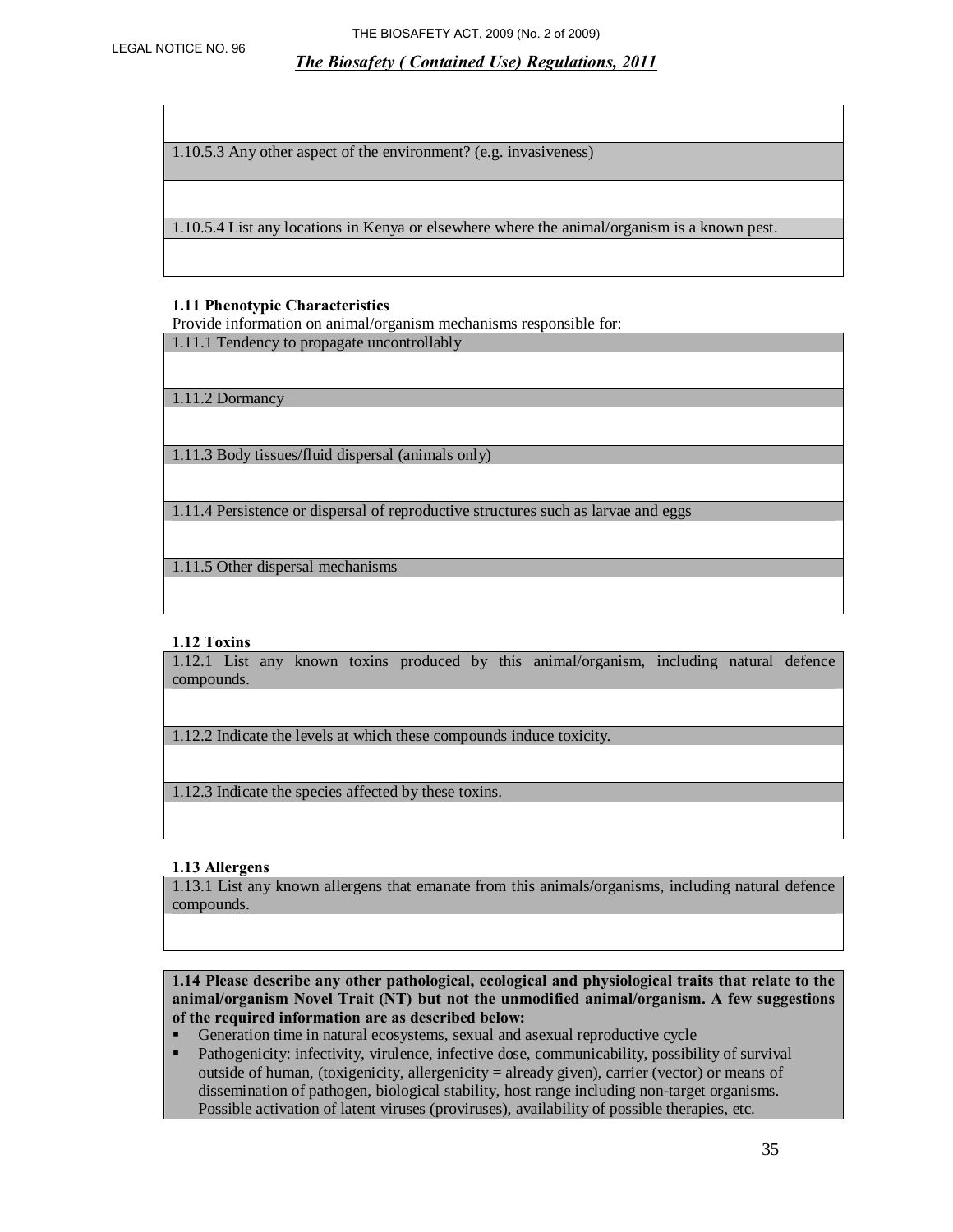• Antibiotic resistance and potential use of the antibiotics in humans and domestic organisms **Involvement in environmental processes, e.g. primary production, nutrient turnover,** decomposition of organic matter, etc

#### **Section 2: Submission**

Please fill out Section 2 for each individual Submission included in the application.

| 2.1 Name or Designation of animal or organism Novel Trait (NT)                                                                                                                                                                                                                                                                                      |                                                                                                                                                                                                                                          |                                                                                                                                                                                                                                                                                                     |  |  |  |
|-----------------------------------------------------------------------------------------------------------------------------------------------------------------------------------------------------------------------------------------------------------------------------------------------------------------------------------------------------|------------------------------------------------------------------------------------------------------------------------------------------------------------------------------------------------------------------------------------------|-----------------------------------------------------------------------------------------------------------------------------------------------------------------------------------------------------------------------------------------------------------------------------------------------------|--|--|--|
|                                                                                                                                                                                                                                                                                                                                                     |                                                                                                                                                                                                                                          |                                                                                                                                                                                                                                                                                                     |  |  |  |
| 2.2 Novel Trait(s) Identification (Tick as appropriate)                                                                                                                                                                                                                                                                                             |                                                                                                                                                                                                                                          |                                                                                                                                                                                                                                                                                                     |  |  |  |
| $\Box$ Genetic Research.                                                                                                                                                                                                                                                                                                                            | $\Box$ Pharmaceutical.                                                                                                                                                                                                                   | $\Box$ Generation of mutants.                                                                                                                                                                                                                                                                       |  |  |  |
| $\square$ Insect Resistance.                                                                                                                                                                                                                                                                                                                        | $\Box$ Stress Tolerance.                                                                                                                                                                                                                 | $\Box$ Fungal Resistance.                                                                                                                                                                                                                                                                           |  |  |  |
| $\Box$ Nutritional change.                                                                                                                                                                                                                                                                                                                          | $\Box$ Increased production of milk<br>or wool.                                                                                                                                                                                          | $\Box$ Genes knocked out to allow<br>xenotransplantation.                                                                                                                                                                                                                                           |  |  |  |
| $\Box$ Faster, more efficient growth<br>rates.                                                                                                                                                                                                                                                                                                      | $\square$ Increased tolerance to cold<br>water for fish.                                                                                                                                                                                 | $\Box$ Improved meat, milk or wool<br>quality.                                                                                                                                                                                                                                                      |  |  |  |
| $\Box$ Leaner, more tender beef and<br>pork.                                                                                                                                                                                                                                                                                                        | П<br>Resistance<br>diseases<br>to<br>caused by viruses, bacteria and<br>other pathogens.                                                                                                                                                 | $\Box$ Milk that lacks allergenic<br>proteins, or results in increased<br>amounts of cheese and yogurt.                                                                                                                                                                                             |  |  |  |
| $\square$ Development of animals that<br>serve as models for human<br>diseases to help scientists better<br>understand<br>prevention<br>and<br>treatment strategies.                                                                                                                                                                                | $\Box$ Possession of characteristics<br>which<br>environmentally<br>are<br>friendly e.g. improved use of<br>dietary phosphorous to lessen<br>the environmental impacts of<br>animal manure.                                              | $\Box$ In the phylogenetic analysis<br>of the amplified nucleic acid<br>sequences to provide novel<br>information on the evolution of<br>pathogens.                                                                                                                                                 |  |  |  |
| $\Box$ Animal vaccines rationally<br>designed for the specific control<br>eradication of diseases,<br>and<br>including the implementation of<br>DIVA (differentiating infected<br>vaccinated<br>animals)<br>from<br>strategies.                                                                                                                     | $\Box$ Development of diagnostic<br>kits that can not only be used in<br>the laboratory but pen-side tests<br>that can be used in the field to<br>make<br>decisions<br>about<br>the<br>exposure of animals during a<br>disease outbreak. | epidemiology<br>□<br>In<br>to<br>characterize pathogens through<br>determination<br>of<br>their<br>nucleotide<br>The<br>sequence.<br>possibility of pinpointing the<br>infection<br>of<br>source<br>can<br>significantly<br>contribute<br>to<br>improved disease control.                           |  |  |  |
| $\Box$ Cloning to enable the rapid<br>dissemination<br>of<br>superior<br>genotypes from nucleus breeding<br>flocks and herds, directly to<br>commercial farmers. Genotypes<br>could be provided that are ideally<br>suited<br>for<br>specific<br>product<br>disease<br>characteristics,<br>resistance.<br>environmental<br><b>or</b><br>conditions. | $\Box$ Cloning to help salvage the<br>germplasm<br>indigenous<br>of<br>species that are near extinction,<br>including intra-species nuclear<br>transfer procedures which can<br>be used to rescue genes from<br>endangered species.      | <b>New</b><br>improved<br>□<br>and<br>medicines for animals. e.g.<br>Gene therapy which involves<br>the insertion of a functional<br>gene or another molecule that<br>information<br>contains<br>an<br>sequence into a cell to achieve a<br>therapeutic effect. Thus, the<br>gene serves as a drug. |  |  |  |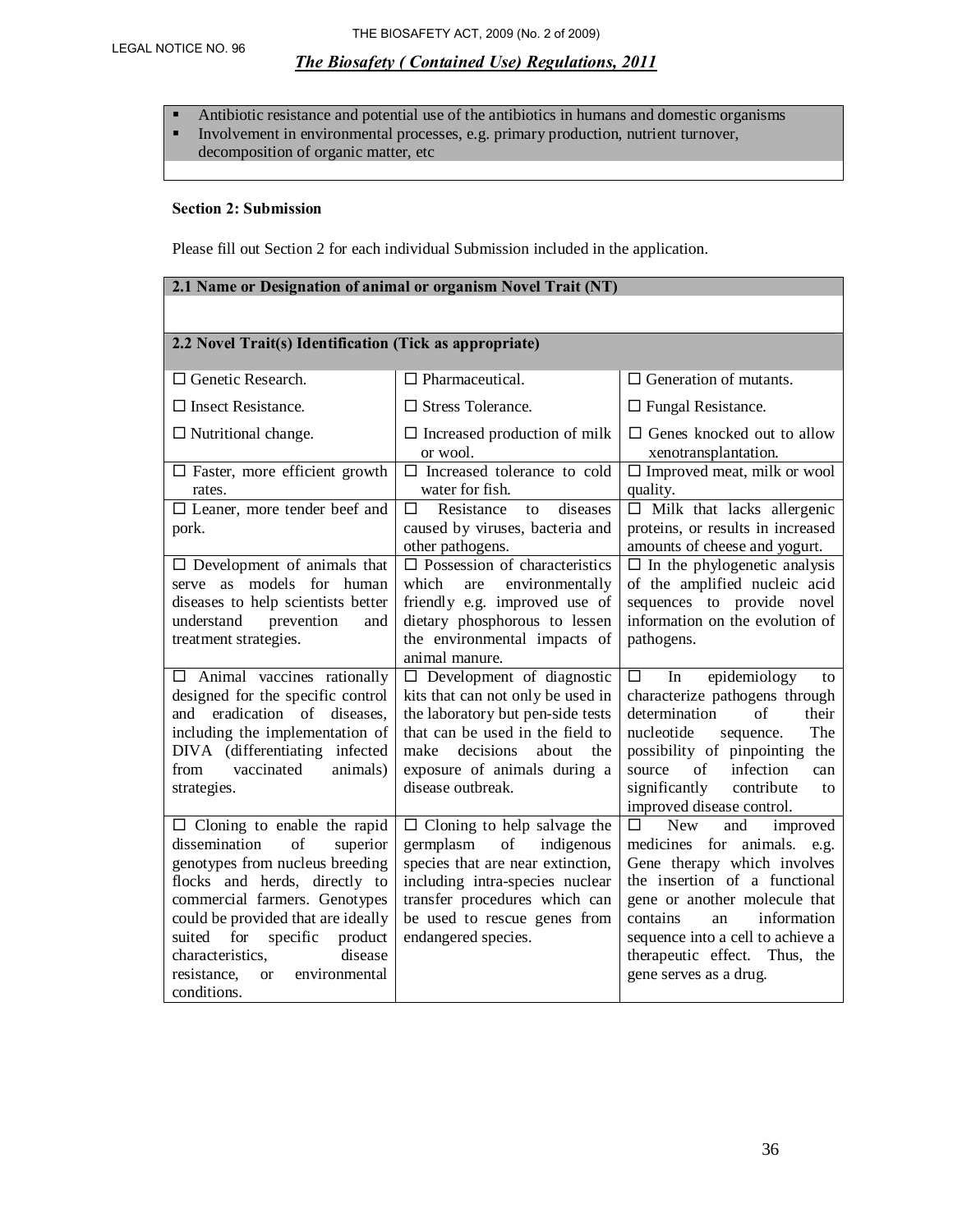| $\Box$ Producing large amounts of $\Box$ In the development of novel $\Box$ Other (Specify) |                             |  |
|---------------------------------------------------------------------------------------------|-----------------------------|--|
| therapeutic proteins in animal diagnostic assays, e.g. PCR and                              |                             |  |
| milk or meat (biopharm animals isothermal amplification                                     |                             |  |
| or transgenic animal bioreactors) methods, microarrays, protein                             |                             |  |
| may be an efficient, relatively detection by nucleic acid                                   |                             |  |
| low cost method to manufacture   amplification, recombinant                                 |                             |  |
| many proteins used to treat proteins, synthetic proteins,                                   |                             |  |
| human diseases or proteins that biosensors etc. to detect the                               |                             |  |
| have industrial value.                                                                      | pathogens and/or the immune |  |
|                                                                                             | responses after infection.  |  |

#### 2.3 Novel Trait(s)

Describe each specific novel trait associated with this animal or organism .

#### **2.4. Is GMO Imported or generated locally.**

2.4.1 Import Permit No.

If the animal or organism novel trait is imported, provide the import permit number issued under the *Animal Diseases Act (Cap 364)* or any other appropriate legislation*.*

#### **2.5 History**

Is this submission previously tested in Kenya? If yes, please provide information on trial (s), year(s) of authorization and location(s) tested.

®Yes

®No

#### **2.6 Trait Introduction and Selection Method**

2.6.1 Describe Induction Method (mutagenesis) or Transformation Method (recombinant techniques).

2.6.2 Describe Selection Method.

2.6.3 Describe Mode of action of traits (gene product, metabolic pathways).

# 2.6.4 Other

Provide details of modification by means other than mutagenesis or recombinant techniques.

**2.7 Gene Donor**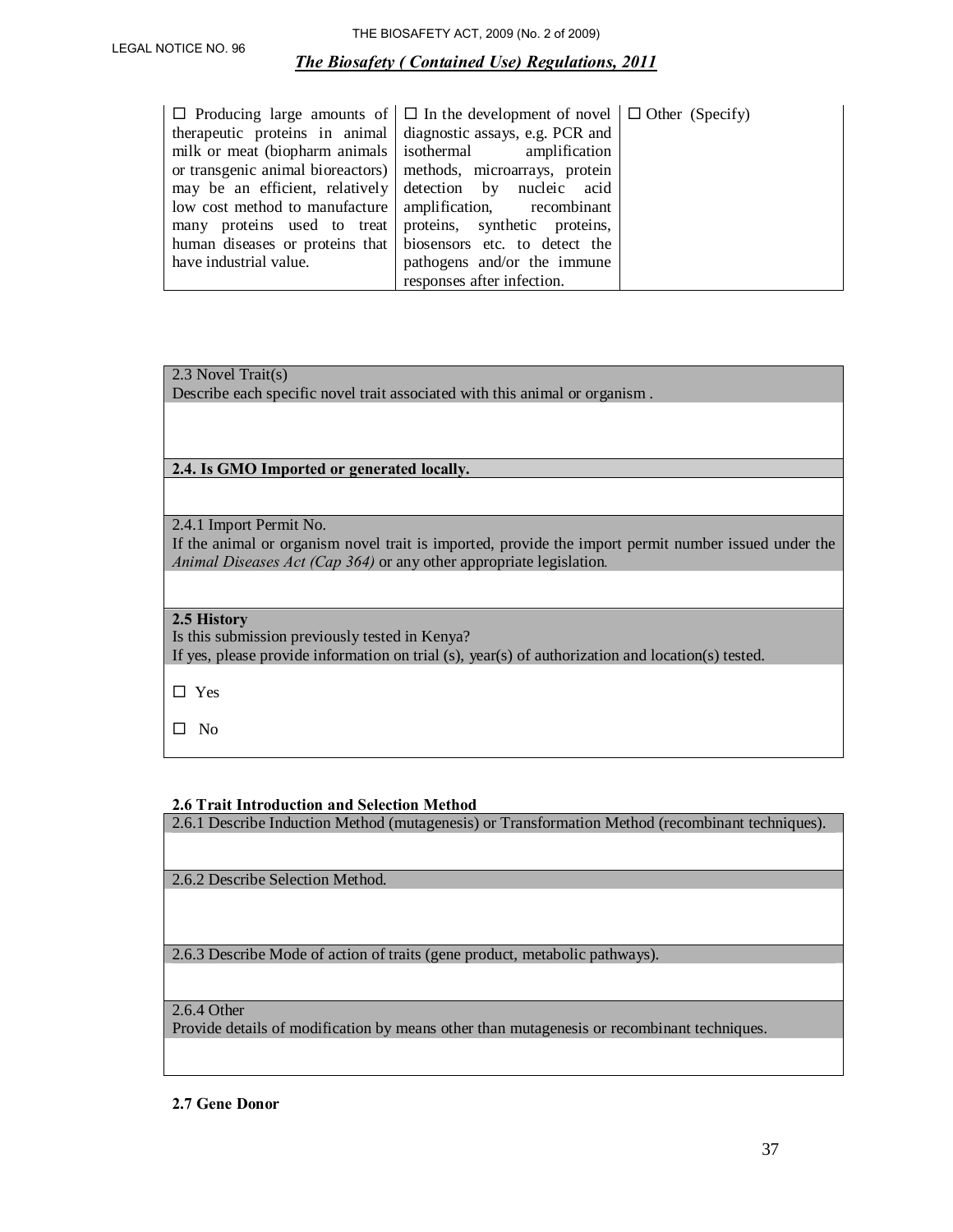Indicate the gene of donor organism (for animals or organisms transformed using recombinant techniques).

#### **2.8 Transformation Plasmids**

Please provide the following information:

| 2.8.1 Name of plasmid (construct) and genetic map (map of each genetic construct required).                                                                                                   |                                                      |                            |           |                                  |  |  |
|-----------------------------------------------------------------------------------------------------------------------------------------------------------------------------------------------|------------------------------------------------------|----------------------------|-----------|----------------------------------|--|--|
|                                                                                                                                                                                               |                                                      |                            |           |                                  |  |  |
| 2.8.2 Is the vector naturally<br>(Tick)<br>pathogenic?<br>appropriate)                                                                                                                        | $2.8.3$ Is<br>disarmed?<br><b>as</b><br>appropriate) | the vector<br>(Tick)<br>as | disarmed? | 2.8.4 If yes, how was the vector |  |  |
| $\Box$ Yes                                                                                                                                                                                    | $\Box$ Yes                                           |                            |           |                                  |  |  |
| $\square$ No                                                                                                                                                                                  | $\Box$ No                                            |                            |           |                                  |  |  |
| 2.8.5 For each gene construct, describe all genes, regulatory elements, gene products, non-translated<br>nucleic acid (DNA/RNA) sequences and, where applicable, affected metabolic pathways. |                                                      |                            |           |                                  |  |  |
|                                                                                                                                                                                               |                                                      |                            |           |                                  |  |  |
| 2.8.5.1 Description of elements of the constructs(s): This area should be filled for all constructs and GMO<br>gene elements                                                                  |                                                      |                            |           |                                  |  |  |
| 2.8.5.1.1 Genetic Element                                                                                                                                                                     | 2.8.5.1.2 Size<br>(bp)                               | 2.8.5.1.3 Source           |           | 2.8.5.1.4 Function               |  |  |
|                                                                                                                                                                                               |                                                      |                            |           |                                  |  |  |
|                                                                                                                                                                                               |                                                      |                            |           |                                  |  |  |
|                                                                                                                                                                                               |                                                      |                            |           |                                  |  |  |

# **2.9 Characteristics of the Novel Trait(s)**

| <b>Spatial and Temporal Trait Expression</b> |                                                                         |                                              |                         |
|----------------------------------------------|-------------------------------------------------------------------------|----------------------------------------------|-------------------------|
| Trait                                        | Expression                                                              |                                              |                         |
|                                              | Constitutive $(Yes/No)$                                                 | Is the trait expressed<br>during<br>specific | Is the trait inducible? |
|                                              | If not constitutive, indicate<br>the specific tissue(s) in which        | developmental stage?                         | If yes, how?            |
|                                              | the trait is expressed (green<br>tissue, seed, pollen, roots,<br>other) | If yes, when?                                |                         |
|                                              |                                                                         |                                              |                         |
|                                              |                                                                         |                                              |                         |
|                                              |                                                                         |                                              |                         |

#### **2.10 Toxicity and Allergenicity of the Novel Trait(s)**

2.10.1 To what extent are novel gene products toxic when ingested by native faunal populations, including mammals, birds, reptiles, and insects? How has this been determined?

2.10.2 To what extent are novel gene products allergens? How has this been determined?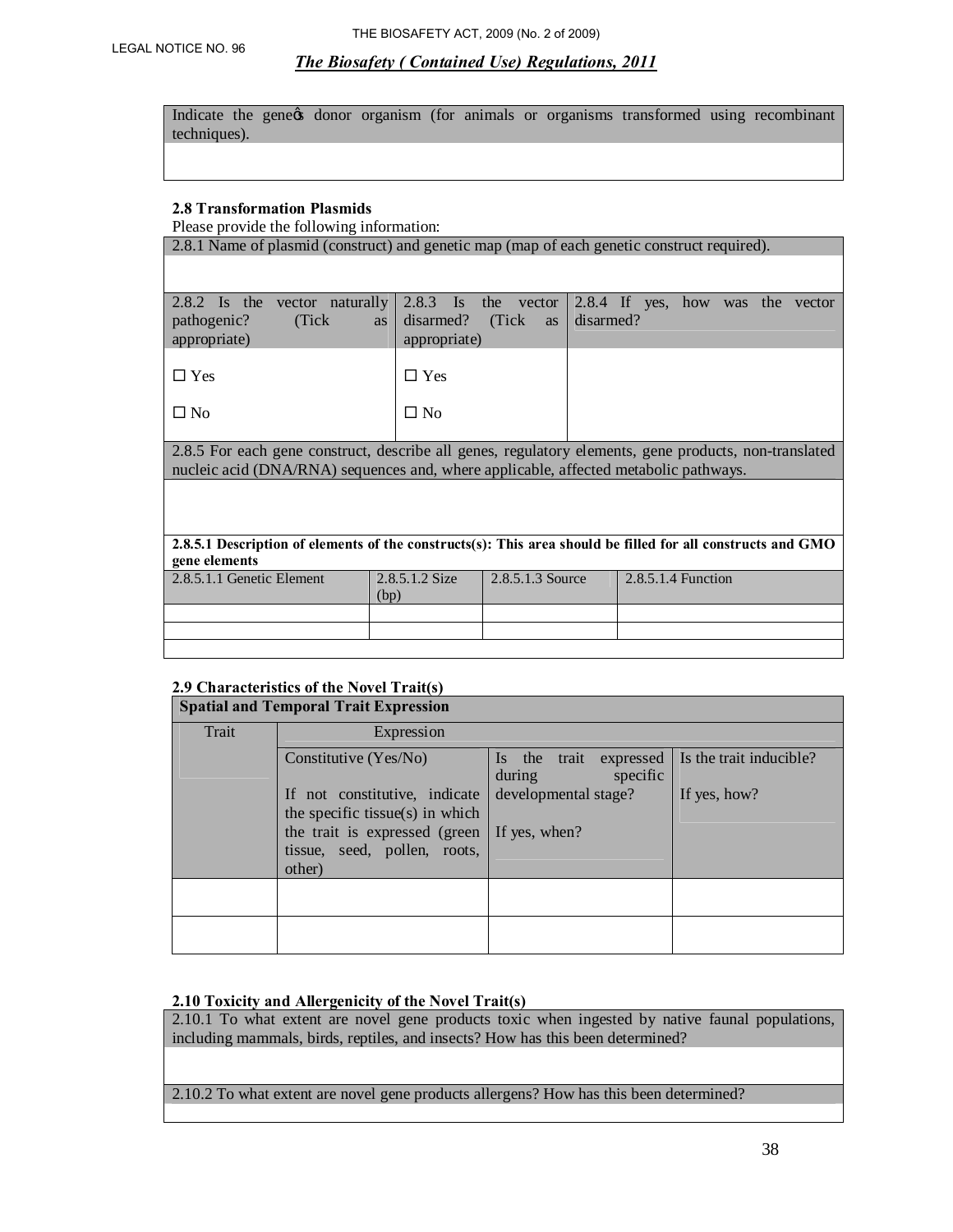#### **2.11 Altered Animal or Organism Characteristics**

*Please indicate any changes with respect to the following:*

2.11.1 Tendency to propagate uncontrollably

2.11.2 Dormancy

2.11.3 Body tissues/fluid dispersal (animals only)

2.11.4 Persistence or dispersal of reproductive structures such as larvae and eggs

2.11.5 Other dispersal mechanisms

2.11.6 What is the frequency of reversion, i.e., loss of genetic modi£cation?

2.11.7 How do you verify that you have the desired GMO?

2.11.8 What methods are to be used to test for batch-to-batch consistency?

#### **2.12 Facility Inspection**

2.12.1 Has the facility been inspected by the relevant regulatory agency?

 $\square$  Yes  $\square$  No

**Please attach the facility inspection approval letter/certificate** 

#### **2.13 Trial Site Locations and Trial Protocols**

| <b>Town and Province</b> | <b>Legal land and location</b> | Trial Protocol(s) – Attach<br>trial<br><b>Protocol</b> |
|--------------------------|--------------------------------|--------------------------------------------------------|
|                          |                                |                                                        |
|                          |                                |                                                        |

*Please note: Section 3 must be completed for each Trial Protocol listed above and, for confined field trials. Section 4 must be completed for each Trial Site Location listed above.*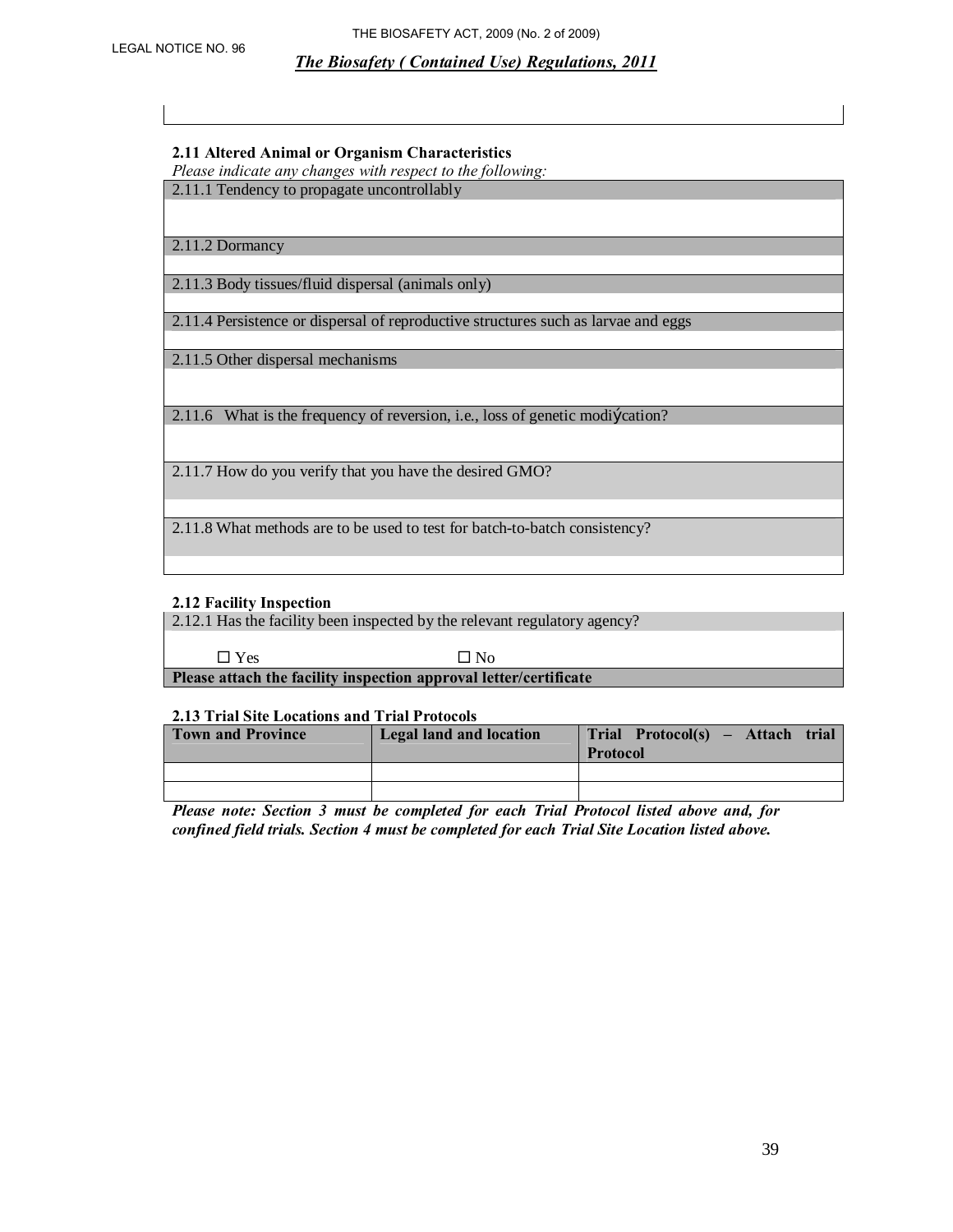#### **Section 3: Contained Use Trial Protocol**

*Please fill out Section 4 for each Trial Protocol included in the application.* 

#### **3.1 Trial Protocol (Study) Title:**

#### **3.2 Protocol**

Fully describe the purpose of the trial, the experimental design, the nature and type of data to be collected and arrangements for transporting the GMO to the trial site. Please include proposed, if any, herbicide/pesticide use.

| 3.3 Provide work schedule (post approval) to include: |                              |  |
|-------------------------------------------------------|------------------------------|--|
| 3.3.1 Intervention (anticipated)                      | 3.3.2 Sampling (anticipated) |  |
|                                                       |                              |  |
|                                                       |                              |  |

## **3.4 Isolation**

State the isolation measures being implemented for this trial and give details.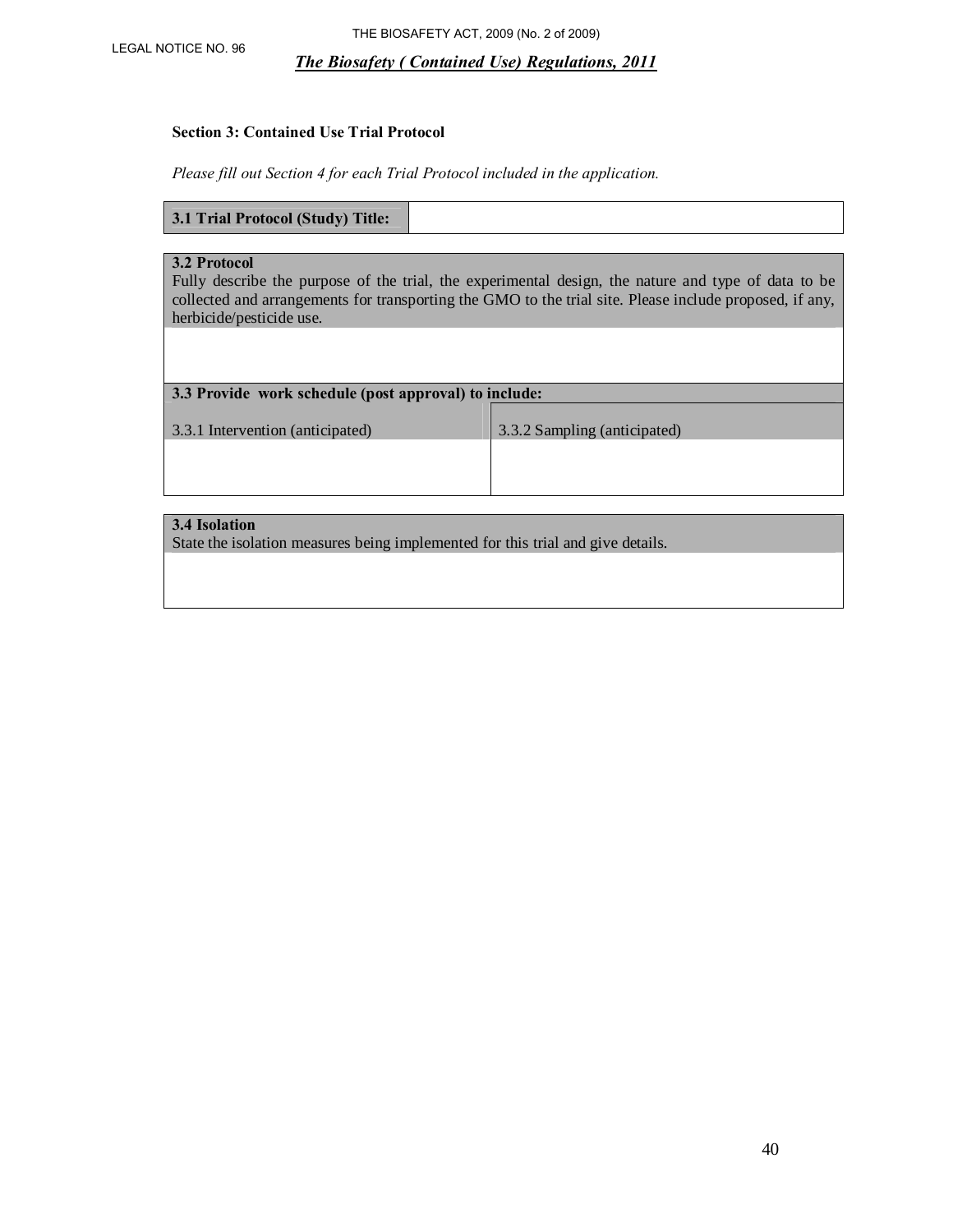#### **3.6 Spraying/Dipping\***

*Please complete this section if the trial site is subject to the use of an unregistered product, or a registered product used for a non-registered purpose.* 

| 3.6.1 Name of the pesticide                                                                     | 3.6.2 Total area sprayed | 3.6.3 Active ingredient |
|-------------------------------------------------------------------------------------------------|--------------------------|-------------------------|
|                                                                                                 | (Square meters)          |                         |
|                                                                                                 |                          |                         |
|                                                                                                 |                          |                         |
| * This information is also required to determine compliance with the Pest Control Products Act. |                          |                         |
| 3.6.4 Unregistered Pesticide Use                                                                |                          |                         |
| Indicate whether the trial site location will be subject to                                     |                          | Yes<br>N <sub>0</sub>   |
| unregistered pesticide use.                                                                     |                          |                         |

#### **3.7 Harvesting**

| 3.7.1 Will animal/organism be | 3.7.2 Describe the method of harvest for microbial cultures, embryos          |
|-------------------------------|-------------------------------------------------------------------------------|
| allowed to reproduce?         | and other animal material                                                     |
|                               |                                                                               |
| <b>Yes</b><br>N <sub>0</sub>  |                                                                               |
|                               |                                                                               |
| 3.7.3 Will any material be    | 3.7.4 If yes,                                                                 |
| retained from the trial?      |                                                                               |
|                               | 3.7.4.1 Type of material to be retained                                       |
| <b>Yes</b><br>N <sub>0</sub>  |                                                                               |
|                               | 3.7.4.2 Quantity to be retained                                               |
|                               |                                                                               |
|                               | 3.7.4.3 Purpose of retaining material.                                        |
|                               |                                                                               |
|                               | 3.7.5 Describe the storage method and storage location of harvested material. |
|                               |                                                                               |
|                               |                                                                               |
|                               | $277$ $-11$ $11$ $11$ $-1$ $-1$ $-1$<br>$211 \quad C \quad 11 \quad 1$        |

3.7.6 Provide the name, address and phone number of the contact person responsible for the storage of the material and the proposed storage records.

3.7.7 Describe your management plan to avoid escape of GMO from the trial site

#### **3.8 Disposal Plan**

3.8.1 Describe your disposal plan for all material; including how and where the material will be disposed of.

3.8.2 Provide the name, address and phone number of the contact person responsible for the disposal of the material and the proposed disposal records.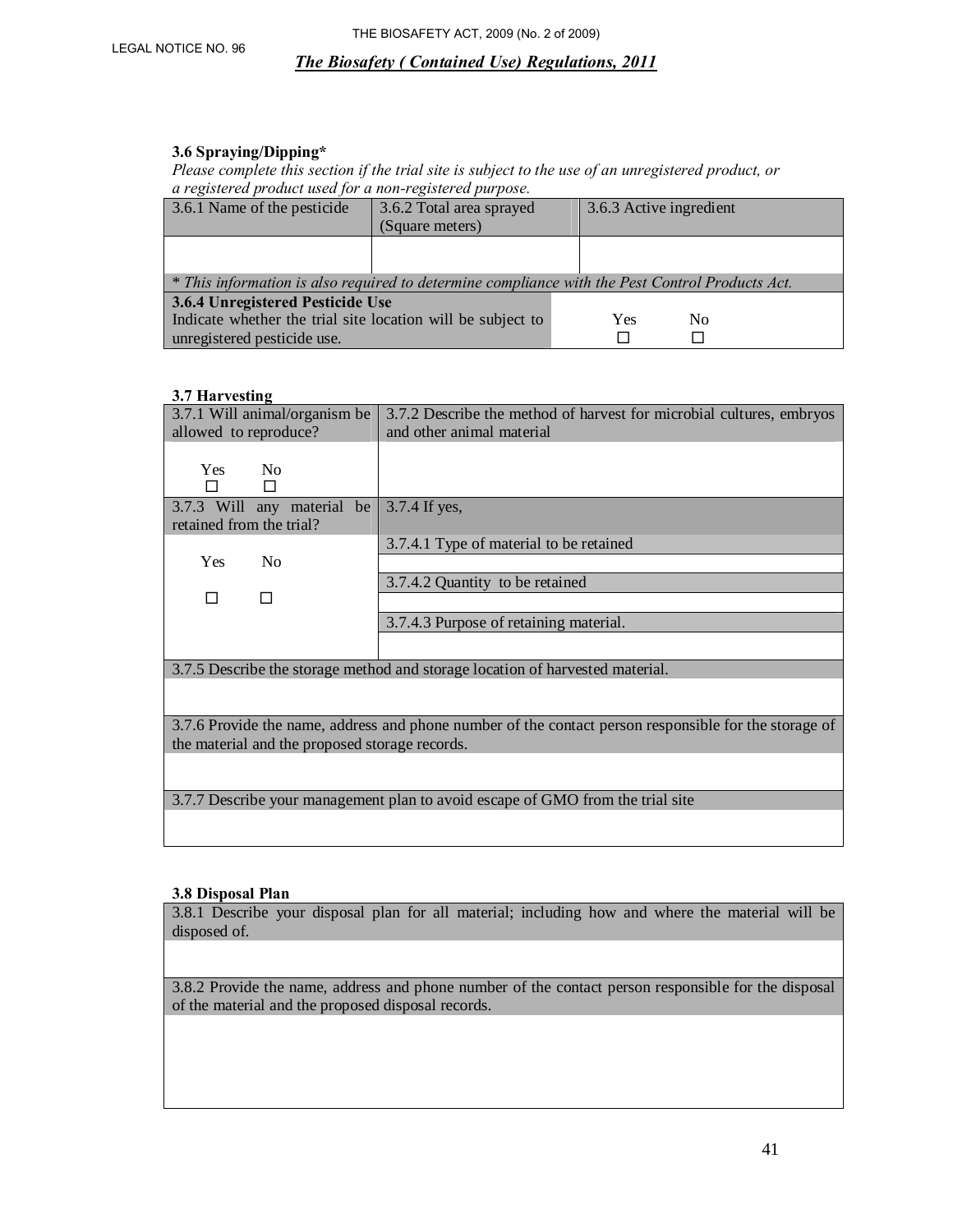#### **3.9 Contingency Plans**

4.9.1 Describe your contingency plan in the case of accidental release of GMO material or the breakdown of isolation/quarantine.

#### **3.10 Monitoring the Trial Site**

3.10.1 Describe the extent and frequency of trial site monitoring during the course of the trial.

3.10.2 Describe the extent and frequency of trial site monitoring during the post-trial period.

3.10.3 Describe what monitoring results will be recorded, how they will be recorded and who is responsible for them.

3.10.4 If any controlled monitoring procedures are proposed for this trial, detail these.

3.10.5 Describe the provisions to remove or eliminate the GMO from the test site or any other place where it may be found upon completing the trial release and to restore the test site and any such other place to its status quo.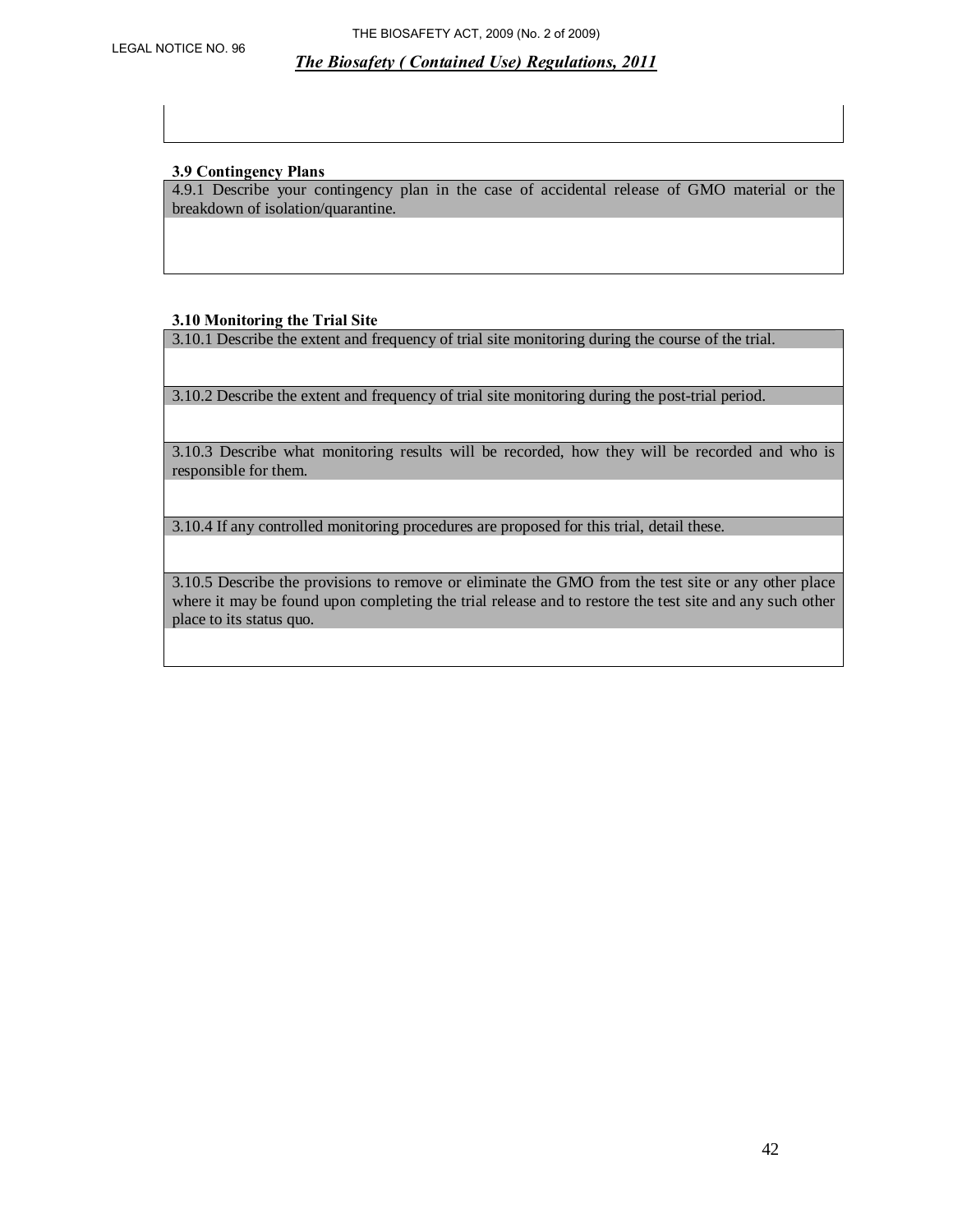#### **Section 4: Field Trial Site Location**

#### *(To be completed for confined field trials only)*

Please fill out Section 3 for each Trial Site Location included in the application.

| 4.1 Town/City     | <b>4.2 Province</b>          | <b>4.3 Legal Land Location</b>                 |
|-------------------|------------------------------|------------------------------------------------|
| (Nearest city)    |                              |                                                |
|                   |                              |                                                |
|                   |                              | The NBA will not authorize a confined field    |
|                   |                              | trial unless the trial site has been inspected |
|                   |                              | and approved.                                  |
| 4.4 Field Manager | Must be a Kenyan             | <b>4.5 Trial Size</b>                          |
| 4.4.1 Name        | resident and responsible     | Trial size in meters <sup>2</sup>              |
|                   | for the trial site location. |                                                |
|                   |                              |                                                |
| 4.4.2 Address     |                              |                                                |
|                   |                              | <b>4.6 Map location</b>                        |
|                   |                              | Has a complete map location of the trial site  |
|                   |                              | been provided?                                 |
|                   |                              |                                                |
|                   |                              | No<br><b>Yes</b>                               |
|                   |                              |                                                |
| 4.4.3 Telephone   | 4.4.4 Facsimile              | A map and GPS coordinates of the trial site    |
|                   |                              | must be received by the NBA within 7 days      |
|                   |                              | following commencement of the trial.           |
|                   |                              |                                                |

#### **4.7 Habitat**

| 4.7.1 Describe the biological diversity of the trial site, including: |
|-----------------------------------------------------------------------|
| 4.7.1.0 Potential impacts resulting from the field test               |
|                                                                       |
|                                                                       |
|                                                                       |
| 4.7.1.1 Soil                                                          |
|                                                                       |
|                                                                       |
| $\vert$ 4.7.1.2 Groundwater level                                     |
|                                                                       |
|                                                                       |
|                                                                       |
| 4.7.1.3 Topography                                                    |
|                                                                       |
|                                                                       |
|                                                                       |
| 4.7.1.4 Flora and fauna                                               |
|                                                                       |
|                                                                       |
| 4.7.1.5 Climate, especially prevailing winds and temperature          |
|                                                                       |
|                                                                       |
|                                                                       |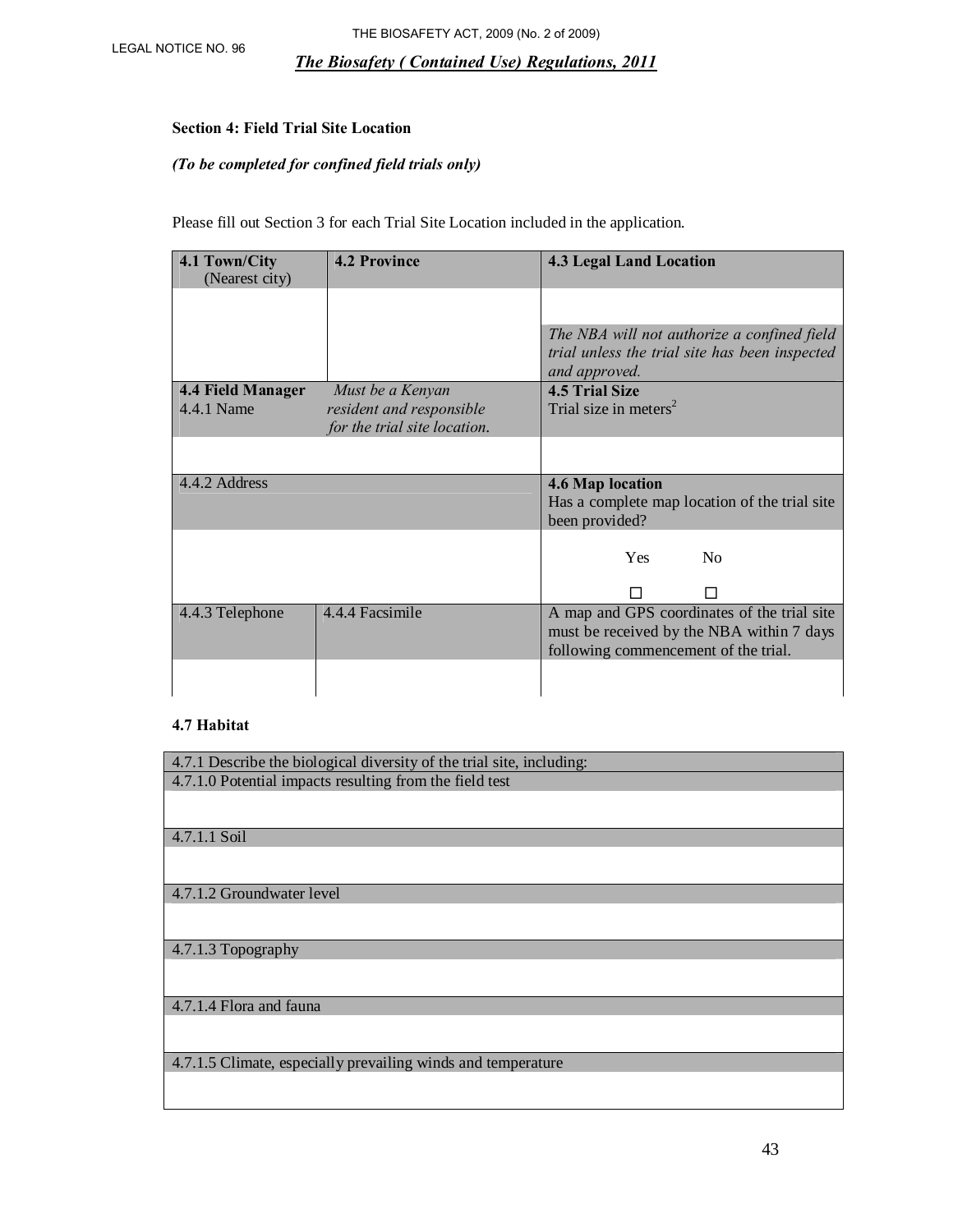| 4.7.1.6 Former use of the facility              |
|-------------------------------------------------|
|                                                 |
|                                                 |
| 4.7.1.7 Distance from nearest human settlements |
|                                                 |
| 4.7.1.8 Distance from surface water body        |
|                                                 |
|                                                 |

| ecosystem?                   | 4.7.2 Is the trial site part of a managed 4.7.3 If yes, how close is the nearest natural ecosystem?    |
|------------------------------|--------------------------------------------------------------------------------------------------------|
| N <sub>0</sub><br><b>Yes</b> |                                                                                                        |
|                              |                                                                                                        |
| sanctuaries?                 | 4.7.4 How close is the site from an area of special ecological interest, including protected areas and |
|                              |                                                                                                        |

#### **4.8 Indigenous Species**

 $\Box$   $\Box$ 

4.8.1 Specify the related wild and domesticated species/organisms present at the trial site and how close they are to the novel animal/organism material under test.

|                | 4.8.2 Are there any endangered species on or $\vert$ 4.8.3 If yes, please list. |  |
|----------------|---------------------------------------------------------------------------------|--|
| near the site? |                                                                                 |  |
| Yes.           | No.                                                                             |  |
|                |                                                                                 |  |

*For information on endangered species that may be near the trial site location, contact the Kenya Wildlife Service, P.O. Box 40241 NAIROBI, Email: kws@kws.org, Website: www.kws.org, Langata Road, Telephone (+245-20-501081.* 

4.8.4 What mechanisms are in place to prevent the local fauna from removing novel plant/animal/organism material from the site?

#### **4.9 Post-Trial Land Use**

4.9.1 Name and address of the person(s) having control over the site during the post-trial land use period.

4.9.2 What is the anticipated post-trial land use?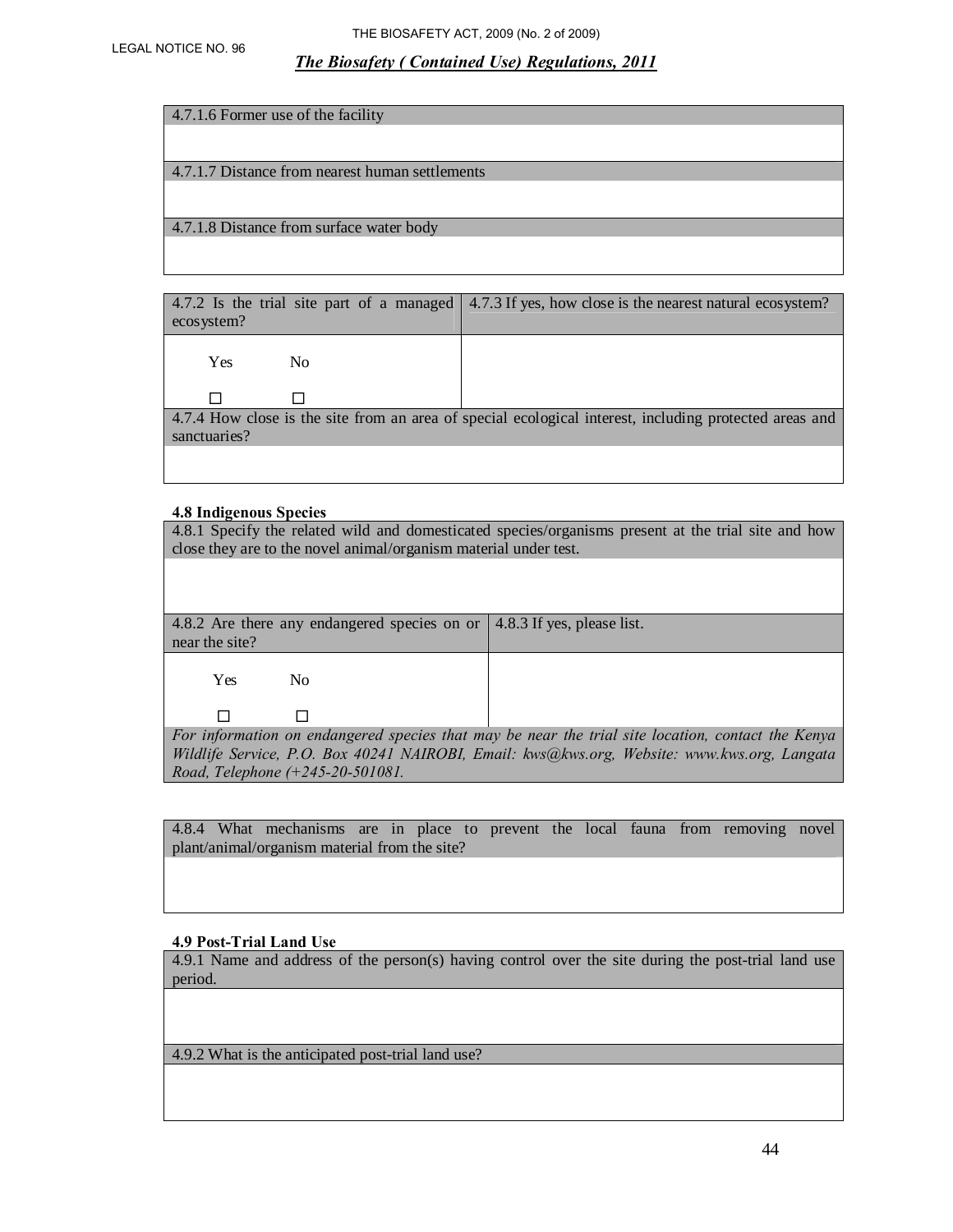#### 4.9.3 Describe how the site boundaries will be marked to facilitate subsequent inspection.

#### **4.10 Submissions and Trial Protocols**

Please list all submissions and trial protocols used at this site.

| Submission (Animal or organism novel trait<br>designation – List of possible designations/unique $\vert$ Trial Protocol(s)<br><i>identifier</i> ) |  |
|---------------------------------------------------------------------------------------------------------------------------------------------------|--|
|                                                                                                                                                   |  |
|                                                                                                                                                   |  |
|                                                                                                                                                   |  |

*Please note: Section 2 must be completed for each Submission listed above and Section 4 must be completed for each Trial Protocol listed above.*

#### **4.11 Public Notice**

4.11.1 How will you provide public notification of your proposed field trial?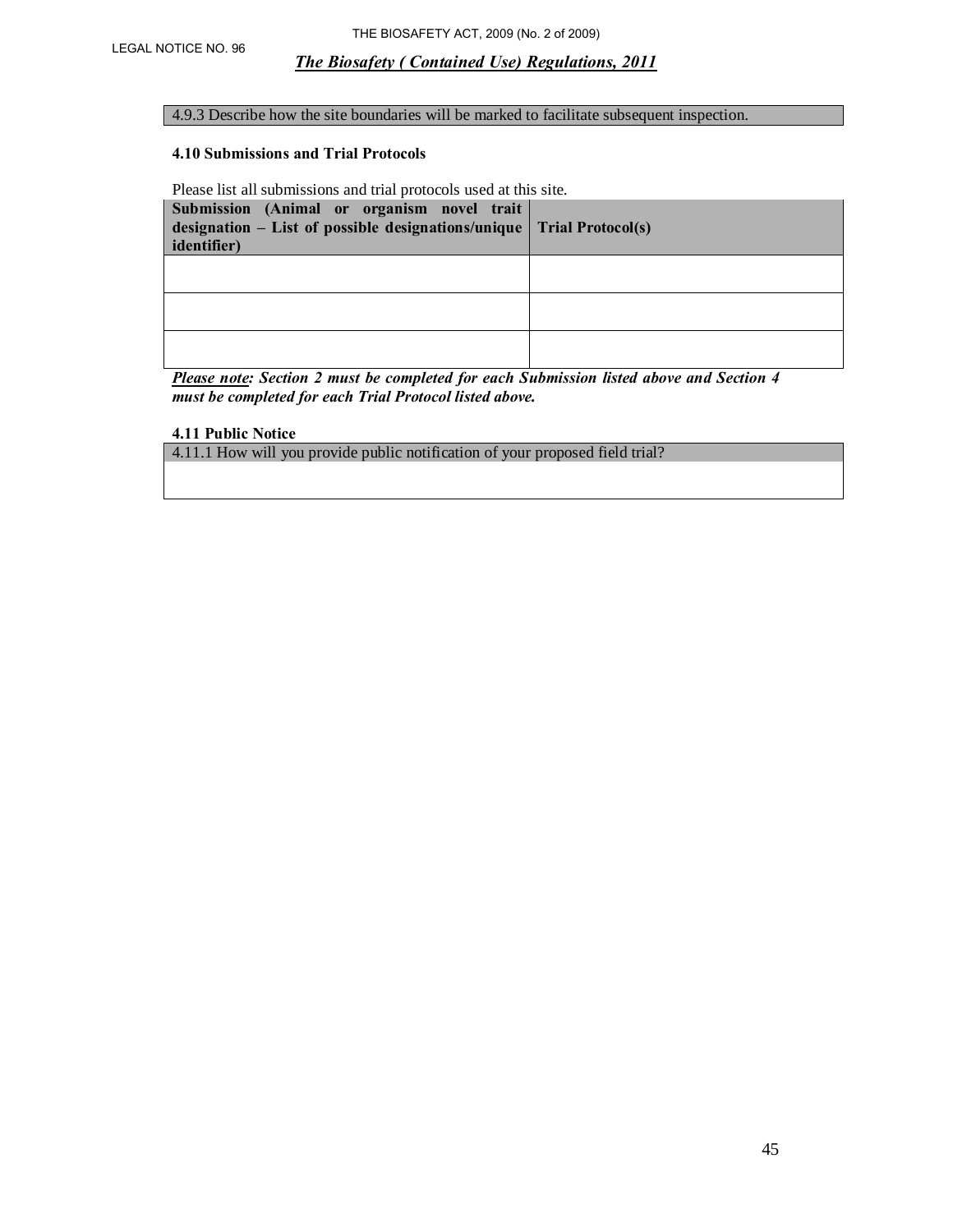LEGAL NOTICE NO. 96 THE BIOSAFETY ACT, 2009 (No. 2 of 2009)

#### *The Biosafety ( Contained Use) Regulations, 2011*

# **Section 5: Certification**

I certify that the above information is true to the best of my knowledge.

| <b>Principal Investigator</b>                         |      |
|-------------------------------------------------------|------|
|                                                       |      |
|                                                       |      |
| Collaborator(s)                                       |      |
|                                                       |      |
|                                                       | Date |
| Collaborator(s)                                       |      |
|                                                       |      |
|                                                       |      |
| Collaborator(s)                                       |      |
| Name(s)                                               |      |
| $Sigma_{\_$                                           |      |
| <b>Institutional Biosafety Committee (IBC) Review</b> |      |
| This application has been reviewed by IBC             |      |
|                                                       |      |
| Name of chairperson                                   |      |
|                                                       |      |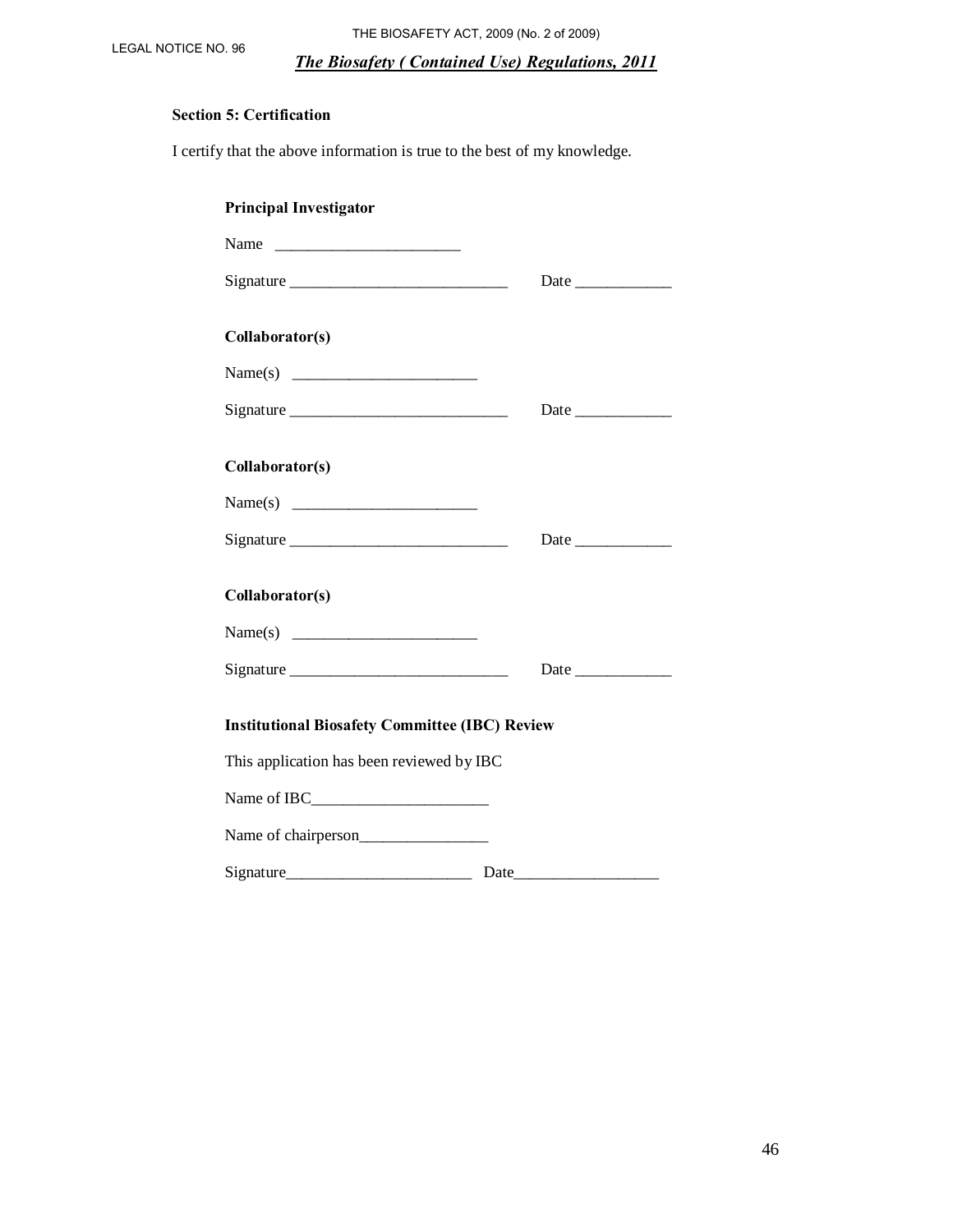# **THIRD SCHEDULE**

## **Part III**

# **APPLICATION FORM FOR CONFINED FIELD TRIAL (PLANTS)**

This application form must be completed for each individual genetically modified plant. The application may include more than one submission of a genetic modification of that particular species, Trial site Location and/or Trial Protocol.

Complete section 2 for each submission, section 3 for each trial site and section 4 for each trial protocol included in the application. All sections must be completed. Additional pages can be attached if the space provided is not sufficient.

## **Applications for new and renewal of previously authorized confined research field trials should be submitted separately.**

| 1.1 Application Type                                                                                                                                           |                                                                          | 1.2 Plant Species Name<br>1.2.1 Latin Name(s)     |
|----------------------------------------------------------------------------------------------------------------------------------------------------------------|--------------------------------------------------------------------------|---------------------------------------------------|
| <b>New</b><br>$\Box$                                                                                                                                           |                                                                          |                                                   |
| Renewal<br>□                                                                                                                                                   |                                                                          |                                                   |
| Date of submission of the application<br>$\Box$                                                                                                                |                                                                          |                                                   |
|                                                                                                                                                                |                                                                          | 1.2.2 Common Name(s)                              |
|                                                                                                                                                                |                                                                          |                                                   |
|                                                                                                                                                                |                                                                          | (Indicate if perennials,<br>annuals, trees etc.)  |
| <b>1.3 Feed Section</b><br>Indicate whether any plant material generated in the confined field trials will be used<br>as research material for livestock feed. |                                                                          |                                                   |
|                                                                                                                                                                | Yes                                                                      | $\rm No$                                          |
|                                                                                                                                                                |                                                                          | П                                                 |
| 1.4 Applicant<br>1.4.1 Name                                                                                                                                    | 1.5 Name of Institutional Biosafety Committee.<br>Committee discussions) | (Attach signed minutes of Institutional Biosafety |
|                                                                                                                                                                |                                                                          |                                                   |
|                                                                                                                                                                | 1.5.1 Institution of applicant                                           |                                                   |
|                                                                                                                                                                |                                                                          |                                                   |

#### **Section 1.0 General Information**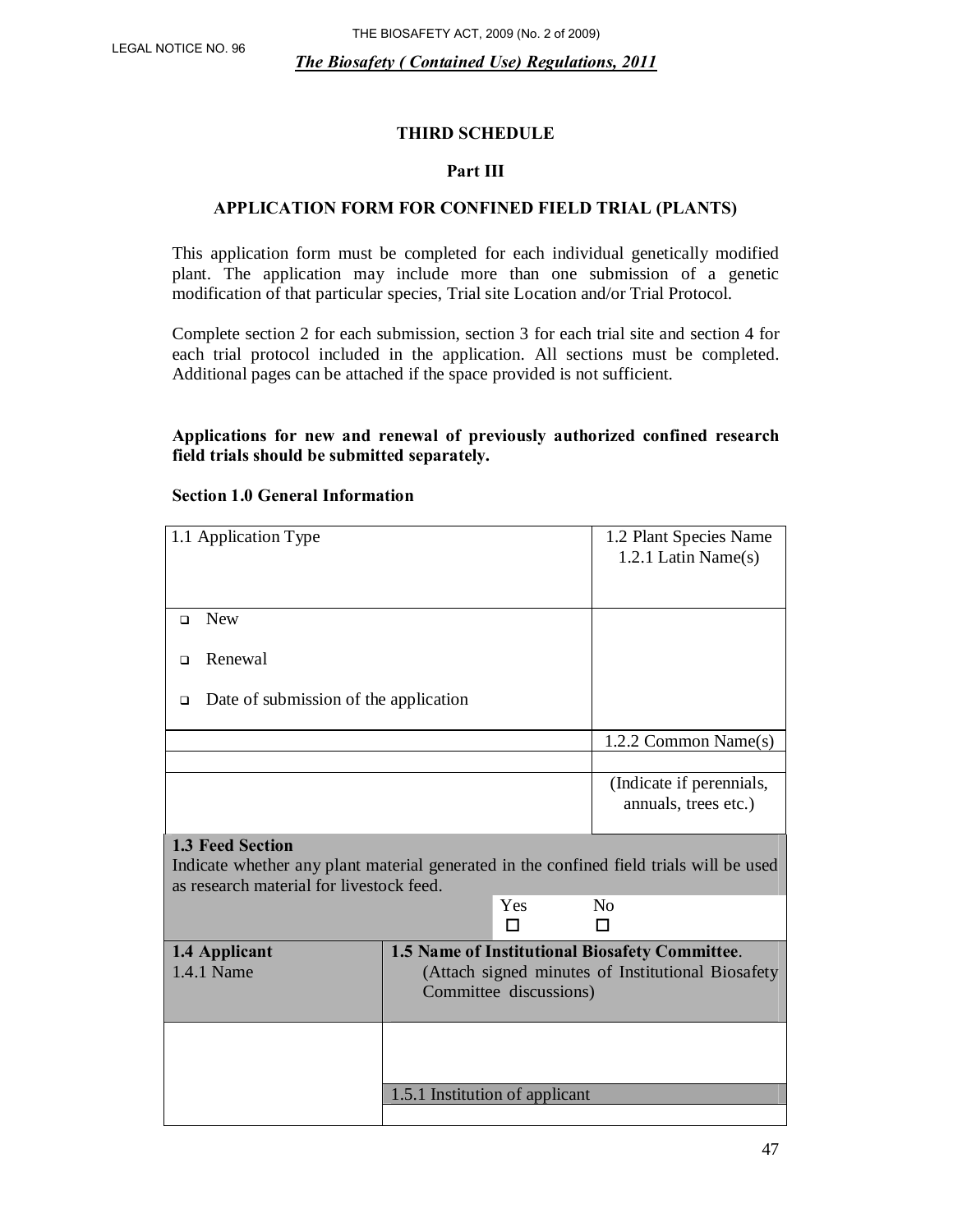|               |                 | 1.5.2 Registration Status in Kenya                           |                             |  |  |
|---------------|-----------------|--------------------------------------------------------------|-----------------------------|--|--|
|               |                 |                                                              |                             |  |  |
|               |                 | 1.5.2.1 Affiliating institution (if institution of applicant |                             |  |  |
|               |                 |                                                              | is not registered in Kenya) |  |  |
|               |                 |                                                              |                             |  |  |
| 1.4.2 Address |                 | 1.5.3 Address                                                |                             |  |  |
|               |                 |                                                              |                             |  |  |
| 1.4.3         | 1.4.4           | 1.5.3                                                        | 1.5.4 Facsimile/email       |  |  |
| Telephone     | Facsimile/email | Telephone                                                    |                             |  |  |
|               |                 |                                                              |                             |  |  |
|               |                 |                                                              |                             |  |  |

#### **1.6 Summary of trial**

| 1.6.1 Brief Description of Proposed Trial                                                                                            |
|--------------------------------------------------------------------------------------------------------------------------------------|
|                                                                                                                                      |
| 1.6.2 Objective                                                                                                                      |
|                                                                                                                                      |
| 1.6.3 What is the aim of the proposed trial of the genetically modiked organism?                                                     |
|                                                                                                                                      |
| 1.6.4. What are the benefits of this approach compared with other possible methods, especially those<br>not involving planned trial? |
|                                                                                                                                      |
|                                                                                                                                      |
| 1.6.5 If the trial is successful, do you intend to propose a general release of the GMO?                                             |
|                                                                                                                                      |
| 1.6.6 Summary of the risk assessment                                                                                                 |

1.7 Description of unmodified plant species

1.7.1 Describe mechanisms and frequency of intra-and inter-specific out-crossing.

1.7.2 Describe the mechanism of infertility

## **1.8 Phenotypic Characteristics**

Provide information on plant mechanisms responsible for:

1.8.1 Tendency to weediness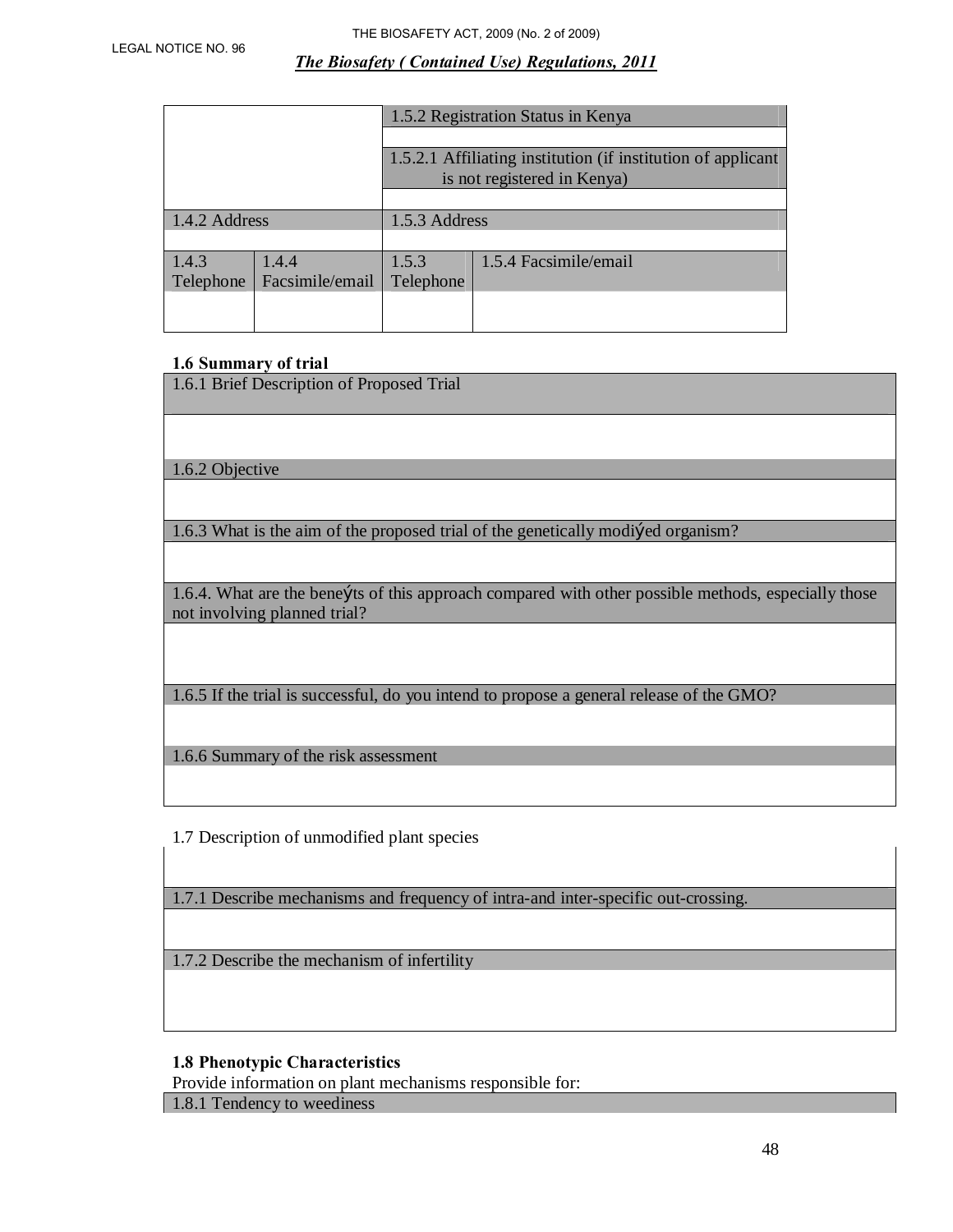| 1.8.2 Allelopathy           |
|-----------------------------|
|                             |
| 1.8.3 Dormancy              |
|                             |
| 1.8.4 Pollen dispersal      |
|                             |
| 1.8.5 Seed dispersal        |
|                             |
| 1.8.6 Vegetative dispersal  |
|                             |
| 1.8.7 Other dispersal       |
|                             |
| 1.8.8 Other Characteristics |

#### **1.9 Toxins**

1.9.1 List any known toxins for this species, including natural defence compounds.

1.9.2 Indicate the levels at which these compounds induce toxicity.

1.9.3 Indicate the species affected by these toxins.

#### **1.10 Allergens**

1.10.1 List any known allergens for this species, including natural defence compounds.

**1.11** Describe any pathological, ecological and physiological traits that relate to the genetically modified organism but not to the unmodified plant.

**Section 2: Submission**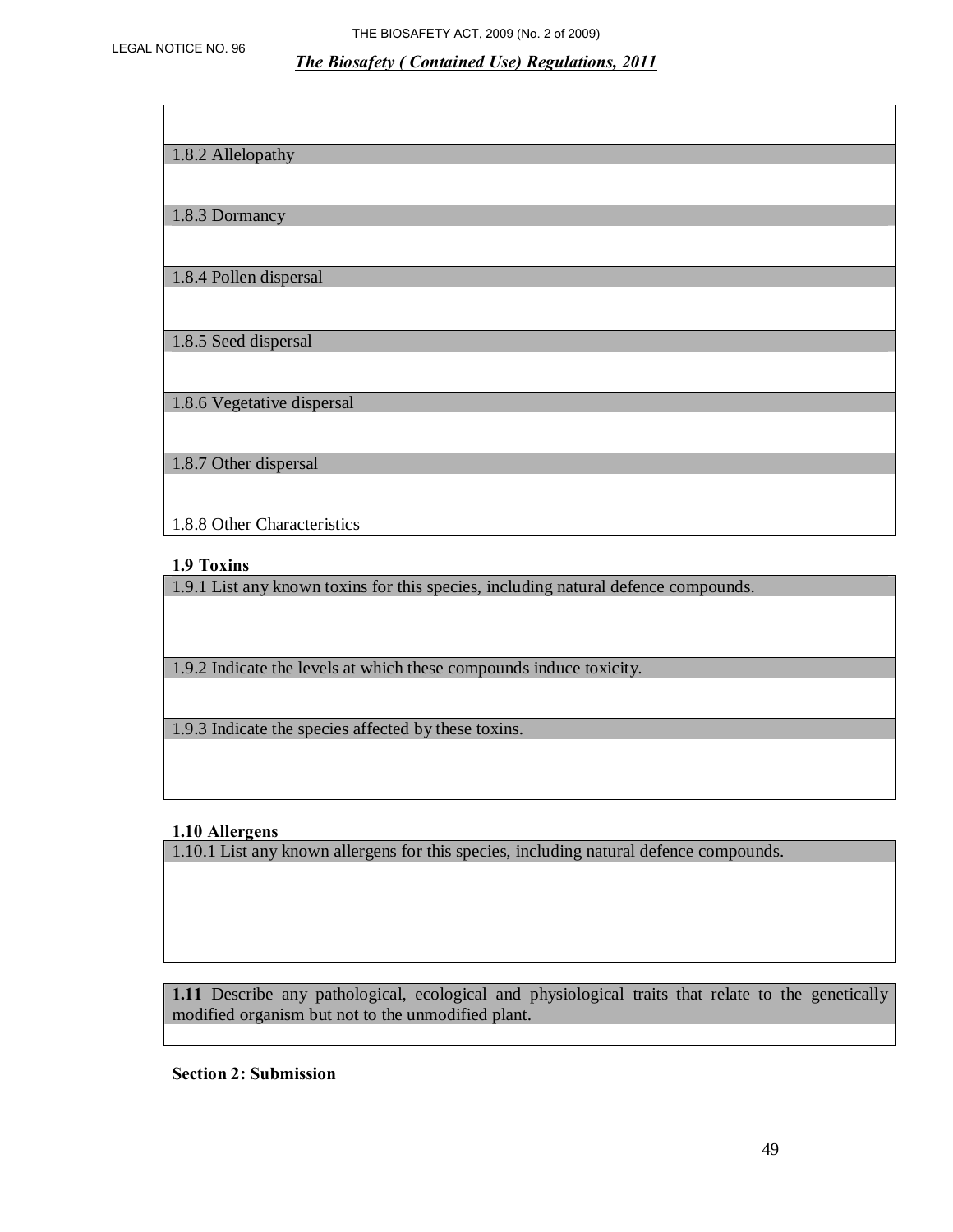**Fill out section 2 for each individual submission (genetic modification of that particular species) included in the application.** 

| 2.1 Name or Designation of genetically modified organism                                          |                                                                                           |                            |  |  |  |
|---------------------------------------------------------------------------------------------------|-------------------------------------------------------------------------------------------|----------------------------|--|--|--|
|                                                                                                   |                                                                                           |                            |  |  |  |
|                                                                                                   |                                                                                           |                            |  |  |  |
| 2.2 Modified trait(s) Identification                                                              |                                                                                           |                            |  |  |  |
|                                                                                                   |                                                                                           |                            |  |  |  |
| Herbicide Tolerance<br>ш                                                                          | Modified Oil Composition<br>$\Box$                                                        | Pharmaceutical<br>ш        |  |  |  |
| Male sterility/restoration<br>ப                                                                   | <b>Virus Resistance</b><br>$\Box$                                                         | Genetic Research<br>□      |  |  |  |
| <b>Insect Resistance</b><br>П                                                                     | <b>Stress Tolerance</b><br>П                                                              | Generation of mutants<br>П |  |  |  |
| Nutritional change<br>ப                                                                           | $\Box$ Fungal Resistance                                                                  | Other (Specify)<br>$\Box$  |  |  |  |
| 2.3 Modified Trait(s)                                                                             |                                                                                           |                            |  |  |  |
|                                                                                                   | Describe each specific novel trait associated with this genetically modified organism.    |                            |  |  |  |
|                                                                                                   |                                                                                           |                            |  |  |  |
| 2.4 Status of authorization                                                                       |                                                                                           |                            |  |  |  |
|                                                                                                   | 2.4.1 Is genetically modified organism Imported or generated locally.                     |                            |  |  |  |
|                                                                                                   |                                                                                           |                            |  |  |  |
|                                                                                                   |                                                                                           |                            |  |  |  |
|                                                                                                   | 2.4.2 If imported, provide the import permit number issued under any other authorization. |                            |  |  |  |
|                                                                                                   |                                                                                           |                            |  |  |  |
|                                                                                                   |                                                                                           |                            |  |  |  |
| 2.5 History                                                                                       |                                                                                           |                            |  |  |  |
| Submission previously tested in Kenya?                                                            |                                                                                           |                            |  |  |  |
| Yes<br>П.                                                                                         |                                                                                           |                            |  |  |  |
|                                                                                                   |                                                                                           |                            |  |  |  |
| $\square$ No                                                                                      |                                                                                           |                            |  |  |  |
| If yes, please provide information on trial (s), year(s) of authorization and location(s) tested. |                                                                                           |                            |  |  |  |
|                                                                                                   |                                                                                           |                            |  |  |  |
|                                                                                                   |                                                                                           |                            |  |  |  |
| <b>2.6 Trait Introduction and Selection Method</b>                                                |                                                                                           |                            |  |  |  |
| 2.6.1 Describe Introduction Method (mutagenesis) or Transformation Method (rDNA techniques).      |                                                                                           |                            |  |  |  |
|                                                                                                   |                                                                                           |                            |  |  |  |
|                                                                                                   |                                                                                           |                            |  |  |  |
|                                                                                                   |                                                                                           |                            |  |  |  |

2.6.2 Describe Trait Selection Method.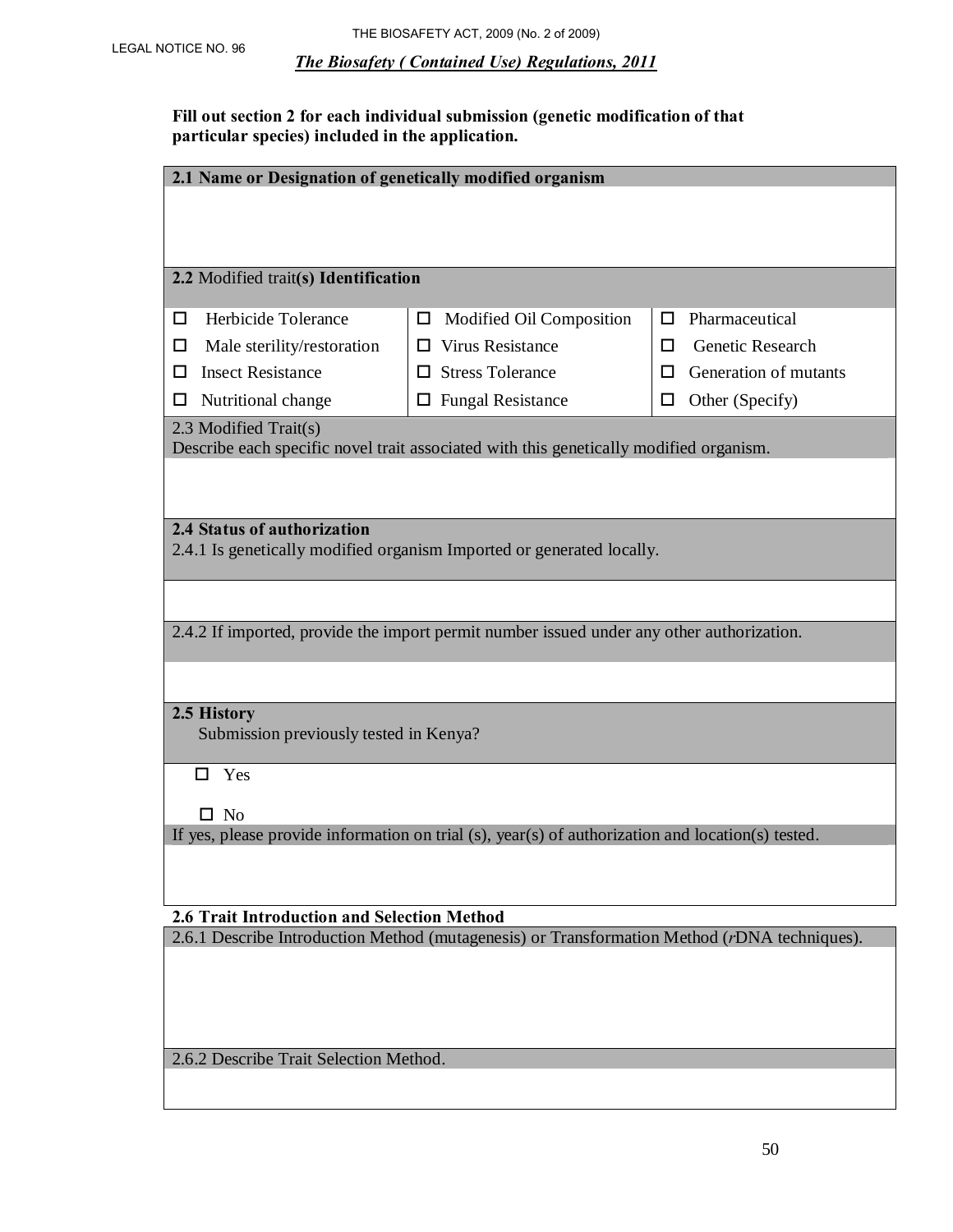2.6.3 Describe Mode of action of traits (gene product, metabolic pathways).

2.6.4 Other techniques of modification Provide details of modification by means other than mutagenesis or recombinant DNA techniques.

## **2.7 Gene Donor (s)**

Indicate the gene donor organism(s) (for plants transformed using rDNA techniques).

#### **2.8 Transformation Vectors and/or Plasmids**

Please provide the following information:

| I icase provide the following imormation.                                                   |                               |                                                                                                       |  |  |
|---------------------------------------------------------------------------------------------|-------------------------------|-------------------------------------------------------------------------------------------------------|--|--|
| 2.8.1 Name of plasmid (construct) and genetic map (map of each genetic construct required). |                               |                                                                                                       |  |  |
|                                                                                             |                               |                                                                                                       |  |  |
|                                                                                             |                               |                                                                                                       |  |  |
|                                                                                             |                               |                                                                                                       |  |  |
| 2.8.2 Is the vector naturally                                                               | $2.8.3$ Is the vector         | 2.8.4 If yes, how was the vector disarmed?                                                            |  |  |
| pathogenic?                                                                                 | disarmed?                     |                                                                                                       |  |  |
|                                                                                             |                               |                                                                                                       |  |  |
| Yes $\Box$ No                                                                               | Yes<br>$\square$ No<br>$\Box$ |                                                                                                       |  |  |
|                                                                                             |                               |                                                                                                       |  |  |
|                                                                                             |                               |                                                                                                       |  |  |
|                                                                                             |                               | 2.8.5 For each gene construct, describe all genes, regulatory elements, gene products, non-translated |  |  |
| DNA sequences and, where applicable, affected metabolic pathways.                           |                               |                                                                                                       |  |  |
|                                                                                             |                               |                                                                                                       |  |  |
|                                                                                             |                               |                                                                                                       |  |  |
|                                                                                             |                               |                                                                                                       |  |  |
|                                                                                             |                               |                                                                                                       |  |  |
|                                                                                             |                               |                                                                                                       |  |  |
|                                                                                             |                               |                                                                                                       |  |  |

#### **2.9 Characteristics of the transformed Trait(s)**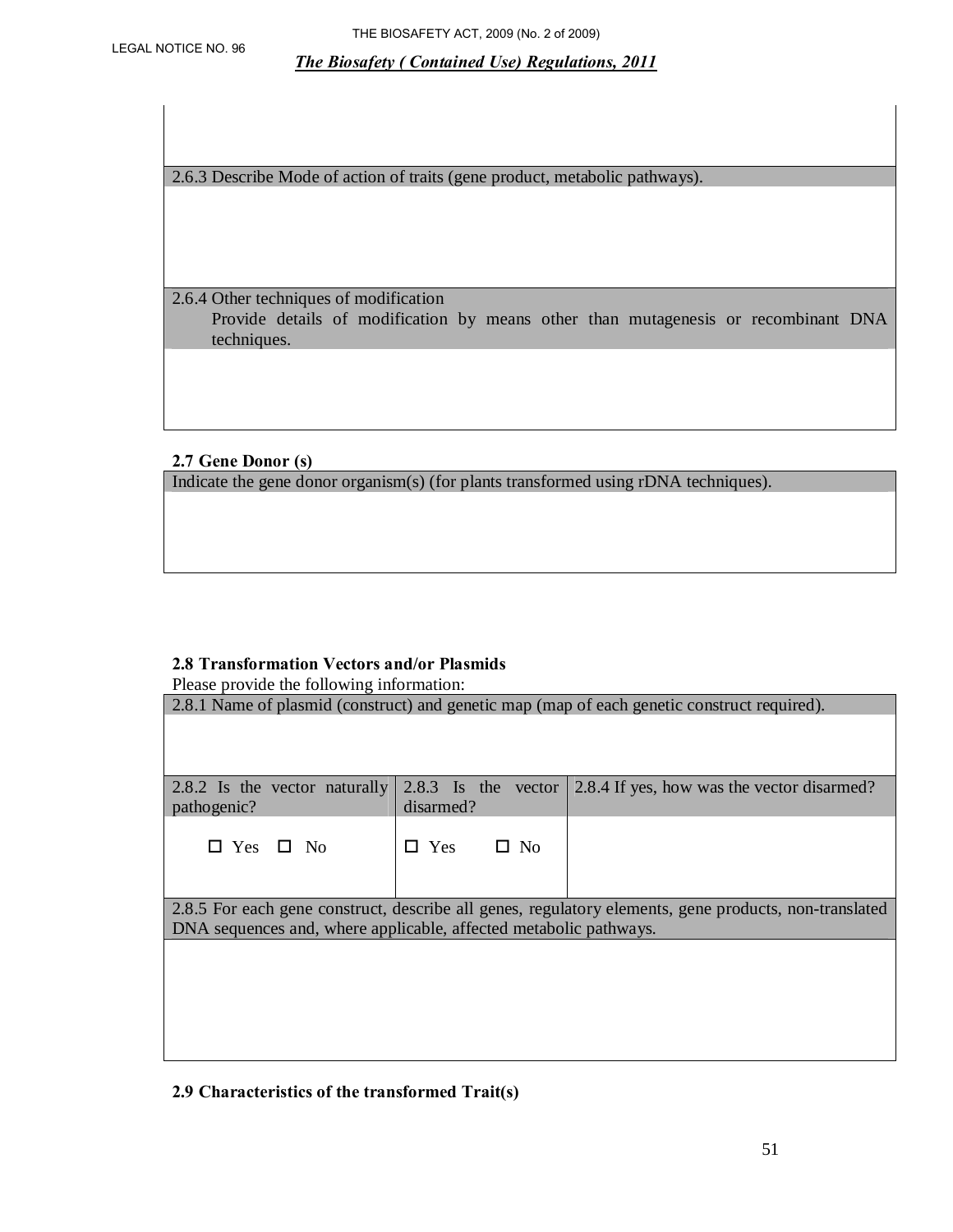| 2.9.1 Spatial and Temporal Trait Expression |                                                                                                    |                                                                             |                                 |  |
|---------------------------------------------|----------------------------------------------------------------------------------------------------|-----------------------------------------------------------------------------|---------------------------------|--|
| Trait                                       | Expression                                                                                         |                                                                             |                                 |  |
|                                             | 2.9.1.1 Constitutive<br>$\Box$ Yes $\Box$ No                                                       | $2.9.1.2$ Is the trait<br>expressed during specific<br>developmental stage? | 2.9.1.3 Is the trait inducible? |  |
|                                             | If.<br>not constitutive,<br>indicate the specific $\Box$ Yes $\Box$ No<br>$tissue(s)$ in which the |                                                                             | $\Box$ Yes $\Box$ No            |  |
|                                             | trait is expressed (green $\vert$ If yes, when?<br>tissue, seed, pollen,<br>roots, other)          |                                                                             | If yes, how?                    |  |
|                                             |                                                                                                    |                                                                             |                                 |  |
|                                             |                                                                                                    |                                                                             |                                 |  |

## **2.10 Toxicity and Allergenicity of the Transformed Trait(s)**

| 2.10.1 To what extent are transformed gene products toxic when ingested by native fauna<br>populations, including mammals, birds, reptiles, and insects? |  |
|----------------------------------------------------------------------------------------------------------------------------------------------------------|--|
|                                                                                                                                                          |  |
| 2.10.1.1 How has this been determined?                                                                                                                   |  |
|                                                                                                                                                          |  |
| 2.10.2 To what extent are transformed gene products allergens?                                                                                           |  |
|                                                                                                                                                          |  |
| 2.10.2.1 How has this been determined?                                                                                                                   |  |

# **2.11 Altered Plant Characteristics**

*Please indicate any changes with respect to the following:* 

|  | 2.11.1 Persistence and invasiveness |  |
|--|-------------------------------------|--|
|  |                                     |  |

2.11.2 Allelopathy

2.11.3 Dormancy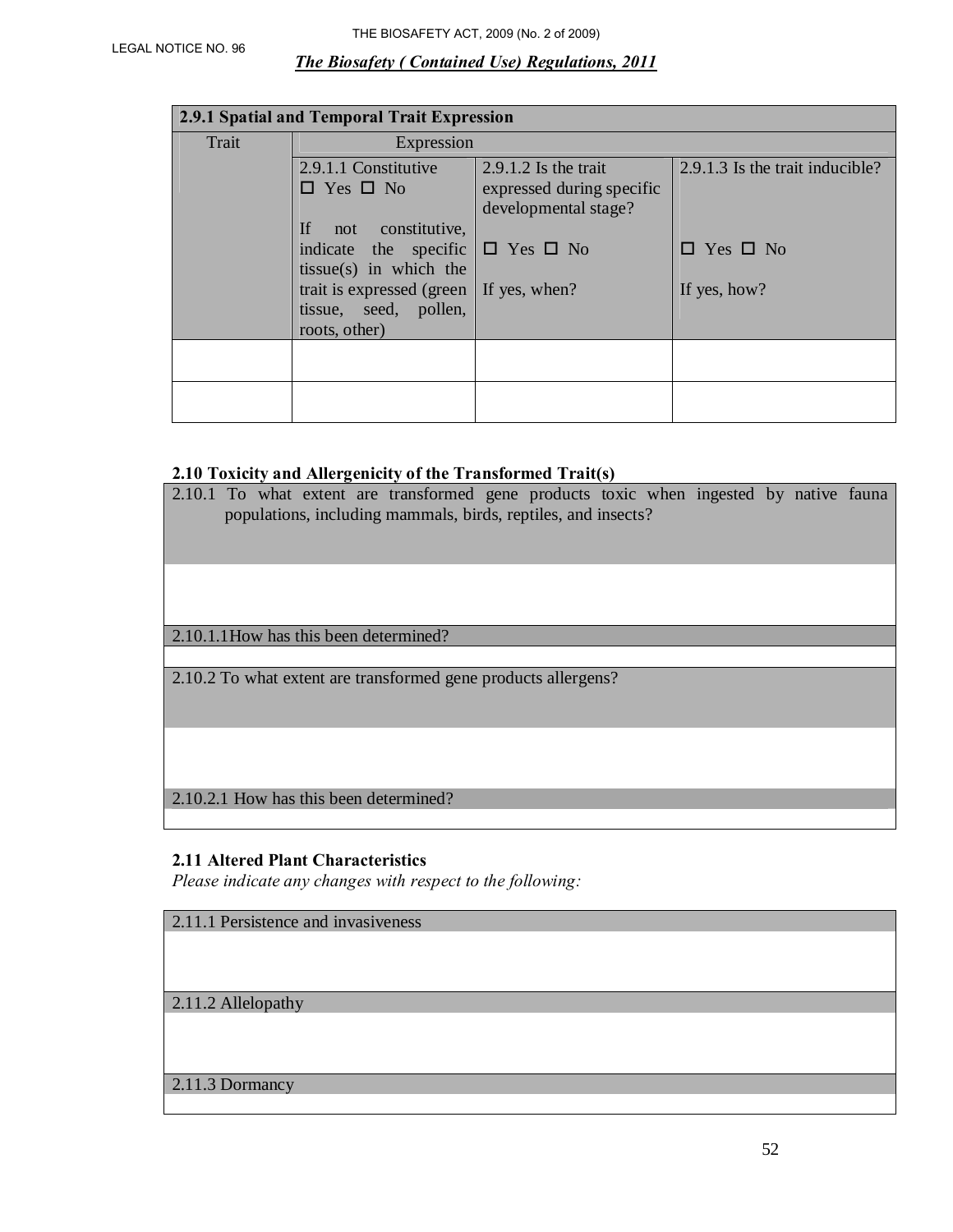2.11.4 Pollen Dispersal

2.11.5 Seed Dispersal

2.11.6 Vegetative Dispersal

2.11.7 Any other Dispersal Mechanism

2.11.8 Any other altered characteristic (s) Are any of the likely gains directly linked to losses in other characteristics of the species?

2.11.9 Please describe if any toxins and allergens are produced by the GMO that were not produced by the unmodified plant.

2.11.10 What is the frequency of reversion, i.e., loss of genetic modi*Ecation*?

2.11.11 How do you verify that you have the desired GMO?

2.11.12 What methods are to be used to test for batch-to-batch consistency?

| <b>2.12 Trial Site Locations and Trial Protocols</b> |             |  |          |  |  |                                                                    |
|------------------------------------------------------|-------------|--|----------|--|--|--------------------------------------------------------------------|
| 2.12.1                                               | <b>Town</b> |  |          |  |  | and $\vert$ 2.12.2 Legal land and $\vert$ 2.12.3 Trial Protocol(s) |
| Province                                             |             |  | location |  |  | (Attach trial Protocol)                                            |
|                                                      |             |  |          |  |  |                                                                    |
|                                                      |             |  |          |  |  |                                                                    |
|                                                      |             |  |          |  |  |                                                                    |
|                                                      |             |  |          |  |  |                                                                    |
|                                                      |             |  |          |  |  |                                                                    |
|                                                      |             |  |          |  |  |                                                                    |
|                                                      |             |  |          |  |  |                                                                    |
|                                                      |             |  |          |  |  |                                                                    |

#### **2.12 Trial Site Locations and Trial Protocols**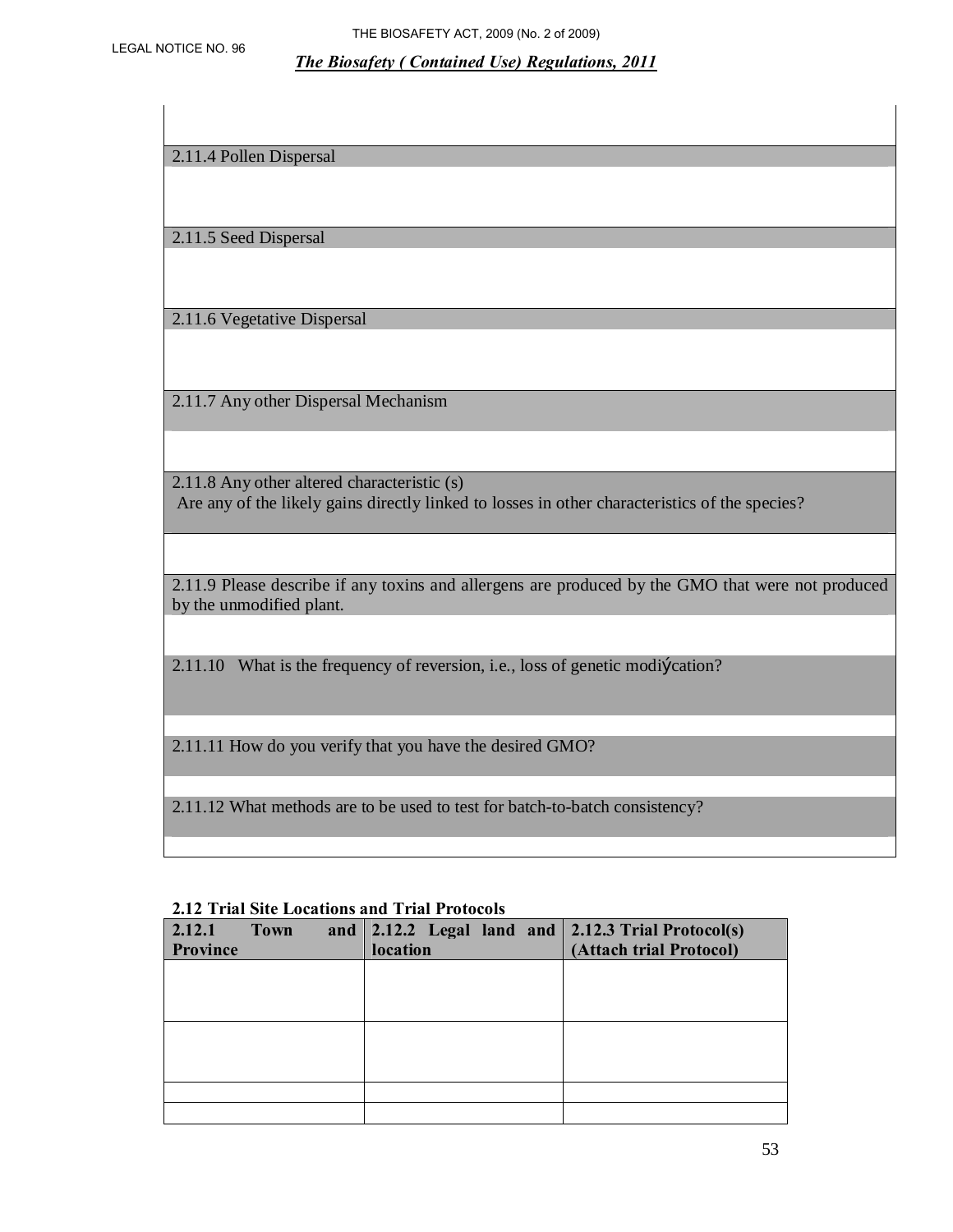*Please note: Section 3 must be completed for each Trial Site Location listed above and Section 4 must be completed for each Trial Protocol listed above.* 

## **Section 3: Confined Field Trial Site**

Please fill out Section 3 for each Trial Site Location included in the application.

| 3.1 Town/City<br>(Nearest city)              | <b>3.2 Province</b>                              | 3.3 Legal Land Location                                                                                  |  |  |
|----------------------------------------------|--------------------------------------------------|----------------------------------------------------------------------------------------------------------|--|--|
|                                              |                                                  |                                                                                                          |  |  |
| location of the trial site has been given.   |                                                  | The National Biosafety Authority will not authorize a confined field trial until the legal land          |  |  |
|                                              | 3.4 Field Manager responsible for the trial site | 3.4.2 Address                                                                                            |  |  |
|                                              | 3.4.1 Name (Must be affiliated to a research     |                                                                                                          |  |  |
| <i>institution registered in Kenya</i> )     |                                                  |                                                                                                          |  |  |
|                                              |                                                  |                                                                                                          |  |  |
| 3.4.3 Telephone                              |                                                  | 3.4.4 Facsimile                                                                                          |  |  |
|                                              |                                                  |                                                                                                          |  |  |
| 3.5 Trial Size                               |                                                  | <b>3.6 Location Map</b>                                                                                  |  |  |
| Trial size in meters <sup>2</sup> /Hectarage |                                                  | <b>GPS</b><br>Attach a complete map (including<br>coordinates) of the location of the trial site         |  |  |
|                                              |                                                  |                                                                                                          |  |  |
| Explain                                      |                                                  | 3.6.1 Has the suitability of the contained use facility to conduct contained use activity been assessed. |  |  |

#### **3.7 Habitat**

3.7.1 Describe the biological diversity of the trial site, including:

3.7.1.0 Potential impacts resulting from the field test

3.7.1.1 Soil

3.7.1.2 Groundwater level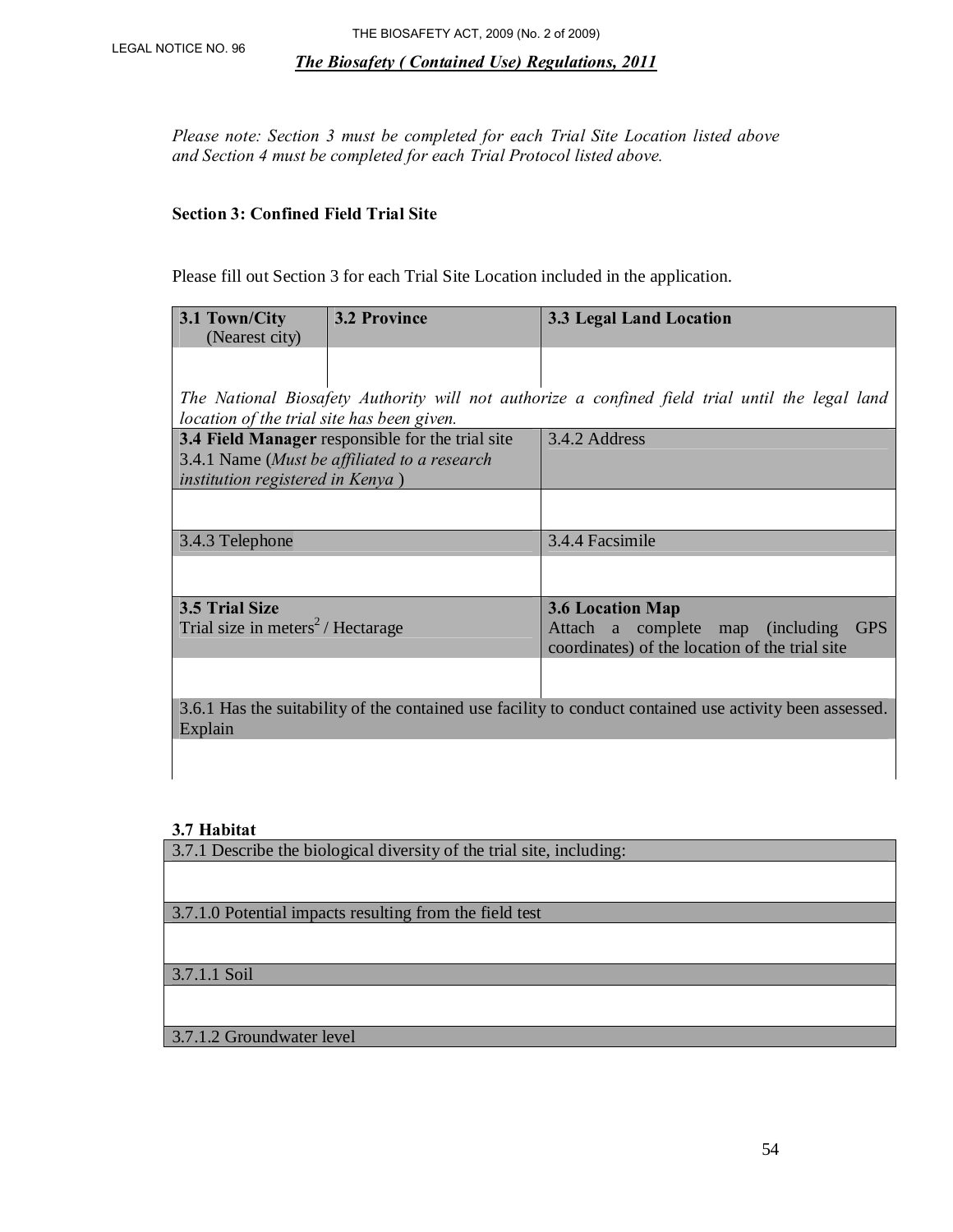|  |  | 3.7.1.4 Topography |  |
|--|--|--------------------|--|
|--|--|--------------------|--|

3.7.1.5 Flora and fauna

3.7.1.6 Climate, especially prevailing winds direction and Temperate

3.7.1.7 Former use of the facility

3.7.1.8 Distance from nearest human settlements

3.7.1.9 Distance from surface water body

| 3.7.2 Is the trial site part a<br>of a managed ecosystem? | 3.7.3 If yes, how close is the nearest natural ecosystem? |
|-----------------------------------------------------------|-----------------------------------------------------------|
| Yes<br>No⊡                                                |                                                           |

3.7.4 How close is the site from an area of special ecological interest, including protected areas and sanctuaries?

#### **3.8 Indigenous Species**

3.8.1 Specify the related wild and domesticated species/organisms present at the trial site and how close they are to the modified plant material under test.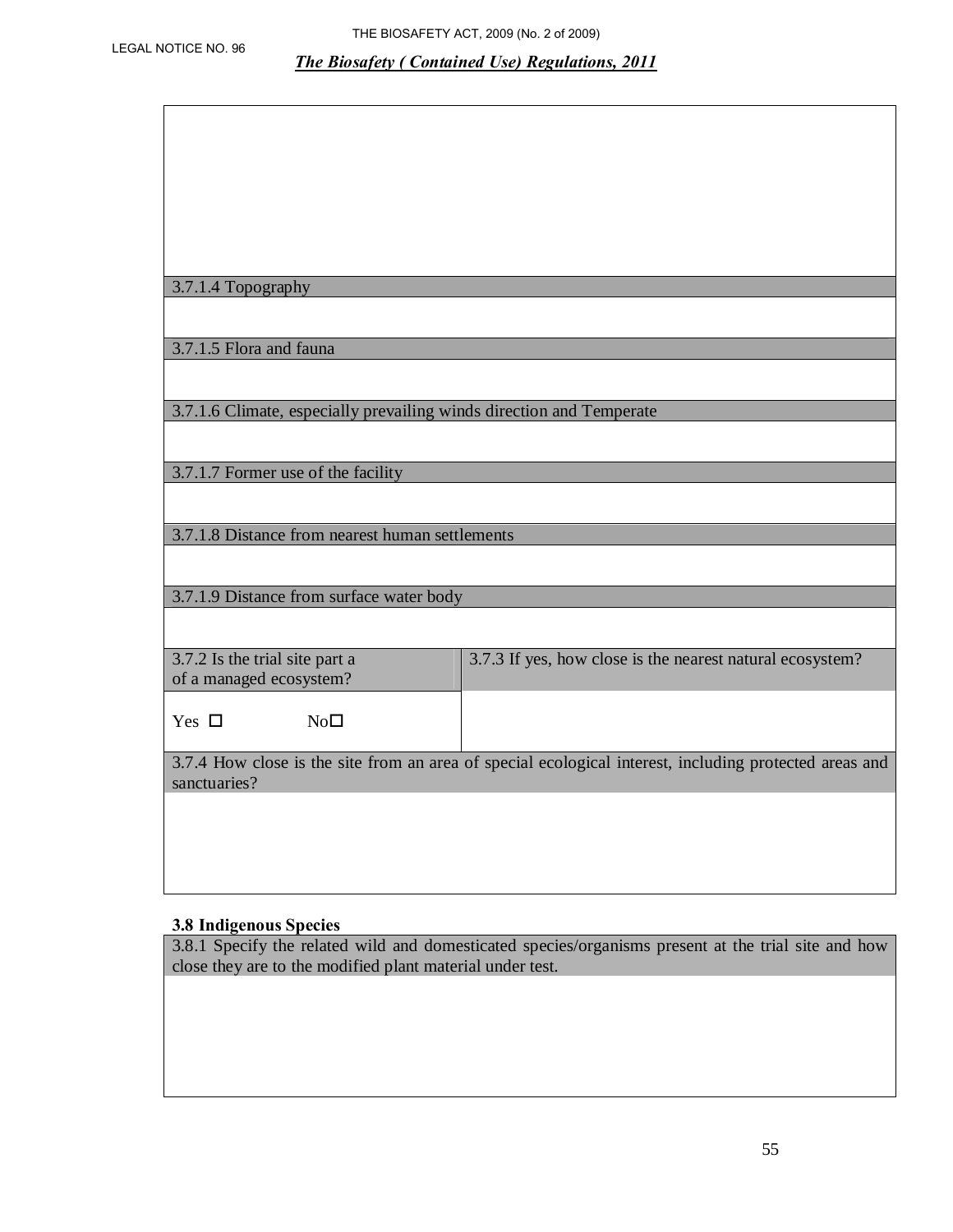3.8.2 Are there any endangered species on 3.8.3 If yes, list or near the site?

 $Yes \Box$   $No \Box$ 

*NB: For information on endangered species that may be near the trial site location, contact the Kenya Wildlife Service, P.O. Box 40241 NAIROBI, Email: kws@kws.org, Website: www.kws.org, Langata Road, Telephone +245-20-501081*.

3.8.4 What mechanisms are in place to prevent the local fauna from removing the modified plants material from the site?

#### **3.9 Post-Trial Land Use**

| 3.9.1 Person(s) having control over the site during the post-harvest/trial land use period, including |                   |  |  |  |
|-------------------------------------------------------------------------------------------------------|-------------------|--|--|--|
| the isolation area                                                                                    |                   |  |  |  |
| 3.9.1.1 Name                                                                                          | 3.9.1.2 Address   |  |  |  |
|                                                                                                       |                   |  |  |  |
|                                                                                                       |                   |  |  |  |
| 3.9.1.3 Telephone                                                                                     | 3.9.1.4 Facsimile |  |  |  |
|                                                                                                       |                   |  |  |  |
|                                                                                                       |                   |  |  |  |
| 3.9.2 Describe how the site boundaries will be marked to facilitate subsequent inspection.            |                   |  |  |  |
|                                                                                                       |                   |  |  |  |
|                                                                                                       |                   |  |  |  |

#### **3.10 Submissions and Trial Protocols**

Please list all submissions and trial protocols used at this site.

| 3.10.1 Submission (genetically modified<br>organism designation – List of possible $\vert 3.10.2$ Trial Protocol(s)<br>designations/unique identifier) |  |
|--------------------------------------------------------------------------------------------------------------------------------------------------------|--|
|                                                                                                                                                        |  |
|                                                                                                                                                        |  |
|                                                                                                                                                        |  |
|                                                                                                                                                        |  |
|                                                                                                                                                        |  |

*Please note: Section 2 must be completed for each Submission listed above and Section 4 must be completed for each Trial Protocol listed above.*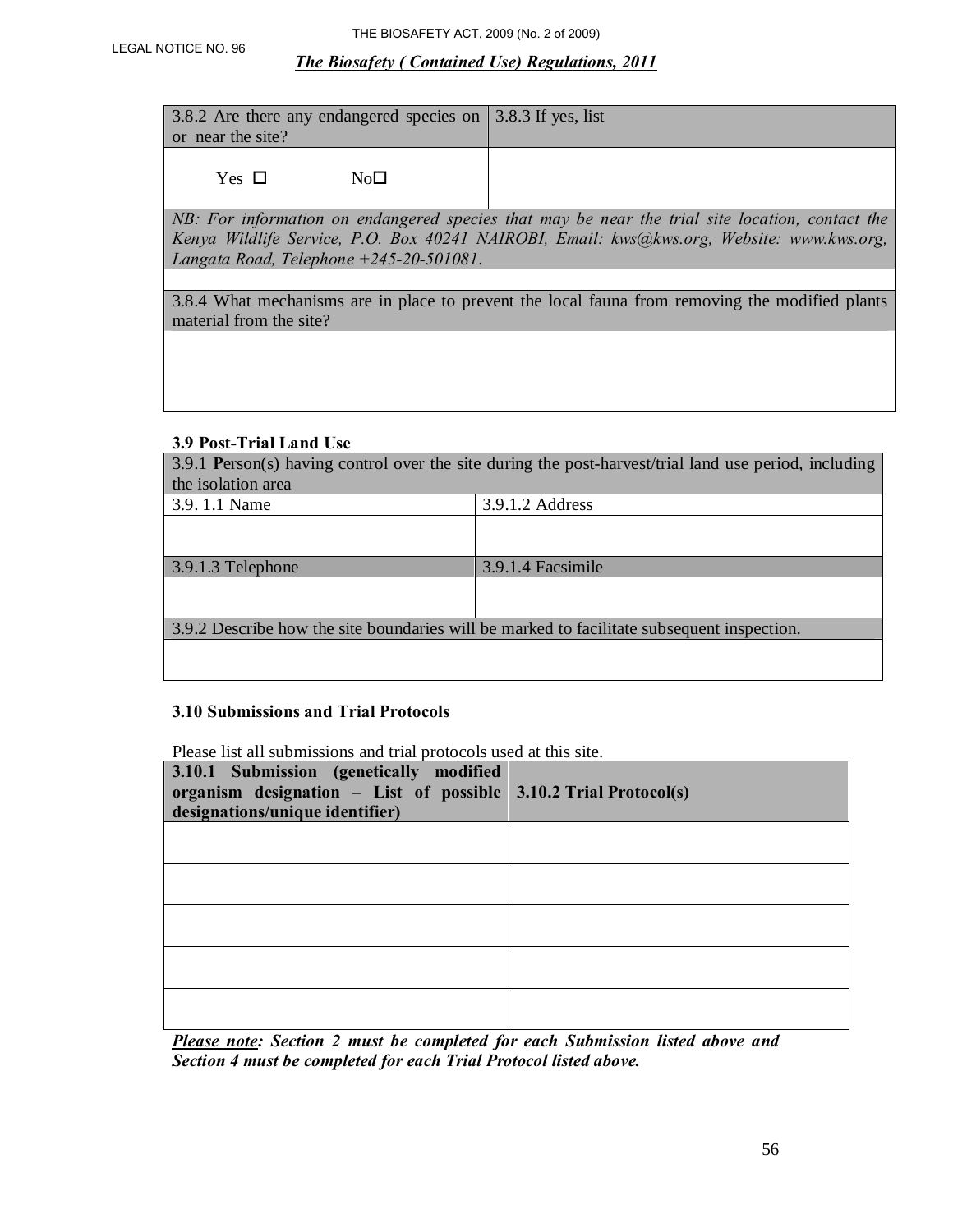# **Section 4: Confined Field Trial Protocol**

*Please fill out Section 4 for each Trial Protocol included in the application.* 

| <b>4.1 Trial Protocol</b><br>(Study)<br><b>Title:</b>         |                                      |  |  |
|---------------------------------------------------------------|--------------------------------------|--|--|
|                                                               |                                      |  |  |
| <b>4.2 Protocol</b>                                           |                                      |  |  |
| 4.2.1 Fully describe the following                            |                                      |  |  |
|                                                               |                                      |  |  |
|                                                               |                                      |  |  |
| 4.2.2 Purpose of the field trial                              |                                      |  |  |
|                                                               |                                      |  |  |
|                                                               |                                      |  |  |
| 4.2.3 Experimental design                                     |                                      |  |  |
|                                                               |                                      |  |  |
|                                                               |                                      |  |  |
|                                                               |                                      |  |  |
| 4.2.4 Nature and type of data to be collected                 |                                      |  |  |
|                                                               |                                      |  |  |
|                                                               |                                      |  |  |
| 4.2.5 Arrangements for transporting the GMO to the trial site |                                      |  |  |
|                                                               |                                      |  |  |
|                                                               |                                      |  |  |
| 4.2.6 Proposed, if any, herbicide/pesticide use               |                                      |  |  |
|                                                               |                                      |  |  |
|                                                               |                                      |  |  |
| 4.3 Provide work schedule (post approval) to include:         |                                      |  |  |
| 4.3.1 Planting (anticipated)                                  | 4.3.2 Harvest/Sampling (anticipated) |  |  |
|                                                               |                                      |  |  |
|                                                               |                                      |  |  |
|                                                               |                                      |  |  |
|                                                               |                                      |  |  |
|                                                               |                                      |  |  |
|                                                               |                                      |  |  |

**4.4 Isolation (***Recommended special isolation distances for some plants is shown in this form***)**  State the isolation measures being implemented for this trial and give details.

4.4.1 If using bags or nets, please provide the mesh size of the material being used and justify the effectiveness.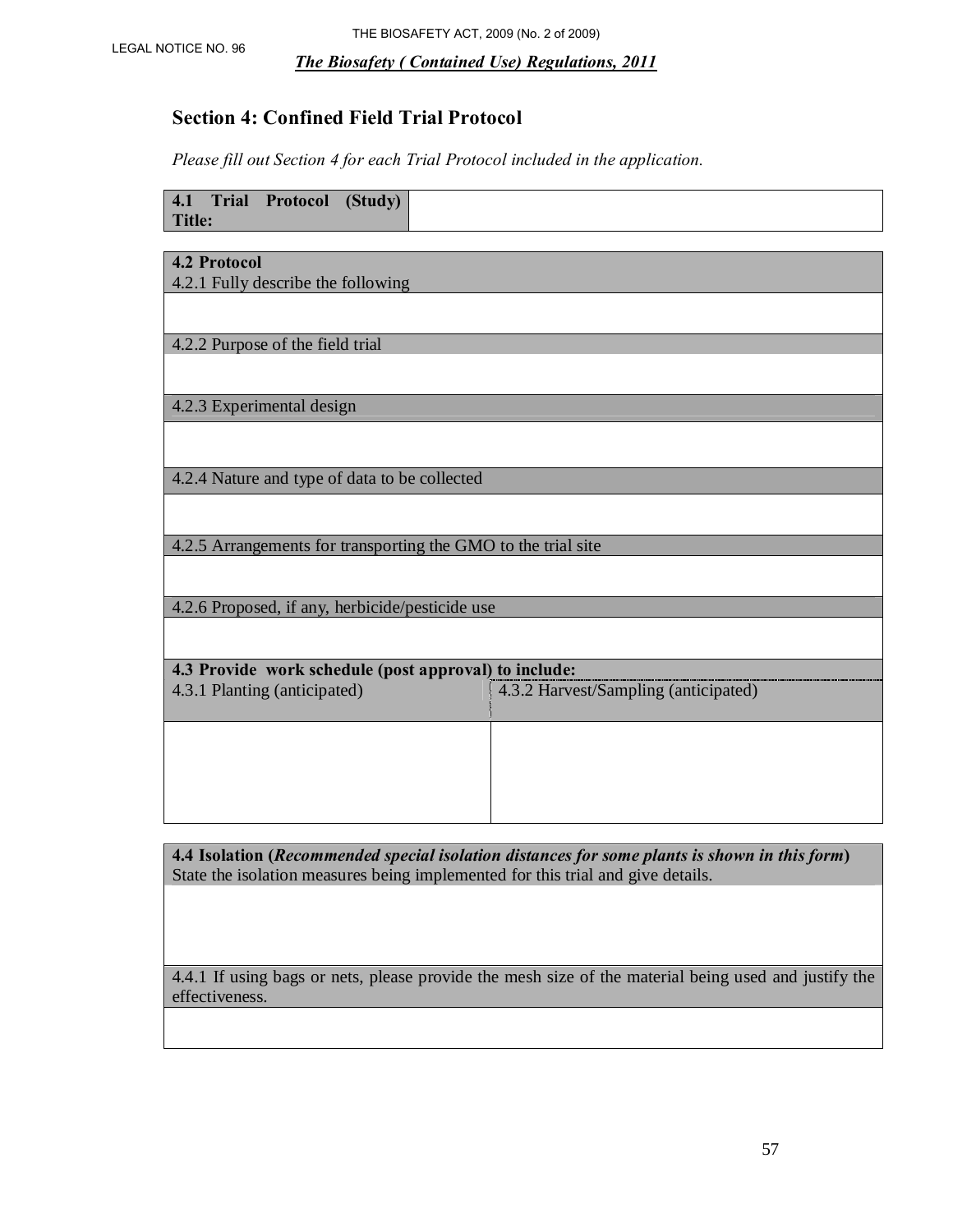#### **4.5 Seeding**

| 4.5.1 Material will be<br>planted by:                    | 4.5.2 Will any unmodified plants of the same or a related species be<br>planted at the trial site location? |                                                                                                    |  |
|----------------------------------------------------------|-------------------------------------------------------------------------------------------------------------|----------------------------------------------------------------------------------------------------|--|
| 4.5.1.1 Hand<br>П<br>Or<br>4.5.1.2Mechanically $\square$ |                                                                                                             | 4.5.3 If yes, state reason                                                                         |  |
|                                                          |                                                                                                             | 4.5.4 Describe your management plan to avoid the dissemination, e.g. of seed, from the trial site. |  |
|                                                          |                                                                                                             |                                                                                                    |  |
| any excess                                               |                                                                                                             | 4.5.5 Describe your plan for recording the quantities of seed planted/GMO used and accounting for  |  |
|                                                          |                                                                                                             |                                                                                                    |  |
| seed/GMO will be disposed of or stored.                  |                                                                                                             | 4.5.6 Describe the disposition plan, including how and where any excess, or non-planted            |  |
|                                                          |                                                                                                             |                                                                                                    |  |

# **4.6 Spraying\***

*Complete this section if the trial site is subject to the use of an unregistered product, or a registered product used for a non-registered purpose.* 

| 4.6.1 Registered pesticide for unregistered use                                                |                            |                                          |  |  |  |
|------------------------------------------------------------------------------------------------|----------------------------|------------------------------------------|--|--|--|
| 4.6.1.1 Name of the                                                                            | 4.6.1.2 Total area to be   | 4.6.1.3 Active ingredient                |  |  |  |
| pesticide                                                                                      | sprayed $(m^2/h$ ectarage) |                                          |  |  |  |
|                                                                                                |                            |                                          |  |  |  |
|                                                                                                |                            |                                          |  |  |  |
|                                                                                                |                            |                                          |  |  |  |
|                                                                                                |                            |                                          |  |  |  |
| 4.6.2 Unregistered Pesticide Use                                                               |                            | No <sub>1</sub><br><b>Yes</b><br>$\perp$ |  |  |  |
|                                                                                                |                            |                                          |  |  |  |
| $\vert$ 4.6.2.1 Name of the                                                                    | 4.6.2.2 Total area to be   | 4.6.2.3 Active ingredient                |  |  |  |
| pesticide                                                                                      | sprayed $(m^2/h$ ectarage) |                                          |  |  |  |
|                                                                                                |                            |                                          |  |  |  |
|                                                                                                |                            |                                          |  |  |  |
|                                                                                                |                            |                                          |  |  |  |
| * This information is required to determine compliance with the Pest Control Products Act (Cap |                            |                                          |  |  |  |
| $346$ .                                                                                        |                            |                                          |  |  |  |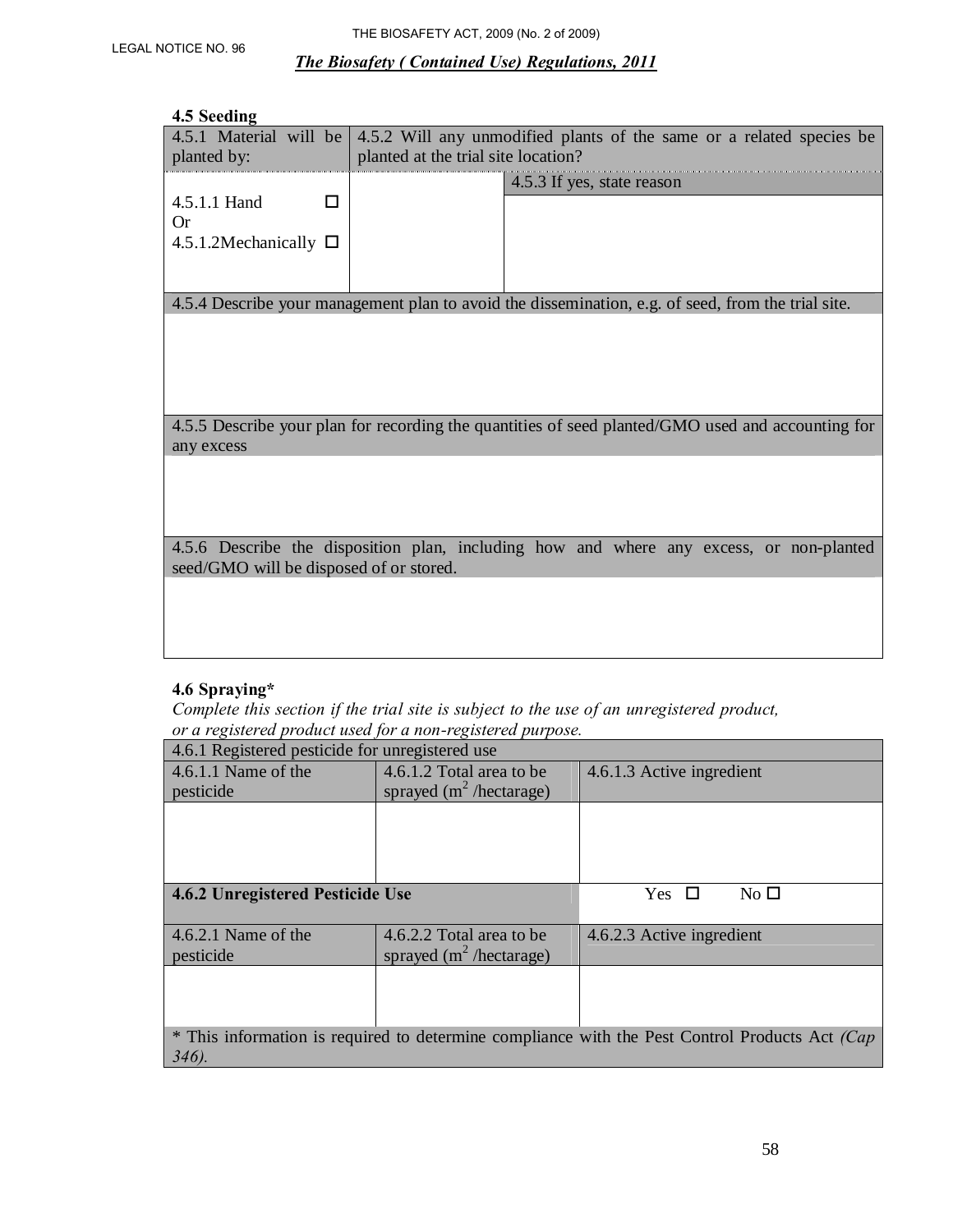#### **4.7 Harvesting**

| 4.7.1 Will plants be allowed<br>to set seed or to reproduce?                               |  | 4.7.2 Describe the method of harvest for seed and other plant |  |  |
|--------------------------------------------------------------------------------------------|--|---------------------------------------------------------------|--|--|
|                                                                                            |  | material (e.g. by hand, small plot combine, etc.)             |  |  |
| Yes $\Box$<br>No <sub>l</sub>                                                              |  |                                                               |  |  |
|                                                                                            |  |                                                               |  |  |
| 4.7.3 Will any harvested<br>plant material be retained<br>from the trial?                  |  | 4.7.4 Material retention If yes                               |  |  |
| No <sub>1</sub><br>Yes $\Box$                                                              |  | 4.7.4.1 Type (e.g. seed, leaves, etc.)                        |  |  |
|                                                                                            |  |                                                               |  |  |
|                                                                                            |  | 4.7.4.2 Quantity to be retained                               |  |  |
|                                                                                            |  |                                                               |  |  |
|                                                                                            |  | 4.7.4.3 Purpose of retaining material                         |  |  |
|                                                                                            |  |                                                               |  |  |
| 4.7.5 For harvested plant material, describe the following if applicable:                  |  |                                                               |  |  |
| 4.7.5.1 The storage method.                                                                |  |                                                               |  |  |
|                                                                                            |  |                                                               |  |  |
|                                                                                            |  |                                                               |  |  |
| 4.7.5.2 Storage location                                                                   |  |                                                               |  |  |
|                                                                                            |  |                                                               |  |  |
| 4.7.6 Person responsible for the storage of the material                                   |  |                                                               |  |  |
| 4.7.6.1 Name                                                                               |  | 4.7.6.2 Address                                               |  |  |
|                                                                                            |  |                                                               |  |  |
| 4.7.6.3 Telephone                                                                          |  | 4.7.6.4 Facsimile                                             |  |  |
|                                                                                            |  |                                                               |  |  |
| 4.7.6.5 Proposed storage records                                                           |  |                                                               |  |  |
|                                                                                            |  |                                                               |  |  |
|                                                                                            |  |                                                               |  |  |
| 4.7.7 Describe how the site boundaries will be marked to facilitate subsequent inspection. |  |                                                               |  |  |
|                                                                                            |  |                                                               |  |  |
| 4.7.8 Describe your management plan to avoid dissemination of seed/GMO from the trial site |  |                                                               |  |  |
| during harvesting.                                                                         |  |                                                               |  |  |
|                                                                                            |  |                                                               |  |  |
|                                                                                            |  |                                                               |  |  |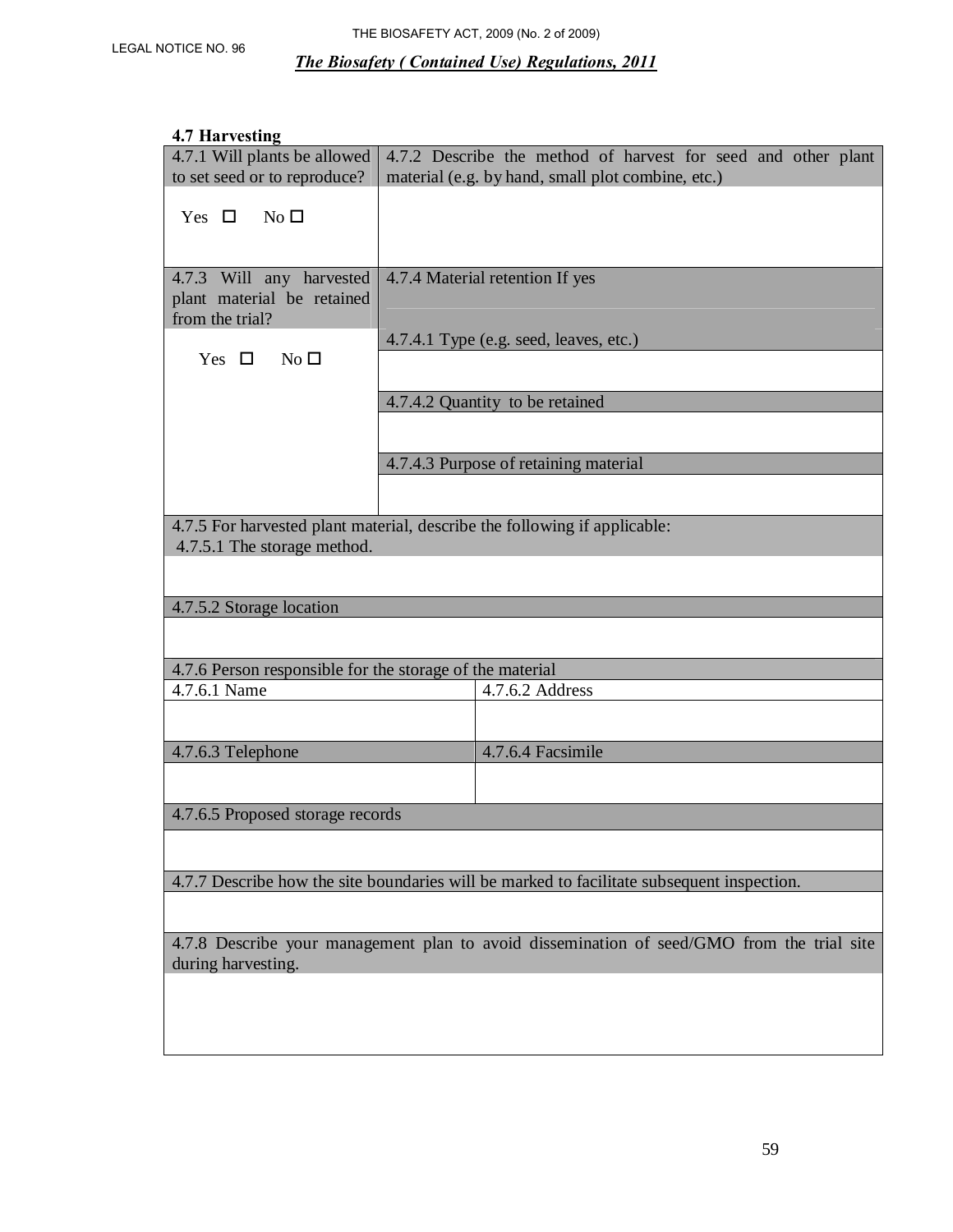#### **4.8 Disposal**

4.8.1 Describe your disposal plan for all propagules and non-propagule plant material; including how and where the material will be disposed of.

| 4.8.2 Person responsible for the disposal of the material |                   |  |  |
|-----------------------------------------------------------|-------------------|--|--|
| 4.8.2.2 Address<br>4.8.2.1 Name                           |                   |  |  |
|                                                           |                   |  |  |
|                                                           |                   |  |  |
| 4.8.2.3 Telephone                                         | 4.8.2.4 Facsimile |  |  |
|                                                           |                   |  |  |
|                                                           |                   |  |  |
| 4.8.2.5 Proposed disposal records                         |                   |  |  |
|                                                           |                   |  |  |

#### **4.9 Contingency Plans**

4.9.1 Describe your contingency plan in the case of accidental release of seed/GMO plant material (e.g. spills), or the breakdown of isolation.

4.9.2 Describe your contingency plans if after accidental release there is unexpected spread of the transformed plant material.

#### **4.10 Monitoring the Trial Site**

4.10.1 Describe the extent and frequency of trial site monitoring during the course of the field trial.

4.10.2 Describe the extent and frequency of trial site monitoring during the post-trial period.

4.10.3 Person responsible for monitoring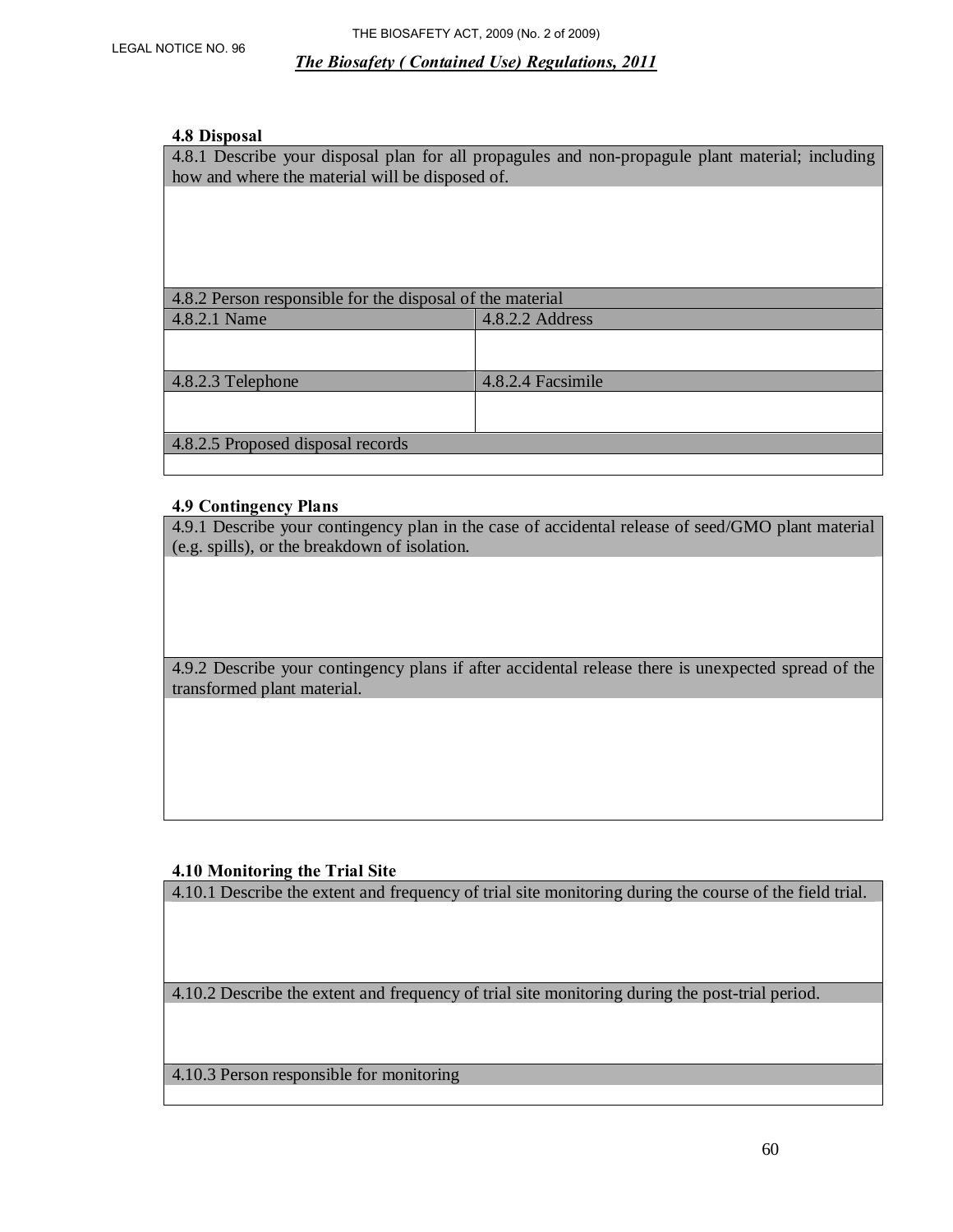4.10.3.1 Describe what monitoring results will be recorded

4.10.3.2 Describe how monitoring results will be recorded

4.10.4 If any controlled monitoring procedures are proposed for this trial (e.g. planting of unmodified plants of a related species to determine possibility and frequency of gene flow), detail these.

4.10.5 Describe the provisions to remove or eliminate the GMO from the test site or any other place where it may be found upon completing the trial and to restore the test site and any such other place to its status quo.

#### **4.11 Public Notice**

4.11.1 How will you provide public notification of your proposed field trial?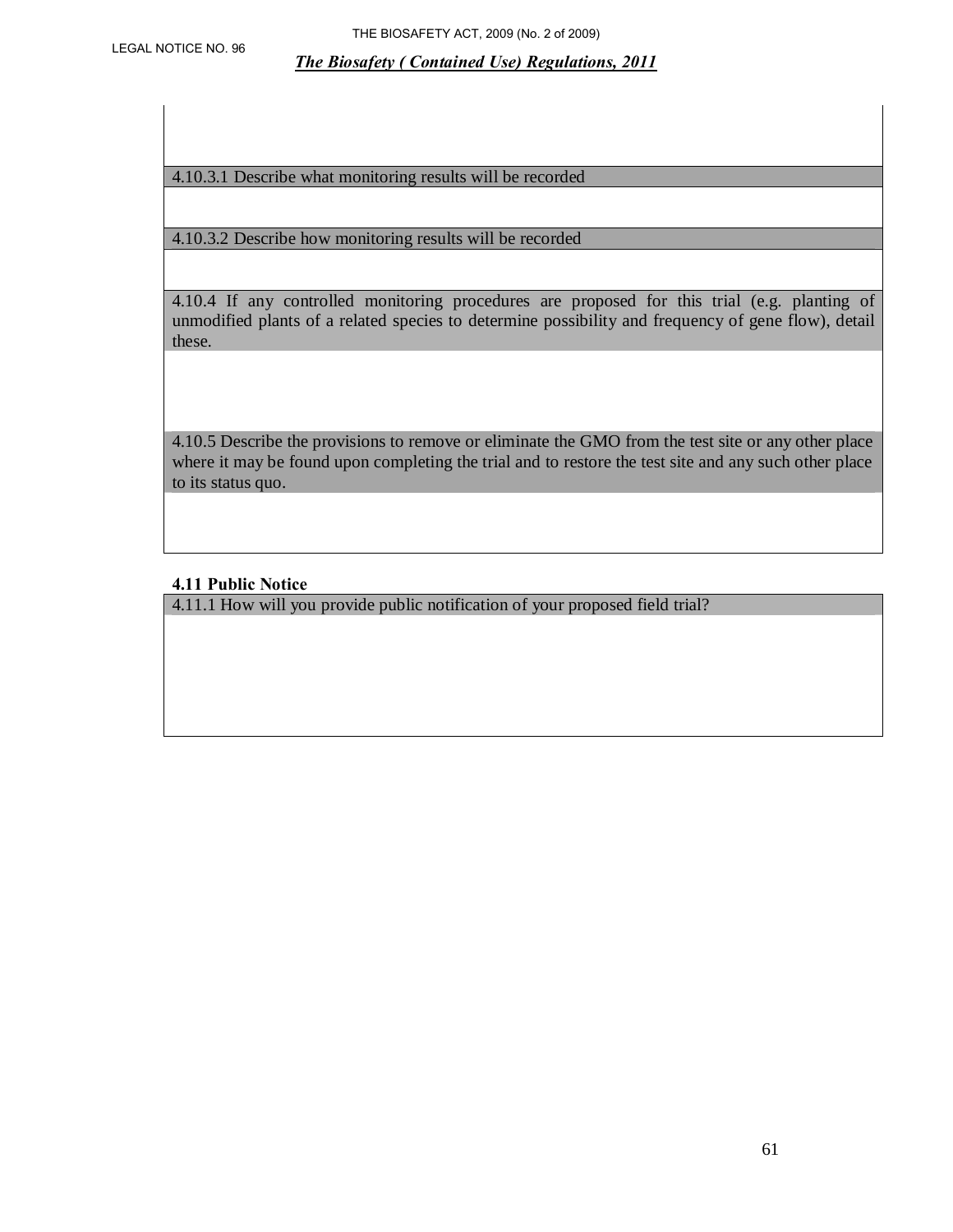#### **Section 5: Hectarage**

*Please indicate the number of hectares per submission per province (Limit of 5 ha cumulative per submission per province)* 

## **Province:**

# **Submission (genetically modified organism designation):**

| Trial site location |      |                    |
|---------------------|------|--------------------|
| Legal land location | Town | Number of hectares |
|                     |      |                    |
|                     |      |                    |
|                     |      |                    |

Total number of hectares:

#### **Submission (Genetically modified organism designation):**

| Trial site location |      |                    |
|---------------------|------|--------------------|
| Legal land location | Town | Number of hectares |
|                     |      |                    |
|                     |      |                    |
|                     |      |                    |

Total number of hectares: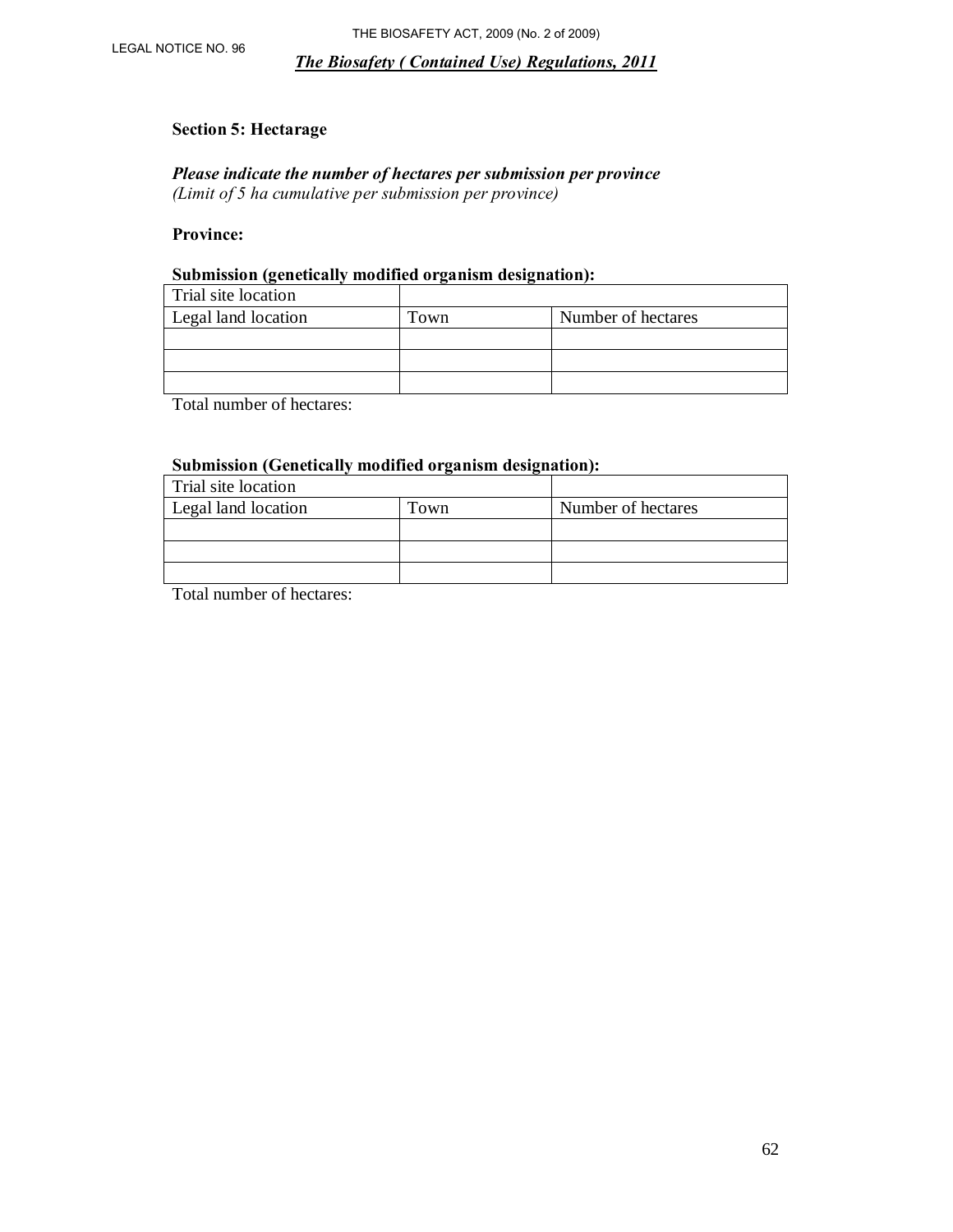## **RECOMMENDED SPACIAL ISOLATION DISTANCES (IN METRES) FROM POLLEN SOURCES FOR SOME PLANTS**

|     | Isolation Distances (in meters) from pollen sources for selected crops |                |                          |                |  |  |
|-----|------------------------------------------------------------------------|----------------|--------------------------|----------------|--|--|
|     | <b>Foundation</b><br><b>Registered</b><br><b>Certified</b><br>Crop     |                |                          |                |  |  |
| 1.  | Corn (inbred) $a$                                                      | 200            |                          |                |  |  |
| 2.  | $\overline{\text{Corn (hybrid)}^b}$                                    |                | $\overline{\phantom{0}}$ | 200            |  |  |
| 3.  | Cotton (hybrid)                                                        | $\overline{0}$ | $\overline{0}$           | $\theta$       |  |  |
| 4.  | Millet $(selfed)^c$                                                    | 400            | 400                      | 200            |  |  |
| 5.  | Millet (crossed) d                                                     | $\theta$       | $\overline{0}$           | $\theta$       |  |  |
| 6.  | Mung beans <sup>d</sup>                                                | $\overline{0}$ | $\overline{0}$           | $\overline{0}$ |  |  |
| 7.  | Onion                                                                  | 1,600          | 800                      | 400            |  |  |
| 8.  | Peanuts <sup>d</sup>                                                   | $\Omega$       | $\overline{0}$           | $\overline{0}$ |  |  |
| 9.  | Pepper                                                                 | 200            | 100                      | 30             |  |  |
| 10. | Potato (male fertile)                                                  | 400            | 400                      | 400            |  |  |
| 11. | Potato (male sterile)                                                  | $\Omega$       | $\overline{0}$           | $\overline{0}$ |  |  |
| 12. | Rapeseed (selfed)                                                      | 400            | ôô                       | 100            |  |  |
| 13. | Rapeseed (crossed)                                                     | 200            | ôô                       | 100            |  |  |
| 14. | Rice                                                                   | $\overline{3}$ | $\overline{3}$           | $\overline{3}$ |  |  |
| 15. | Sorghum (hybrid)                                                       | 300            | 300                      | 200            |  |  |
| 16. | Sorghum (hybrid)                                                       | ô ô            | ô ô                      | 200            |  |  |
| 17. | Soybeans <sup>d</sup>                                                  | $\theta$       | $\overline{0}$           | $\overline{0}$ |  |  |
| 18. | Sunt ower <sup>e</sup>                                                 | 800            | 800                      | 800            |  |  |
| 19. | Tomato                                                                 | 200            | 100                      | 10             |  |  |
| 20. | Watermelon <sup>f</sup>                                                | 800            | 800                      | 400            |  |  |

a. No isolation is required for the production of hand-pollinated seed.

- b. Isolation distance between upland and Egyptian types must be at least 400, 400, and 200 meters for Foundation, Registered, and Certiked classes, respectively.
- c. Distance adequate to prevent mechanical mixture is necessary.
- d. Isolation between millets of different genera must be 2 meters.
- e. An isolation distance of 1,600 meters is required between oil and non-oil sunf ower types and between either type and other volunteers or wild types.
- f. The minimum distance may be reduced by 50 percent if natural or artikingleright. barriers adequately protect the Łeld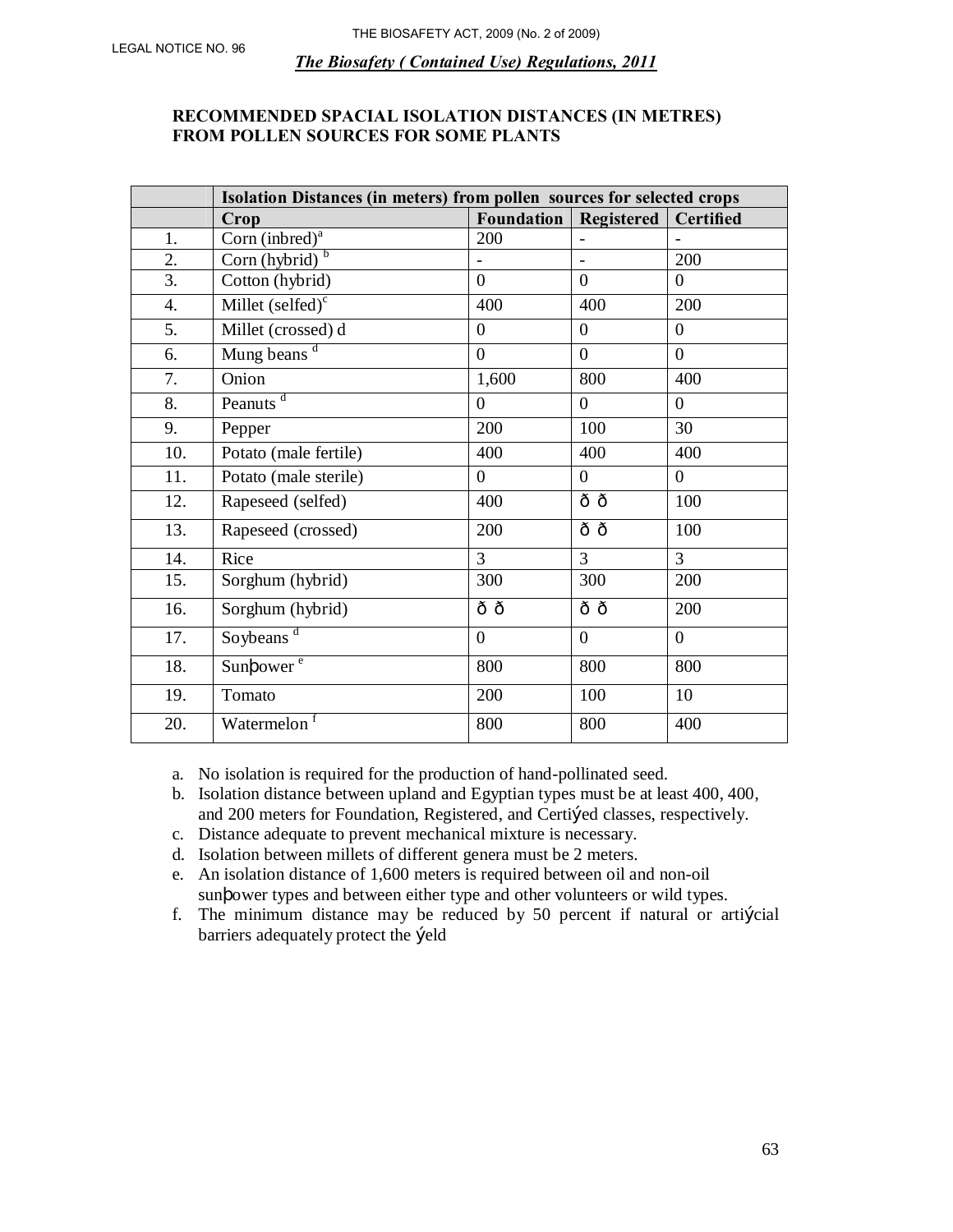LEGAL NOTICE NO. 96 THE BIOSAFETY ACT, 2009 (No. 2 of 2009)

*The Biosafety ( Contained Use) Regulations, 2011*

## **Section 6: Certification**

I certify that the above information is true to the best of my knowledge.

I certify that the above information is true to the best of my knowledge.

| <b>Principal Investigator</b>                                                                                                                                                                                                                                                                                                                                                                                 |  |
|---------------------------------------------------------------------------------------------------------------------------------------------------------------------------------------------------------------------------------------------------------------------------------------------------------------------------------------------------------------------------------------------------------------|--|
| Name $\frac{1}{\sqrt{1-\frac{1}{2}}\sqrt{1-\frac{1}{2}}\sqrt{1-\frac{1}{2}}\sqrt{1-\frac{1}{2}}\sqrt{1-\frac{1}{2}}\sqrt{1-\frac{1}{2}}\sqrt{1-\frac{1}{2}}\sqrt{1-\frac{1}{2}}\sqrt{1-\frac{1}{2}}\sqrt{1-\frac{1}{2}}\sqrt{1-\frac{1}{2}}\sqrt{1-\frac{1}{2}}\sqrt{1-\frac{1}{2}}\sqrt{1-\frac{1}{2}}\sqrt{1-\frac{1}{2}}\sqrt{1-\frac{1}{2}}\sqrt{1-\frac{1}{2}}\sqrt{1-\frac{1}{2}}\sqrt{1-\frac{1}{2}}\$ |  |
|                                                                                                                                                                                                                                                                                                                                                                                                               |  |
| Collaborator(s)                                                                                                                                                                                                                                                                                                                                                                                               |  |
|                                                                                                                                                                                                                                                                                                                                                                                                               |  |
|                                                                                                                                                                                                                                                                                                                                                                                                               |  |
| <b>Institutional Biosafety Committee (IBC) Review</b>                                                                                                                                                                                                                                                                                                                                                         |  |
| This application has been reviewed by IBC                                                                                                                                                                                                                                                                                                                                                                     |  |
|                                                                                                                                                                                                                                                                                                                                                                                                               |  |
| Name of chairperson                                                                                                                                                                                                                                                                                                                                                                                           |  |
|                                                                                                                                                                                                                                                                                                                                                                                                               |  |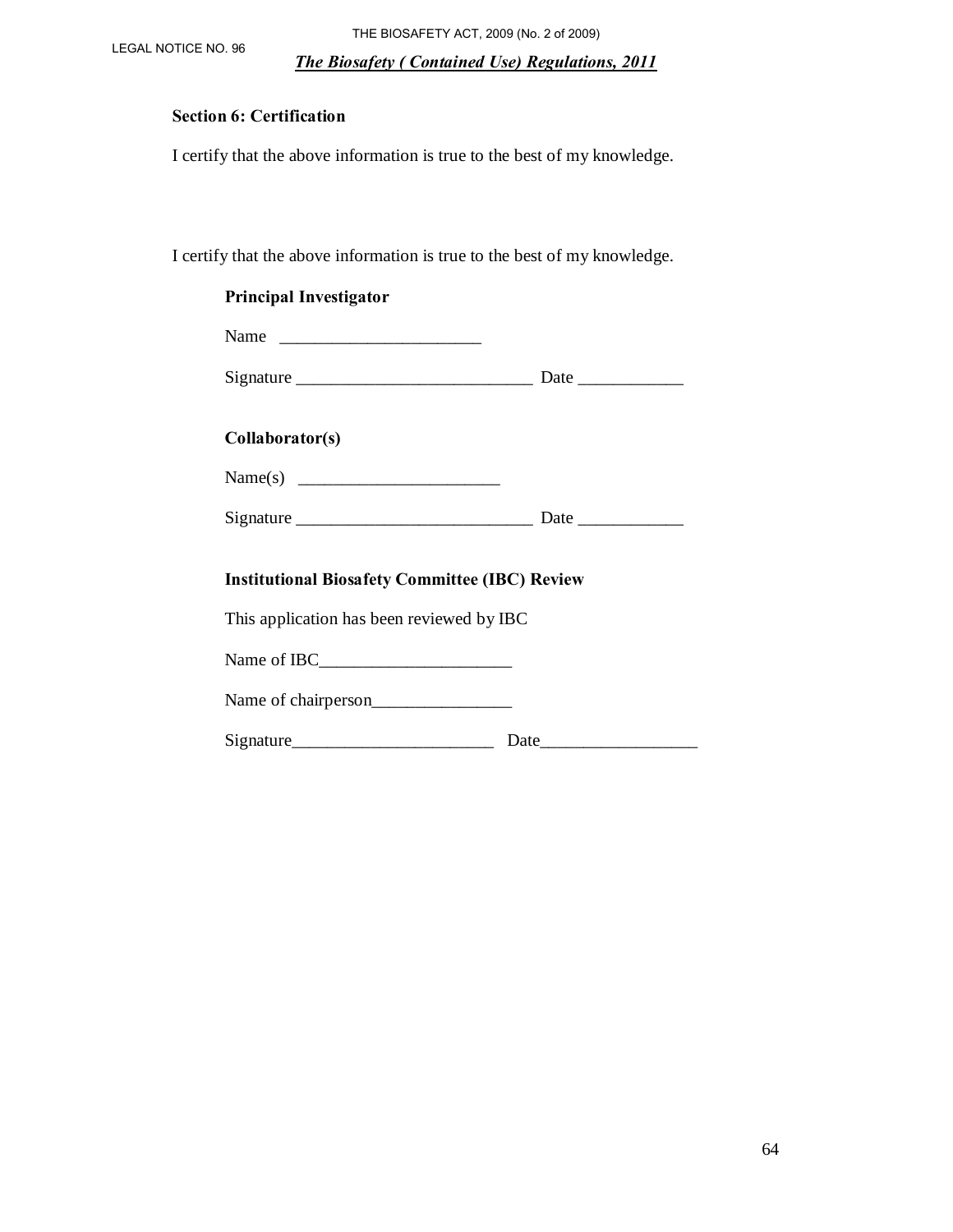# **FOURTH SCHEDULE ...................... (r. 9)**

# **THE NATIONAL BIOSAFETY AUTHORITY**

# **APPROVAL TO CONDUCT CONTAINED USE ACTIVITIES USING GENETICALLY MODIFIED ORGANISMS**

| <b>APPROVAL</b>                                                                           | <b>DATE OF</b>               |  |
|-------------------------------------------------------------------------------------------|------------------------------|--|
| <b>NUMBER</b>                                                                             | <b>ISSUE</b>                 |  |
|                                                                                           |                              |  |
|                                                                                           | <b>VALID UP</b>              |  |
|                                                                                           |                              |  |
|                                                                                           |                              |  |
| In accordance with regulation 9 of the Biosafety (Contained Use) Regulations, of the      |                              |  |
| Biosafety Act, I hereby grant the approval to undertake contained use activity of the     |                              |  |
| genetically modified organism herein stated in the research institution mentioned in this |                              |  |
| approval.                                                                                 |                              |  |
|                                                                                           |                              |  |
| Name of the Applicant/ Research Institution                                               |                              |  |
| Specification of the genetically modified                                                 |                              |  |
| organism                                                                                  |                              |  |
| Specification of the genetic modification                                                 |                              |  |
|                                                                                           |                              |  |
| Risk category                                                                             |                              |  |
|                                                                                           |                              |  |
| Purpose of the use                                                                        |                              |  |
|                                                                                           |                              |  |
| This approval is granted subject to the following conditions-                             |                              |  |
|                                                                                           |                              |  |
|                                                                                           |                              |  |
|                                                                                           |                              |  |
|                                                                                           |                              |  |
|                                                                                           |                              |  |
| This approval is not transferrable and is valid for:                                      |                              |  |
|                                                                                           |                              |  |
|                                                                                           |                              |  |
| Place:                                                                                    | Name:                        |  |
|                                                                                           |                              |  |
|                                                                                           | Signature:                   |  |
| Date                                                                                      |                              |  |
|                                                                                           | The Chief Executive Officer  |  |
|                                                                                           | National Biosafety Authority |  |
|                                                                                           |                              |  |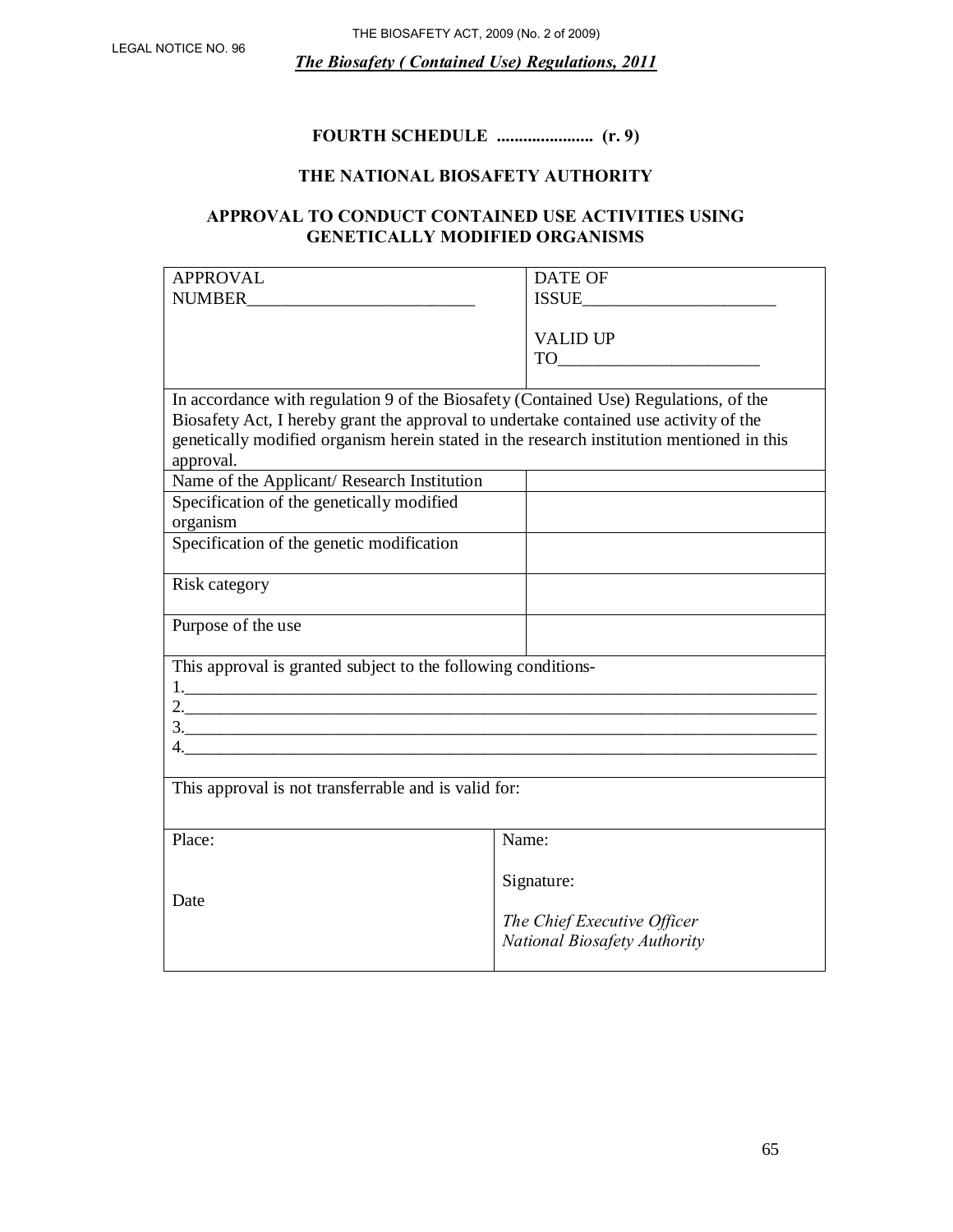# **FIFTH SCHEDULE ................. (r 13)**

# **CONTINGENCY PLAN**

| 1.0 Name of the Applicant                                                                                                                                                                                                                | 2.0 Address of the Work place                                                                                                                          |  |  |  |
|------------------------------------------------------------------------------------------------------------------------------------------------------------------------------------------------------------------------------------------|--------------------------------------------------------------------------------------------------------------------------------------------------------|--|--|--|
|                                                                                                                                                                                                                                          |                                                                                                                                                        |  |  |  |
| 3.0 Accurate identification of premises, sites and facilities where the genetically<br>modified organisms are used and the accurate identification of the place, premises,<br>sites or facilities are situated (describe and attach map) |                                                                                                                                                        |  |  |  |
|                                                                                                                                                                                                                                          |                                                                                                                                                        |  |  |  |
| 4.0 Plan of the workplace with identification of places that are important for the<br>reduction of accident consequences, places of storage of genetically modified<br>organisms, protective measures of the contained space             |                                                                                                                                                        |  |  |  |
|                                                                                                                                                                                                                                          |                                                                                                                                                        |  |  |  |
| 5.0 Description of an accident that can occur in space or place where the genetically<br>modified organism is used                                                                                                                       |                                                                                                                                                        |  |  |  |
|                                                                                                                                                                                                                                          |                                                                                                                                                        |  |  |  |
| 6.0 Review on possible accident impacts on human health and the environment,<br>including the methods for detection of such impacts and effective protection from the<br>impacts                                                         |                                                                                                                                                        |  |  |  |
|                                                                                                                                                                                                                                          |                                                                                                                                                        |  |  |  |
| 7.0 Validated procedures for the detection<br>of presence of genetically modified<br>organisms                                                                                                                                           | 8.0 Validated methods and procedures<br>available for liquidation of genetically<br>modified organisms and for<br>decontamination of an affected space |  |  |  |
|                                                                                                                                                                                                                                          |                                                                                                                                                        |  |  |  |
| 9.0 Methods of isolation of spaces and<br>facilities affected by accident including<br>methods of control of isolation<br>effectiveness                                                                                                  | 10.0 Methods of disposal or remediation<br>of plants and animals that were in the<br>affected area at the time of the accident                         |  |  |  |
|                                                                                                                                                                                                                                          |                                                                                                                                                        |  |  |  |
| 11.0 Description and layout of decontamination agents available to liquidate<br>genetically modified organisms and decontaminate an affected space                                                                                       |                                                                                                                                                        |  |  |  |
|                                                                                                                                                                                                                                          |                                                                                                                                                        |  |  |  |
| 12.0 Procedures for protection of human health and the environment in case of<br>undesirable effects of an accident                                                                                                                      |                                                                                                                                                        |  |  |  |
|                                                                                                                                                                                                                                          |                                                                                                                                                        |  |  |  |
| 13.0 Description of the procedure of subsequent monitoring of sites and premises<br>after the termination of a decontaminated process                                                                                                    |                                                                                                                                                        |  |  |  |
|                                                                                                                                                                                                                                          |                                                                                                                                                        |  |  |  |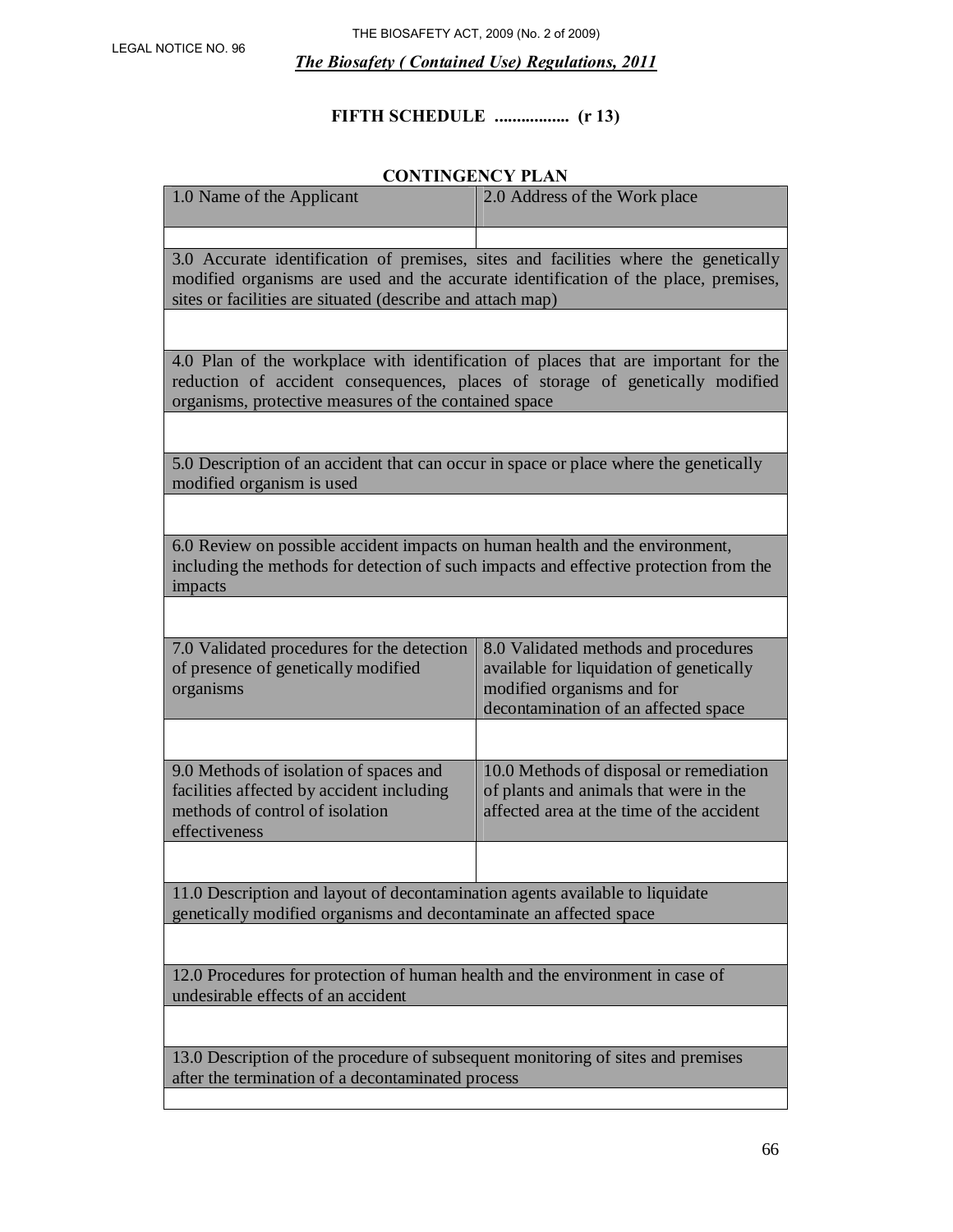| 14.0 Persons to whom the contingency<br>plan is submitted to | 15.0 Manner of notification of an<br>accident to the Authority and relevant<br>regulatory agency including the manner<br>of warning the inhabitants on its possible<br>consequences |  |
|--------------------------------------------------------------|-------------------------------------------------------------------------------------------------------------------------------------------------------------------------------------|--|
|                                                              |                                                                                                                                                                                     |  |
| 16.0 Undertaking of the applicant (attach affidavit)         |                                                                                                                                                                                     |  |
|                                                              |                                                                                                                                                                                     |  |
| 16.1 Name                                                    | Signature                                                                                                                                                                           |  |
|                                                              |                                                                                                                                                                                     |  |